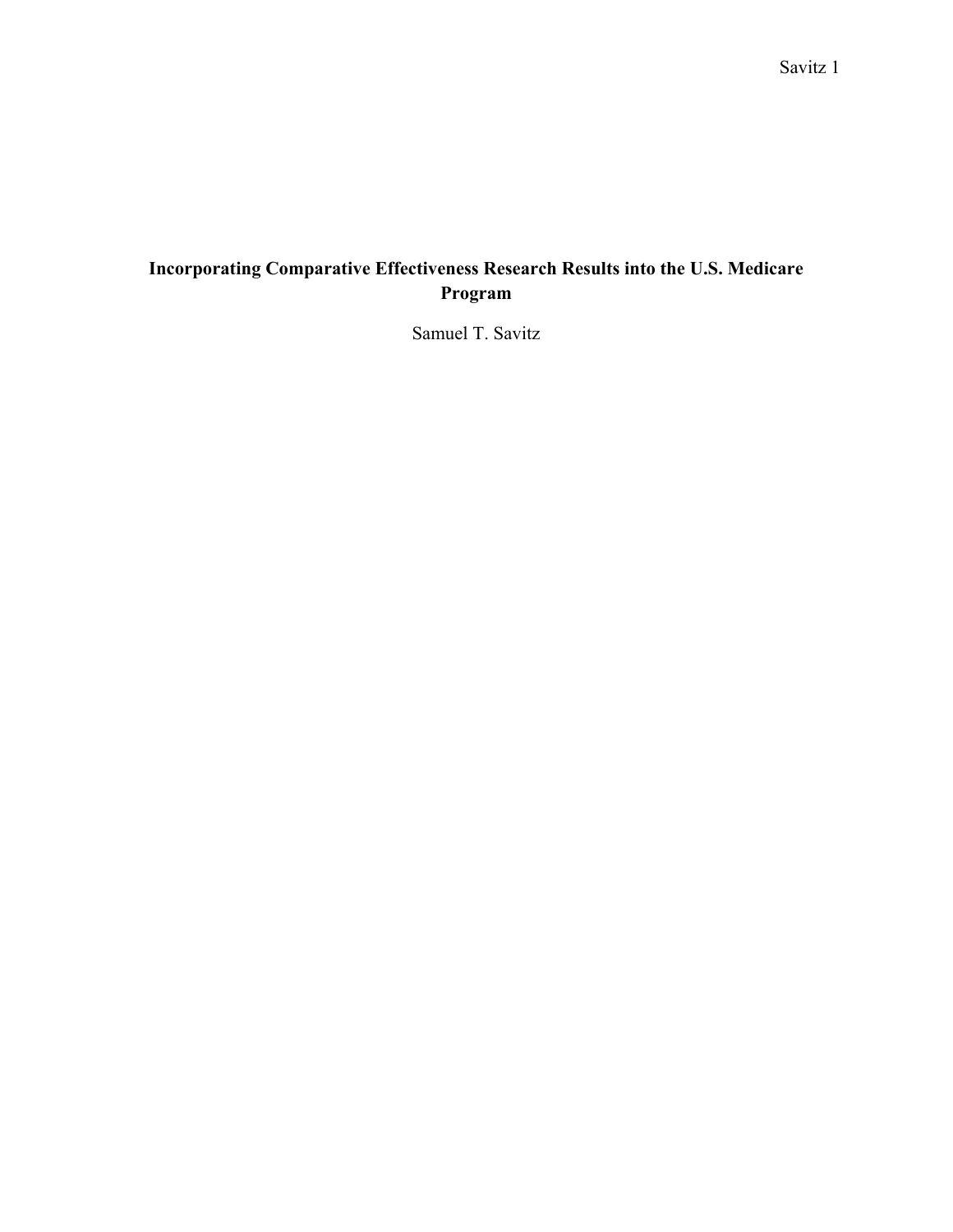# **Table of Contents**

| $I_{\cdot}$ | Introduction                                          | Pg.3     |
|-------------|-------------------------------------------------------|----------|
| П.          | Literature Review                                     | Pg. $6$  |
| Ш.          | Methodology                                           | Pg. $10$ |
| IV.         | Analysis of CER Articles for Heart Stents             | Pg. 14   |
| V.          | Analysis of CER Articles for Knee-Arthroplasty        | Pg. $18$ |
| VI.         | Analysis of CER Articles on Prostate Cancer           | Pg. 21   |
| VII.        | Analysis of National Medicare Data on Prostate Cancer | Pg. $26$ |
| VIII.       | Analysis of Intermountain Prostate Cancer Data        | Pg. 35   |
| IX.         | Case Study on NICE                                    | Pg. $47$ |
| Х.          | Case Study on the Oregon Medicaid System              | Pg. 52   |
| XI.         | <b>Health Polling Results</b>                         | Pg. 56   |
| XII.        | Conclusion and Policy Recommendations                 | Pg. $58$ |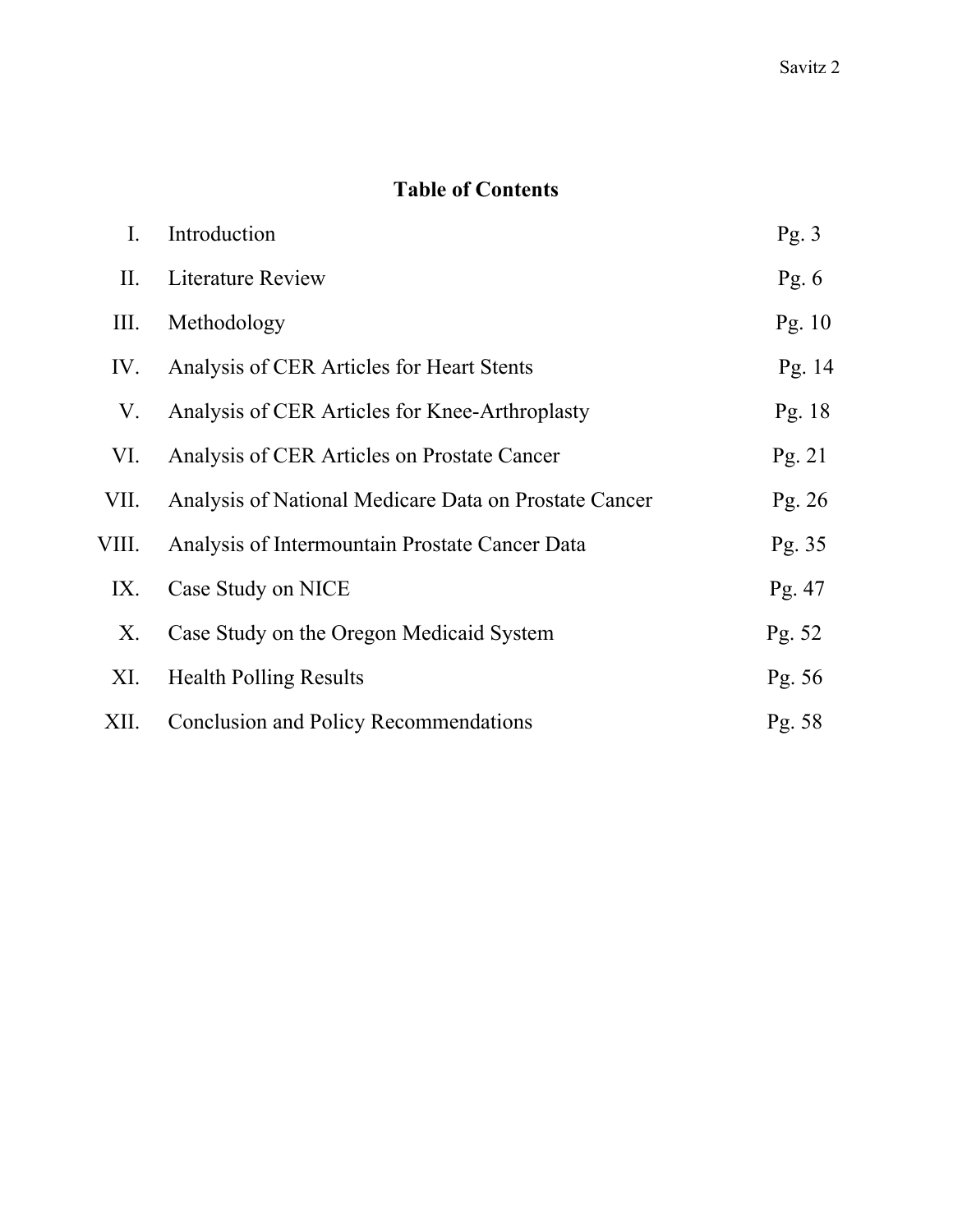# **Section I: Introduction**

 Comparative Effectiveness Research (CER) is a method of evaluation that compares the effectiveness of two or more medical treatments by assessing comparative health outcomes. Historically, there has been a lack of implementation of the findings from CER. Typically, the approval process for a new treatment judges it on the criterion of whether it works efficaciously with little to no consideration of the relative effectiveness with existing treatments [1]. This process for approving new treatments fails to measure how treatments of a similar type perform relative to one another and does not account for the costs of alternative treatments.

 More recently, there has been a growing movement towards advancing CER in the United States with research investment coming from the federal government, private insurance plans, and the pharmaceutical industry. Recent legislation has also promoted CER. The Medicare Modernization Act of 2003 provided funding for the Agency for Healthcare Research and Quality (AHRQ) to study comparative effectiveness. Also, the American Recovery and Reinvestment Act of 2009 (ARRA) apportioned \$1.1 billion for CER, with \$300 million going to AHRQ, \$400 million going to The National Institutes of Health, and \$400 million going to the Department of Health and Human Services [2]. Further, the Institute of Medicine report listed the 1546 requests for different studies of CER in the U.S., which suggests that the demand for this type of information is considerable [3].

This federally funded research prohibits inclusion of cost-effectiveness in the analysis [4]. The Center for Medicare and Medicaid Studies has explicitly stated that they will not use cost considerations or the results from CER to make coverage decisions, which is likely due to public opposition. The Center for Medicare and Medicaid Service (CMS) claims to cover any treatment that is "reasonable and necessary for the diagnosis or treatment of illness or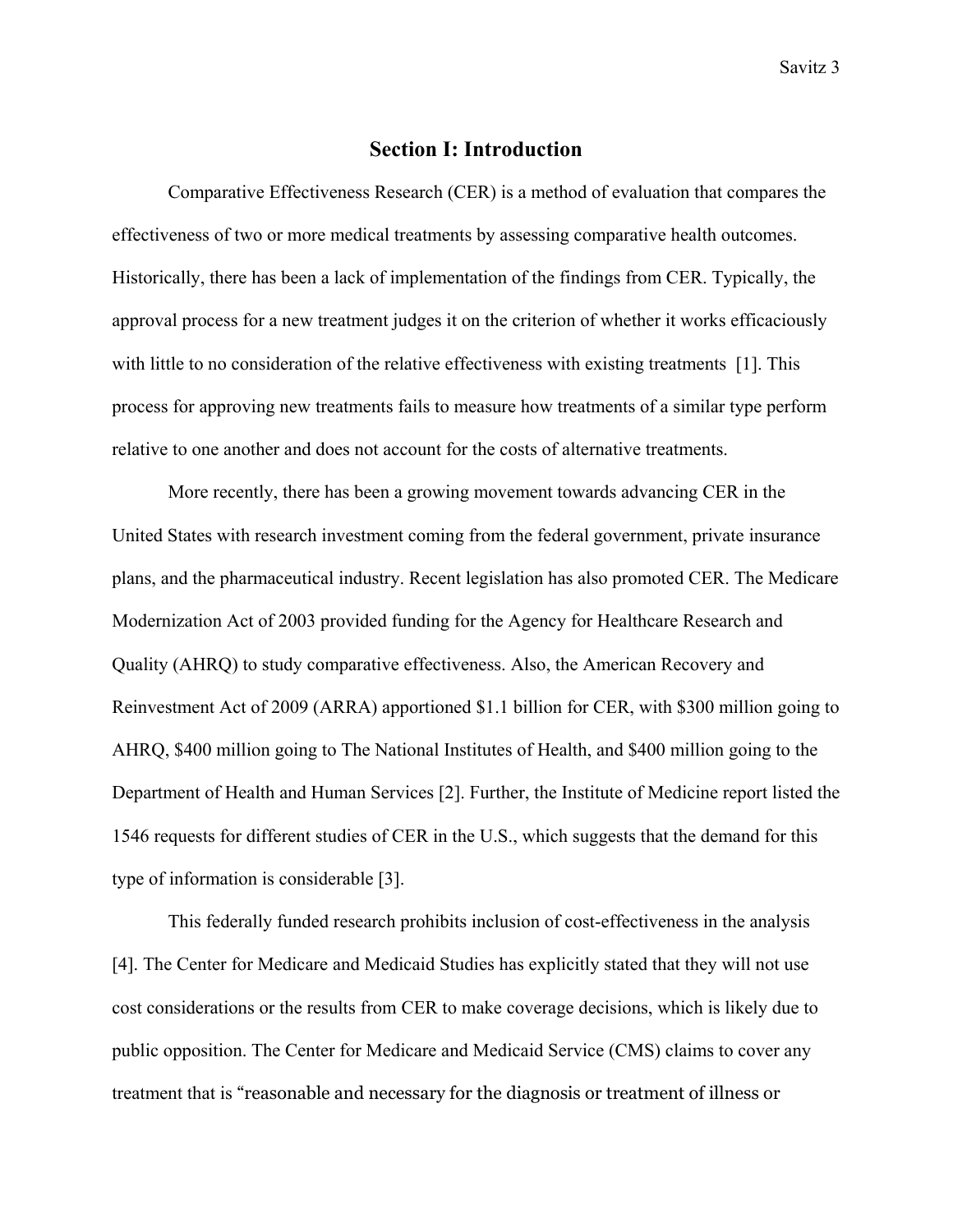injury". Though the meaning of this phrase is ambiguous, it does imply that costs will be a criterion [5].

Researchers performing the CER studies sometimes incorporate the cost-effectiveness of the treatments as part of the analysis. Most other developed countries in the world use CER that includes cost-effectiveness in making national coverage decisions [6]. When cost-effectiveness is included as a criterion, the result is usually expressed as a ratio of a monetary unit over the health benefits. The most common measure for health benefits in CER is quality adjusted life years (QALYs) [5]. The analysis will detail both CER with and without the cost-effectiveness criterion. When discussing CER with the cost-effectiveness criterion, I will make a notification.

Without the cost-effectiveness criterion, CER would determine which treatment is most beneficial in terms of health outcomes (like pain, side-effects, and successful treatment of the condition) for the population being considered no matter how expensive the treatment or how marginal the benefit relative to alternative treatments that are cheaper.

Another issue is whether national coverage decisions and payment rates would incorporate the CER findings. The inclusion of research results is important for the impact that the research will actually have. If results are not incorporated into coverage decisions and evidence-based practice guidelines, then reliance would be shifted onto physicians to implement the findings voluntarily. But if physicians have ingrained treatment practices or they are not up to date on the current literature, physicians would probably not implement these results into their practice.

 The recent Patient Protection and Affordable Care Act provides additional funding for CER and features an Independent Payment Advisory Board (IPAB) that will address CER in the Medicare system. [7-9] The Board consists of fifteen members that make proposals for ways that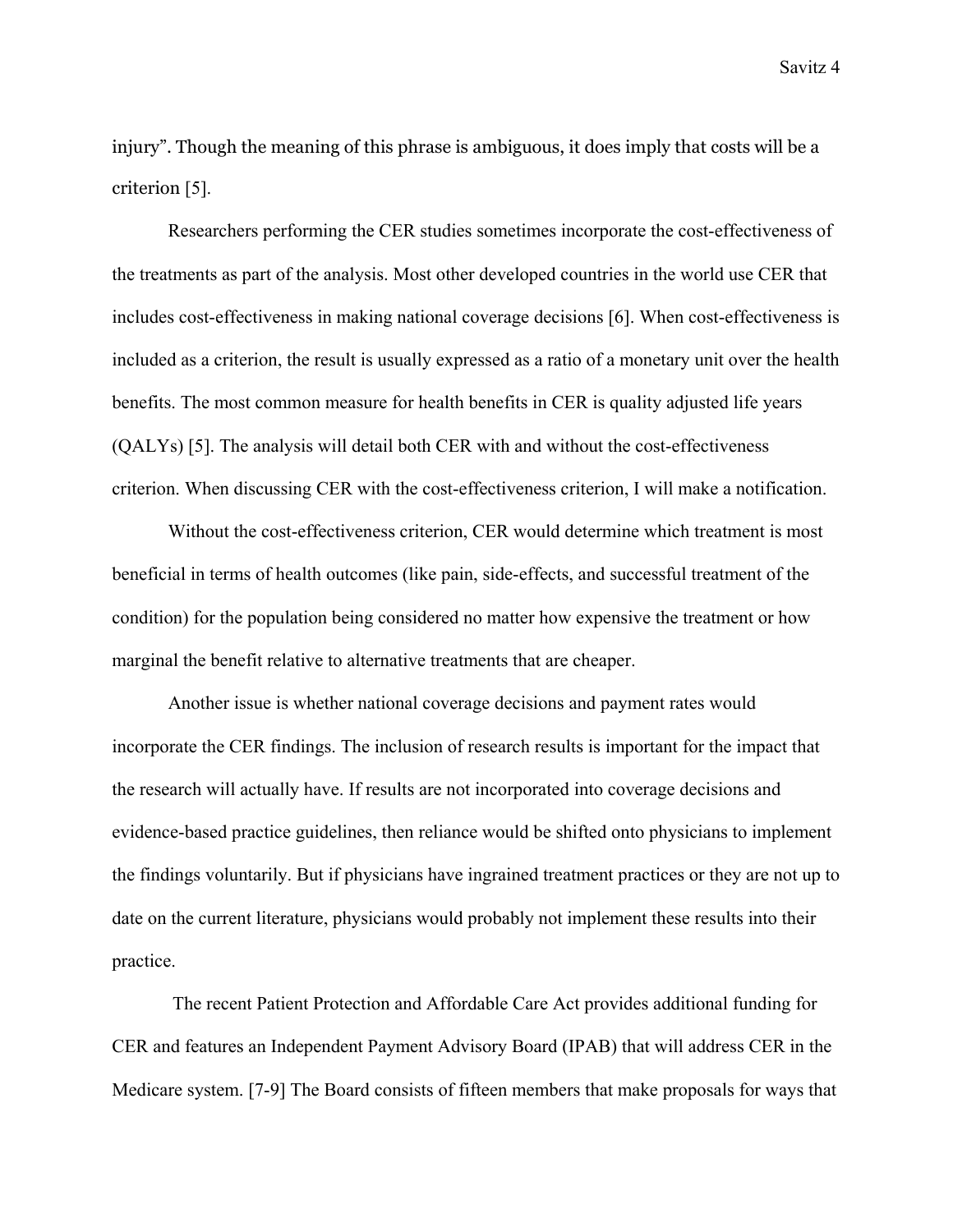Medicare can reduce the expenditure in the Medicare system if growth exceeds certain measures. The legislation prohibits the Board from making proposals that ration care; increase revenues; change benefits, eligibility or Medicare beneficiary cost sharing (including Medicare Part A and B premiums); or would result in a change in the beneficiary premium percentage or Part D lowincome subsidies [10]. Though, the Bowles-Simpson deficit reduction plan proposes a far stronger role for the IPAB and so future legislation may remove some of these restrictions [11].

 Proponents of CER assert that better research and application of the research through an organization like the IPAB would have several beneficial effects. One such impact would be a determination of which treatments provide the most health improvements in particular situations [2, 12]. If the dissemination of these results were successful, then physicians would employ more effective treatments for their patients. Health quality would improve as a result of these more effective treatments.

 Supporters of these policies also claim that CER would reduce Medicare expenditures by reducing wasteful spending. These reductions would accrue for patients, employers, and thirdparty payers (insurance companies and the government) because they would not be paying less for heath care that qualifies as wasteful spending [13]. However, this claim is not self-evident, since CER would not necessarily lead to decreases in health spending in all cases. It is conceivable that CER results could increase the nation's Medicare expenditure by promoting coverage for and use of expensive treatments that were determined in the absence of costeffectiveness considerations.

 My research will focus on how the IPAB can promote more incorporation of CER findings into practice within the Medicare system. To do so, I will examine the current state of the CER literature, the public acceptance of CER, and the need for CER in clinical practice.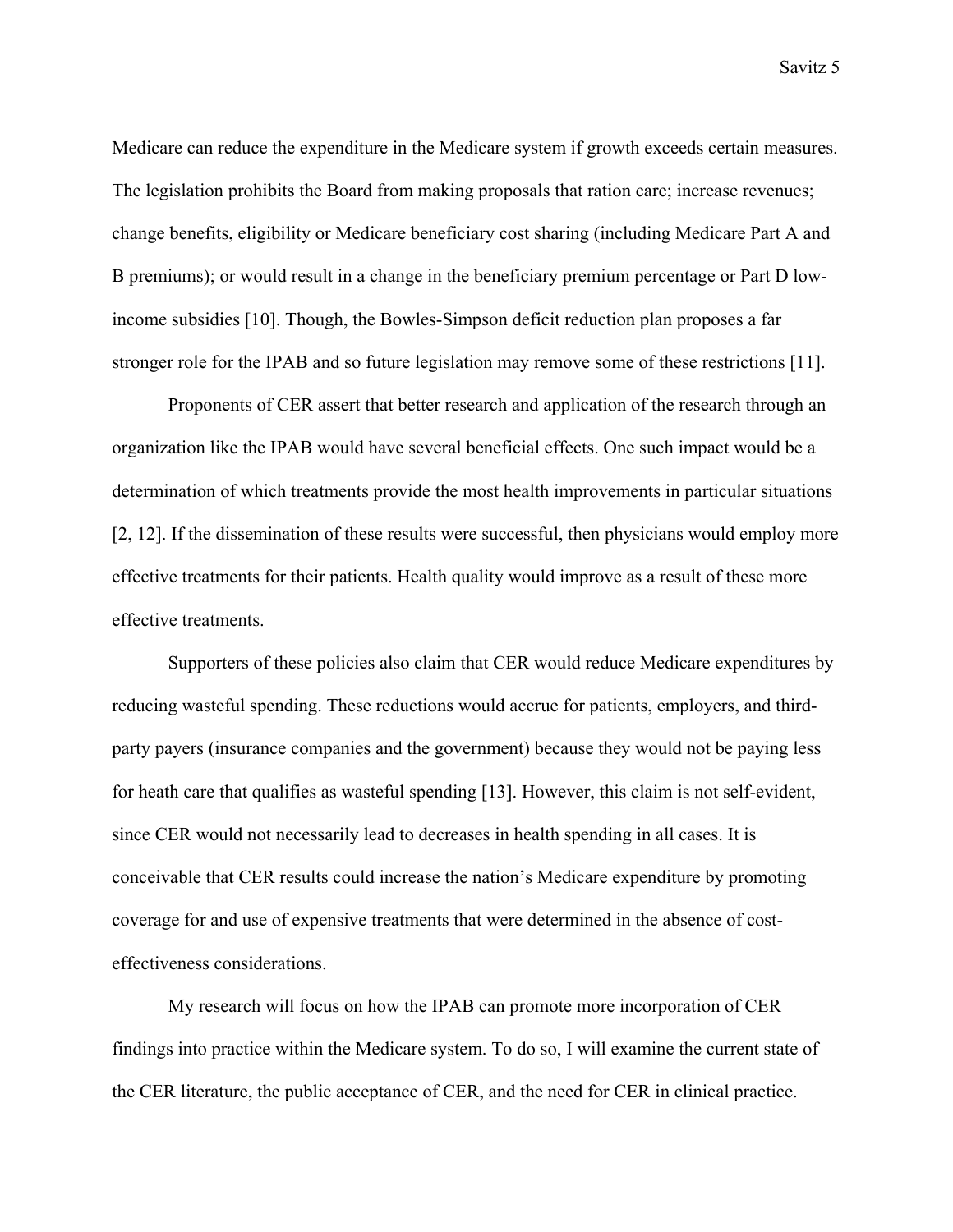# **Section II. Literature Review**

 The literature suggests that the effects of CER depend greatly on how physicians and health systems implement the results of these studies. The U.S. healthcare system has many barriers in place that deter incorporation of CER, though there are notable opportunities as well.

#### **Barriers to implementation of CER:**

There is controversy as to how much of the care in the United States is not cost-effective. The proportion of care that qualifies as cost-effective depends largely on the calculations. The most subjective aspect of this calculation is the specific value of the threshold under consideration. A high cost-effectiveness threshold would mean that fewer treatments would qualify as cost-ineffective, while a low cost-effectiveness threshold would have the opposite effect. Whether there is a significant reduction in health expenditure depends in large part on how the level for this threshold is established. Further, new treatments have come at a reasonable value (<\$50,000/QALY is the lowest commonly cited threshold in cost-effectiveness studies), so it is already the minority of treatments that a cost-effectiveness criterion would target [14]. Even the majority of care in a stereotypically high cost area of care like cancer treatment comes at a reasonable value [15]. Several studies in the United States suggest that if a cost-effectiveness threshold were to exist, it would definitely exceed \$50,000/QALY and could be over \$100,000/QALY using estimates from contingent valuation and revealed preferences [14, 16]. Thus, the commonly used \$50,000/QALY ratio may greatly overestimate the amount of care that is cost-ineffective.

The National Institute for Clinical Excellence (NICE) is an independent body that makes coverage recommendations for the National Health Service in England and Wales. Their analyses consider costs as well as the benefits of particular treatments [5]. In the case of NICE,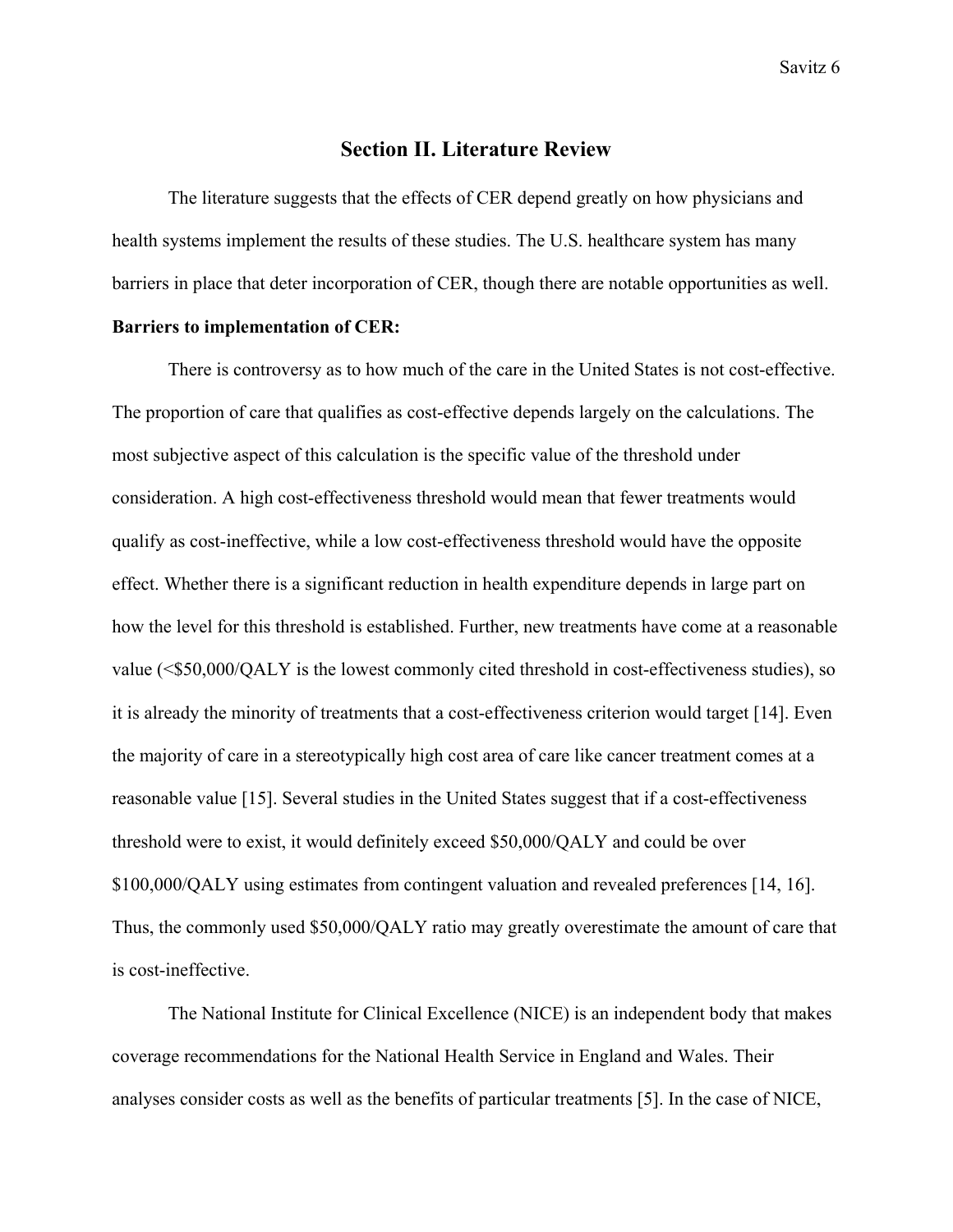cost-effectiveness is not the only criterion under consideration in their research. NICE considers values like fairness and equity and may justify approval of a treatment that exceeds the threshold for cost-effectiveness as a result [17]. I will explain more thoroughly NICE relates to the IPAB in Section IX. Determining the proportion of care that is not cost-effective does not take these important values into consideration and it may be useful to continue certain treatments that are above the threshold.

Even with CER including cost-effectiveness as a criterion, the costs for the Medicare program would not necessarily decrease in all cases. The cost-effectiveness criterion does not relate directly to aggregate health spending [5, 16]. While CER with cost-effectiveness does identify treatments that are not cost-effective and are being over utilized, it is also indicates many treatments that are cost-effective and underutilized [16, 18-20]. Therefore, the IPAB would not save costs in all cases like those when it encourages more treatment that meets the costeffectiveness standard.

If CER were to be implemented without the cost-effectiveness criterion, then the CER findings would support health improvement regardless of how much they cost. An example of a hypothetical scenario that highlights a potential problem with this approach appears in the table below with a comparison of two alternative treatments:

|                    | Cost      | QALYs |
|--------------------|-----------|-------|
| <b>Treatment A</b> | \$10,000  |       |
| <b>Treatment B</b> | \$100,000 |       |

According to CER without consideration of cost-effectiveness, Treatment B is the best option because it results in more QALYs than Treatment A. Thus, CER without the cost-effectiveness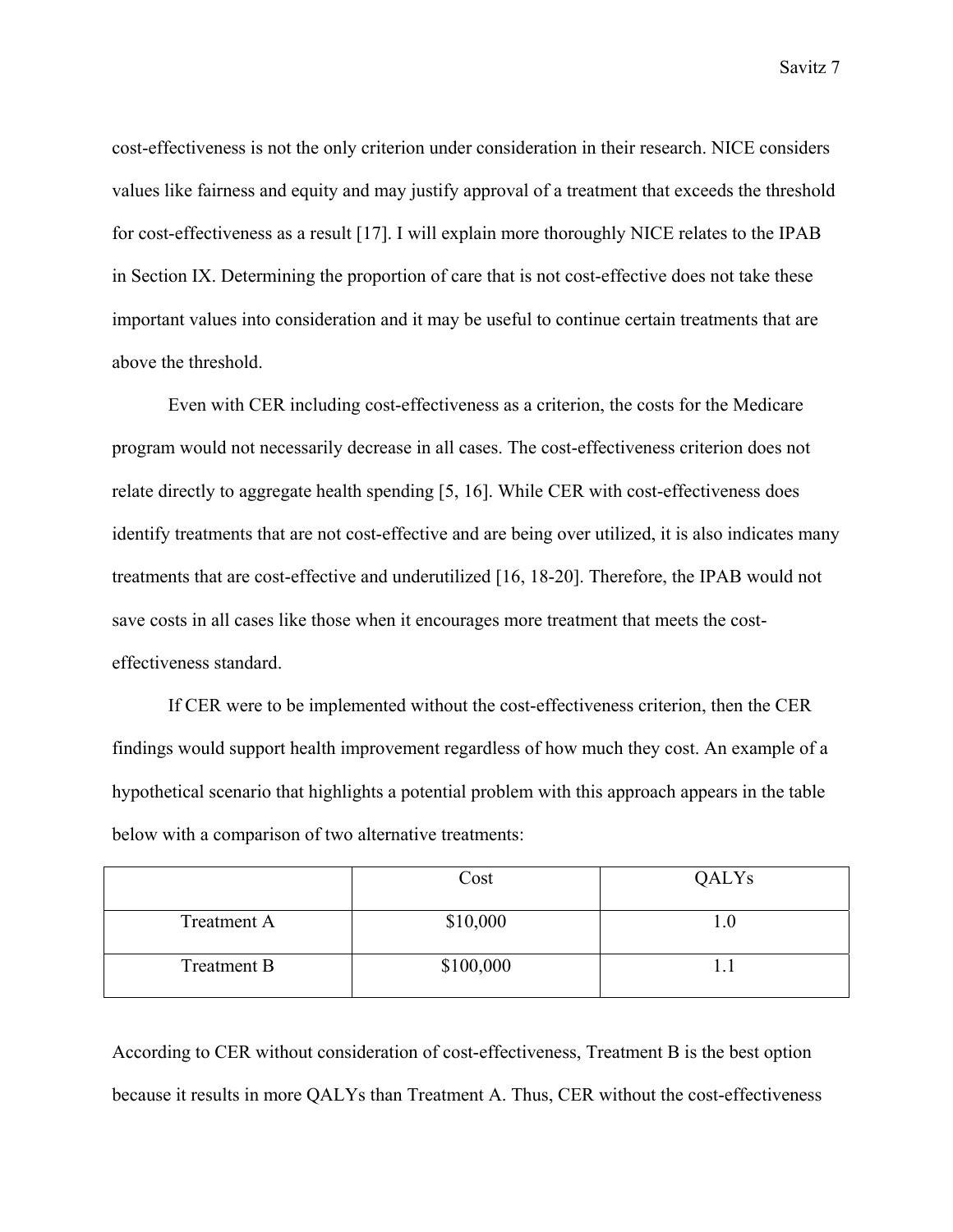criterion could increase costs by encouraging the more expensive treatment. Further, most new treatments represent at least a minor improvement in care, hence few treatments would be rejected under this criterion [1]. Given the context of rapidly increasing health costs, it would likely be infeasible for the IPAB to accept such treatments that could result in significantly higher expenditure for Medicare.

 If the Medicare payment rate for physicians does not reflect the CER studies, then it is less likely that physicians would incorporate the research into their practices. Physicians often react to payment incentives and so they will not necessarily change how they treat patients when research indicates that one treatment is more effective than another [21]. However, making coverage decisions and changing the payment rates may not be politically feasible options for IMAB.

#### **Opportunities for implementation of CER:**

The primary area where CER would apply is care that provides little or no benefit. This means that the treatment does not result in improved quality of life, life expectancy, or only slight improvements in either measure. The care that provides no benefit or even harm is often called wasteful spending and some estimates put the percentage of care that is wasteful as high as thirty percent of all health care spending, which amounts to over \$400 billion in wasteful per year [22]. Further, the cost-effectiveness for treatment varies greatly between different patient groups [23]. For example, the average cost per year of life gained among the elderly is several times as great as it is for the non-elderly. This suggests that the average treatment for the elderly is providing much less benefit per dollar spent and that the IPAB could target more care in the Medicare system [14]. Additionally, many studies indicate that higher expenditures do not have a positive correlation with better health outcomes [4, 20, 23-26]. One possible explanation for this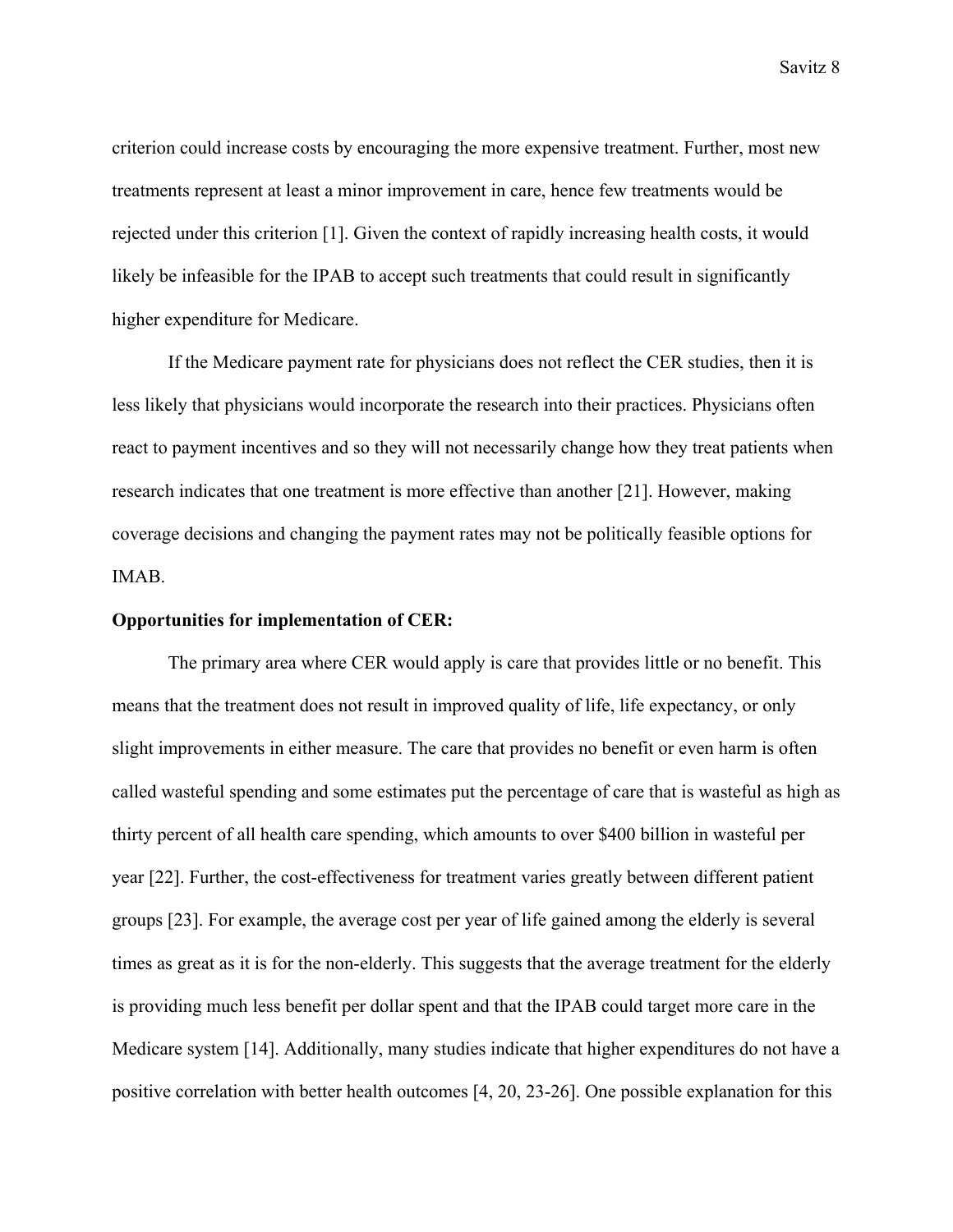pattern is that there is excess care of little or no benefit or care that may even be harmful. While, this correlation alone does not demonstrate any such causal relationships, the utilization of lowbenefit care likely plays a role.

If such wasteful spending does exist in the ways listed above, then for some of the care, CER with cost-effectiveness would be able to demonstrate that the cost of the treatment is very high relative to the marginal benefits as compared with alternatives. The IPAB might then reject or limit the treatment under these circumstances if this does not conflict with the political limitations for this group. Even if the IPAB is unable to recommend eliminating coverage of wasteful care on cost-effectiveness grounds, it will be able to do so if the CER findings show that the clinical effectiveness of other treatments surpasses this care [10].

IPAB could also use its role to challenge biases and incentives physicians have not to incorporate the results of CER studies. Physicians have a tendency to choose the more complex and expensive treatments for several reasons. First, there is a bias among physicians towards using newer or more complex treatments without any evidence that they are more effective [7, 14, 25]. Further, more complex and expensive procedures will often lead to greater payment for the physicians, so they have incentives to perform them [25, 27]. Finally, there is a phenomenon called technology creep for when physicians gradually apply technology that is cost-effective in a sub-group to the whole group without justification [28]. New treatments, especially treatments incorporating new health technology, usually cost more and have been a major driver of the increase in Medicare expenditure [13, 14, 23, 24, 28]. Thus, a greater emphasis on CER with or without cost-effectiveness for coverage decisions would limit new and more expensive treatments that are not significantly better than the existing treatments [13, 29, 30].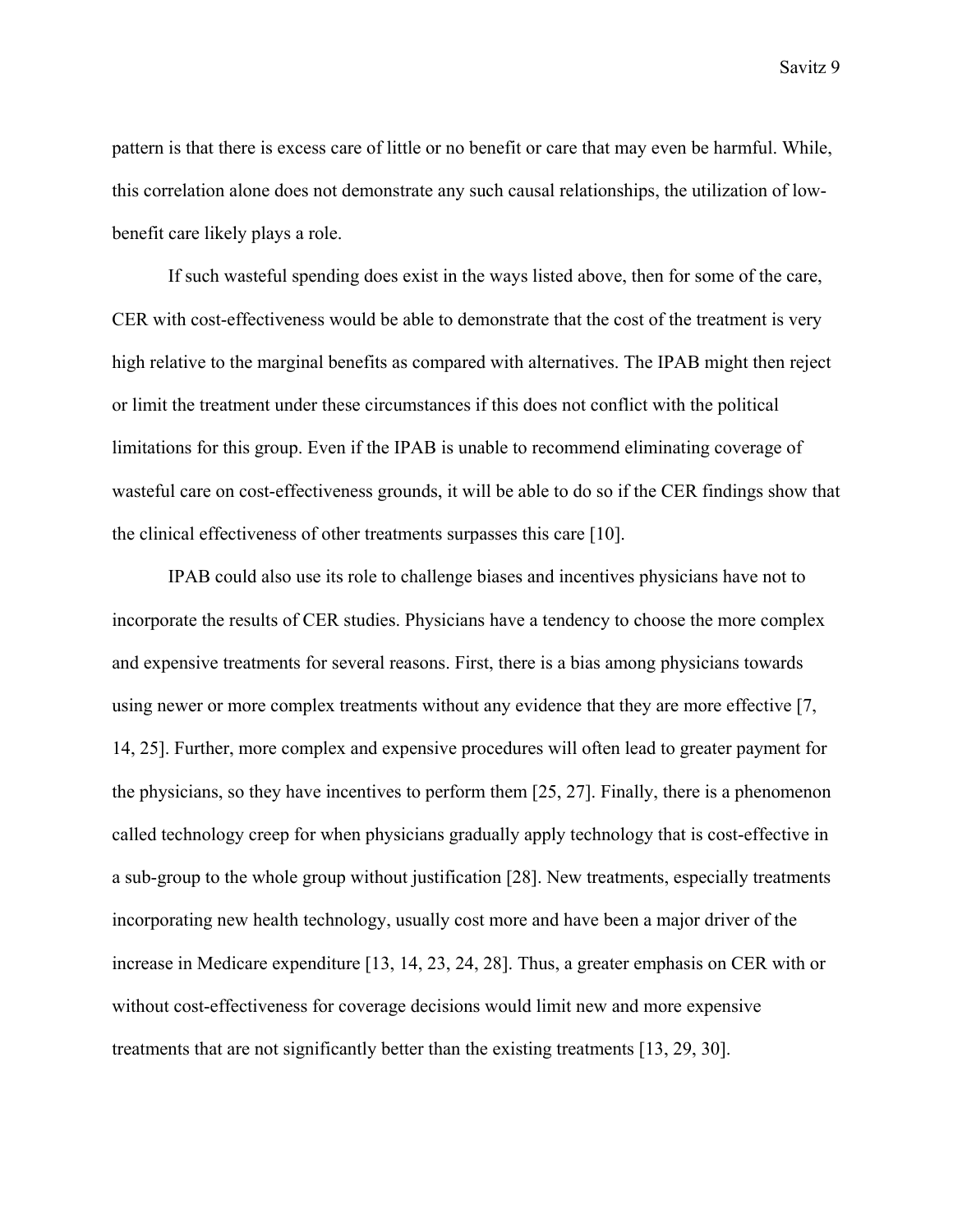In summary the literature suggests uncertainty over how the IPAB could incorporate CER into the U.S. healthcare system to improve health outcomes and potentially decrease health expenditures. Wasteful spending (care that exceeds a reasonable cost-effectiveness criterion) seems prevalent in the US system, and CER could promote care that is more cost-effective. However, it is difficult to identify which treatments or areas of care are contributing to this problem and, hence, it is uncertain how well CER can address this kind of spending. Applying CER may also increase the costs in certain areas of the healthcare system, which may not be feasible given the current concerns over costs in the Medicare system. Finally, the ability to address costs may depend on whether IPAB can actually use the cost-effectiveness criterion.

# **Section III. Methodology**

My primary research question asks how the IPAB can successfully incorporate CER into clinical practice decisions within the Medicare system. I will evaluate this question by looking at the data for three specific medical conditions that will serve as case studies. Specifically, I will examine: 1) the use of stents in the treatment coronary artery disease; 2) knee-arthroplasty; and 3) prostate cancer treatment. I chose these three conditions because they each have extensive CER literature and there are reasonable alternative treatments. Further, the conditions are different in meaningful ways that will make my findings more generalizable. One such way is that intervention is far less discretionary for a patient in need of treatment for a coronary artery blockage, which is life-threatening in an immediate sense [31]. Also, the preliminary literature review suggested that the evidence of clinical benefit for treatments differs significantly between prostate cancer and the other conditions with prostate cancer having much less clarity and many more options [31-33]. Finally, mortality is not a concern with failing to provide knee-arthroscopy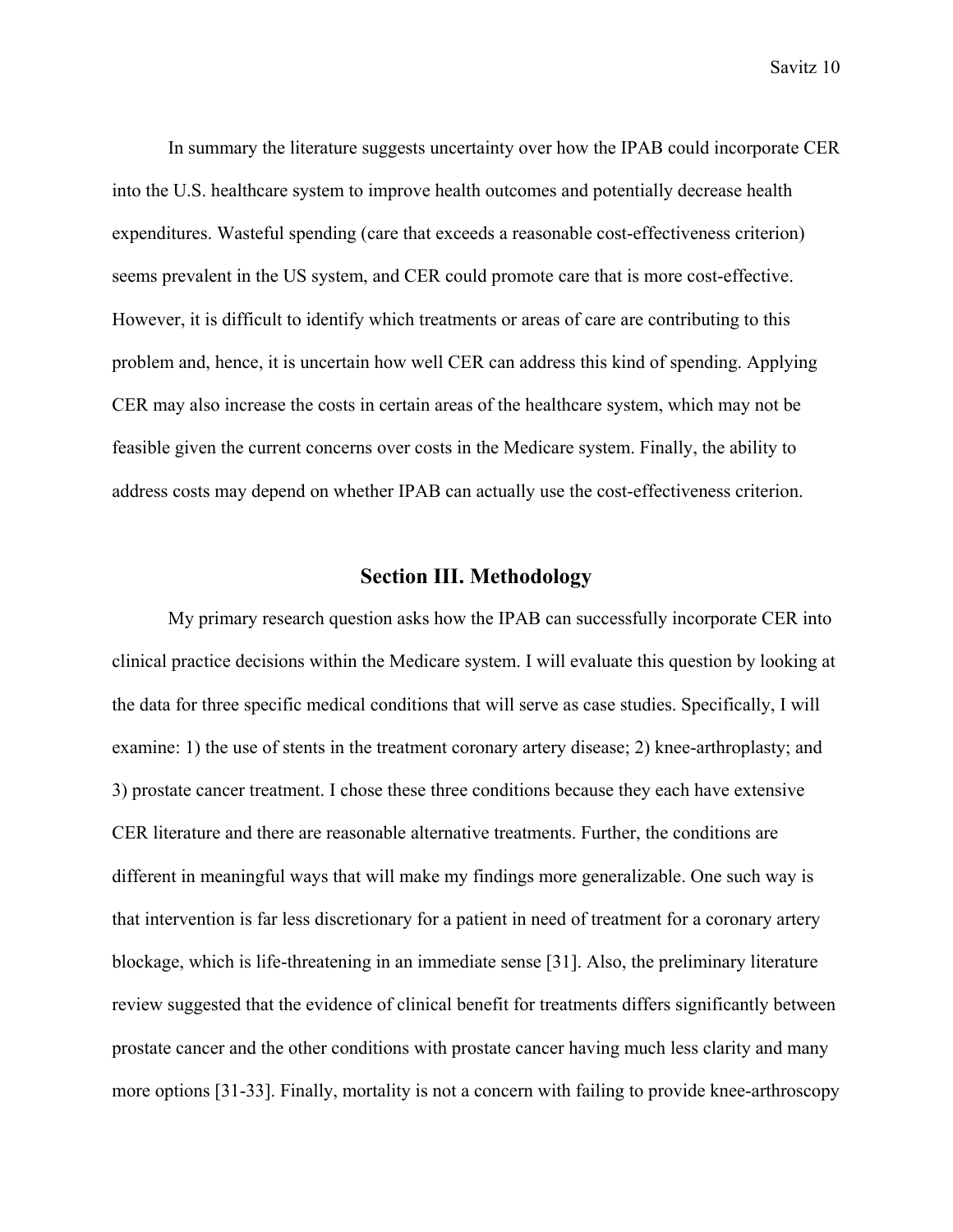whereas it may occur with failure to treat the other conditions; knee function is purely a quality of life matter [34].

### **Research Questions and Plans:**

The table below lists the questions that follow from my main research question. Specifically, the questions in the table address how extensive the CER literature for these treatments and what impact they already have on clinical practice and government policy. Determining the answers to these questions will help answer what kind of role the IPAB can achieve in promoting CER for these conditions. I will partially answer the first four questions (1-4 in fig. 1) by examining the CER literature on treatments for these three conditions. I will conduct a systematic literature review of these three conditions using the online Duke Library database search tool. I will also research best practice guidelines to answer the fifth question. I can find these best practice guidelines from medical organizations like American Academy of Family Physicians. The best practice guidelines will help confirm the accuracy of my findings from my own literature search on these conditions and supplement missing information.

|                                                                   | <b>Heart Stents</b> | <b>Knee Arthroplasty</b> | <b>Prostate Cancer</b><br><b>Treatment</b> |
|-------------------------------------------------------------------|---------------------|--------------------------|--------------------------------------------|
| 1. What are the findings<br>from the CER literature?              |                     |                          |                                            |
| 2. How well do Medicare<br>reimbursements accord<br>with the CER? |                     |                          |                                            |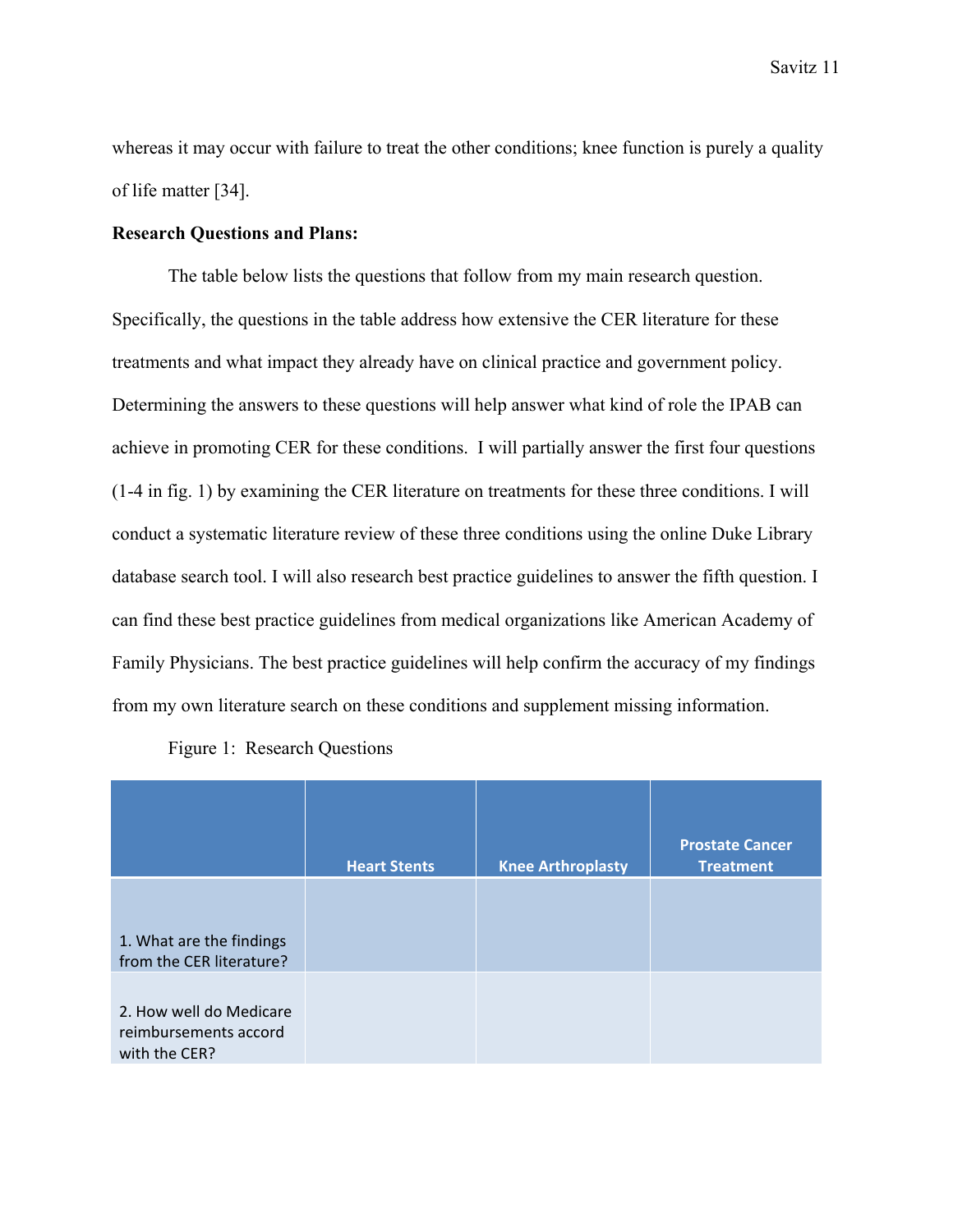| 3. Is there<br>underutilization or<br>overutilization of care                                      |  |  |
|----------------------------------------------------------------------------------------------------|--|--|
| 4. Are there variables<br>besides patient<br>preferences and clinical<br>need that influence care? |  |  |
| 5. How well do best<br>practice guidelines<br>match the CER?                                       |  |  |

I will also answer the third and fourth question through analysis of Medicare data. I will perform separate regressions on patient data (sources explained below) to answer the questions relating to the provision of care for prostate cancer. One reason for limiting the analysis to just prostate cancer is that the treatments for this condition have the most uncertainty. Further, similar access to data sources did not exist for the other two conditions. Lastly, limitations on time necessitated reducing the scope of the research.

### **Data Sources:**

The first data source is the peer reviewed literature. Secondly, state-level data from the Dartmouth Atlas of Health Care and the Healthcare Cost & Utilization Project (HCUP) detail hospital-level analysis of Medicare claims data. The variables include treatment type (just for prostate cancer), region, hospital characteristics, reimbursement rates, and information about Medicare beneficiaries that utilize that hospital. I will analyze this data using frequency tables and regressions. Significant differences of the distribution of treatments over hospital characteristics or region could suggest a lack of clear evidence or a lack of implementation and a need for more research.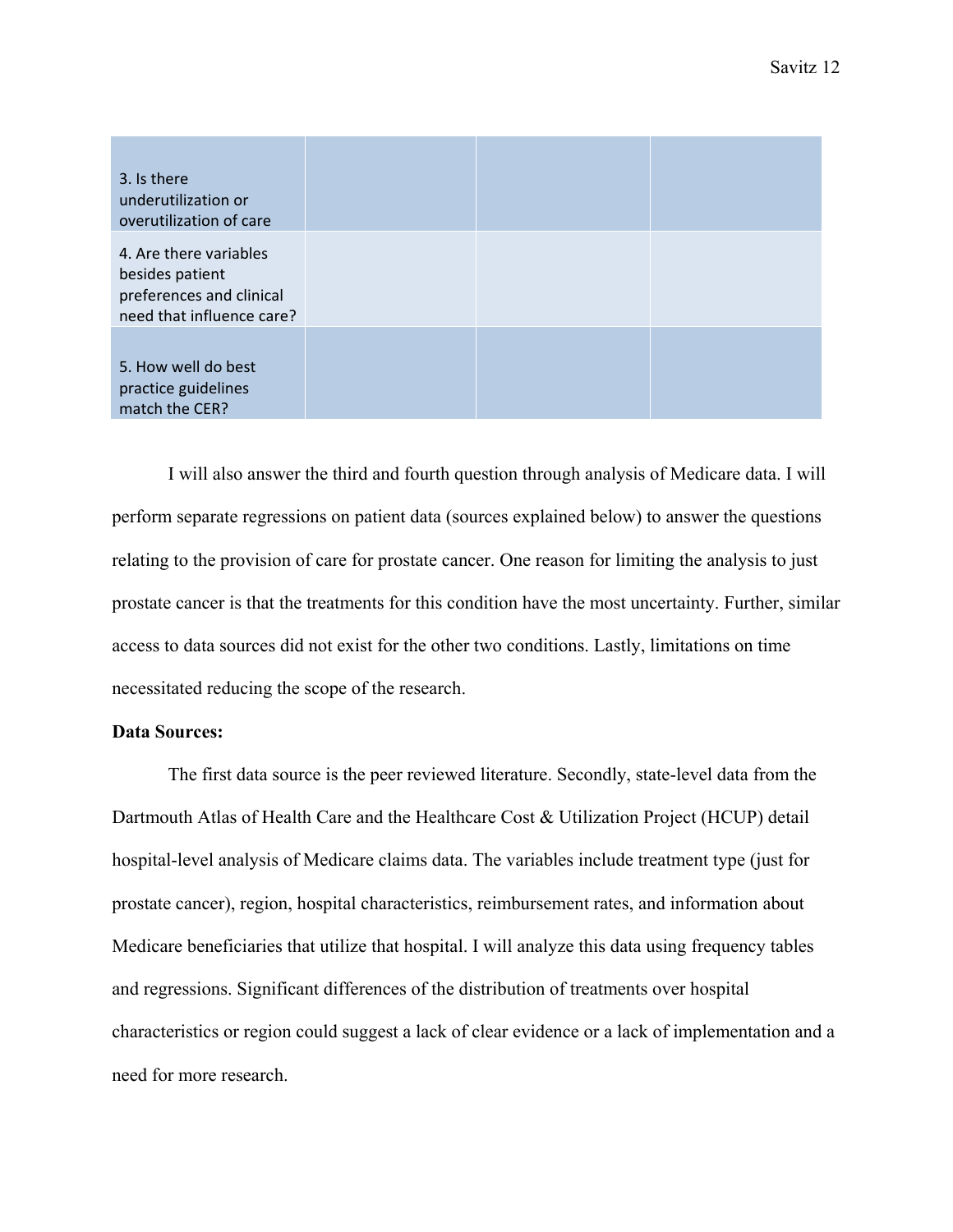The final data source is a HIPAA-compliant analysis of de-identified, patient-level data from Intermountain Healthcare on the recurrence of prostate cancer. The purpose of this analysis is to determine how well alternative treatments for prostate cancer work as judged by the recurrence rate. All other variables being equal, a higher recurrence rate would suggest that one of the alternative treatments has worse outcomes. This latter focus is aligned with the interests and needs of the Oncology Clinical Program; work will be supervised by Mr. Tom Belnap, Senior Outcomes Analyst in the Institute for Health Care Delivery Research.

 The model for this approach becomes iteratively more specific with each step. The first step details the overview of the literature on the subject. The second step builds upon the first by showing state-level data on treatment for prostate cancer. Finally the third step drills down to the patient level and functions as a comparative-effectiveness study.

### **Case Studies:**

I will supplement this research on procedures in the United States with two short case studies of how the National Health Service (NHS) in England and Wales incorporates CER into coverage decisions and how the Oregon Medicaid experiment utilized research in the early 1990's. Specifically, I will examine how the NHS uses CER from a policy perspective instead of doing an in-depth study of the effects that such a policy has on their health care system. This information will indicate how the United States government could feasibly implement CER in the Medicare program. To do so I will need to examine the exact details how the NHS makes coverage decisions and the exact ways they employ CER. I can find this information through literature on the subject. Likewise, for the Oregon Medicaid example, I will need to determine how the Oregon government used research and how the public responded. This case will show how the public reacted to the use of cost-effectiveness to determine coverage decisions. This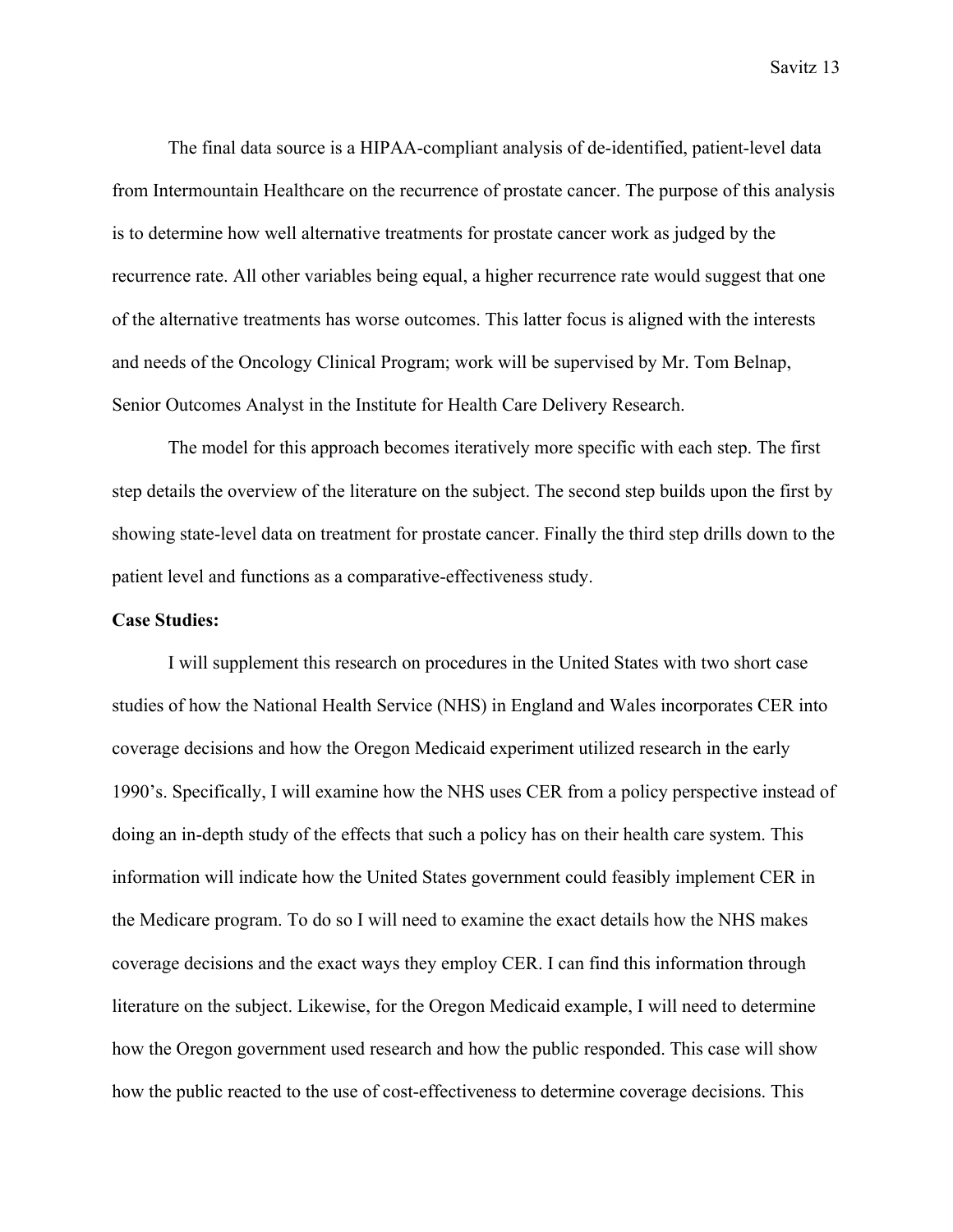example will also suggest what the IPAB could feasibly do given the constraints within the American system.

In both these cases external validity is the main concern. I will explain why the lessons from the cases studies actually apply to what the IPAB can do for the whole Medicare system.

# **Section IV. Analysis of CER Articles for Heart Stents**

 The literature review focused on the CER for drug eluting stents (DES) against bare metal stents (BMS). Using the search terms "coronary artery blockage comparative effectiveness" and limiting my search to English language, I identified 30 articles for review. Review of the articles yielded five studies. An additional seventeen articles came from the bibliographies of these five papers. I summarize my findings in the next sections.

### **Findings from CER Literature:**

 The general consensus in the literature held that DES had better outcomes than BMS. The findings for heart stents was informative concerning the advantages and disadvantages of each option. However, uncertainties about thrombosis and off-label use persist and they need further study for a more thorough evaluation of the alternatives.

The advantages of DES include lower restenosis rates and potentially decreased mortality. Restenosis means that the vessel that physicians operated on has become restricted again. All studies I examined showed that the restenosis rate was significantly lower in DES than for BMS [35-49]. Thus, this conclusion has a high degree of certainty.

Other potential advantages for DES include lower mortality rates and decreased incidence of cardiac events. However, only a minority of studies found statistically significant differences [45, 48-50], so this finding may reflect the truth, but it currently lacks sufficient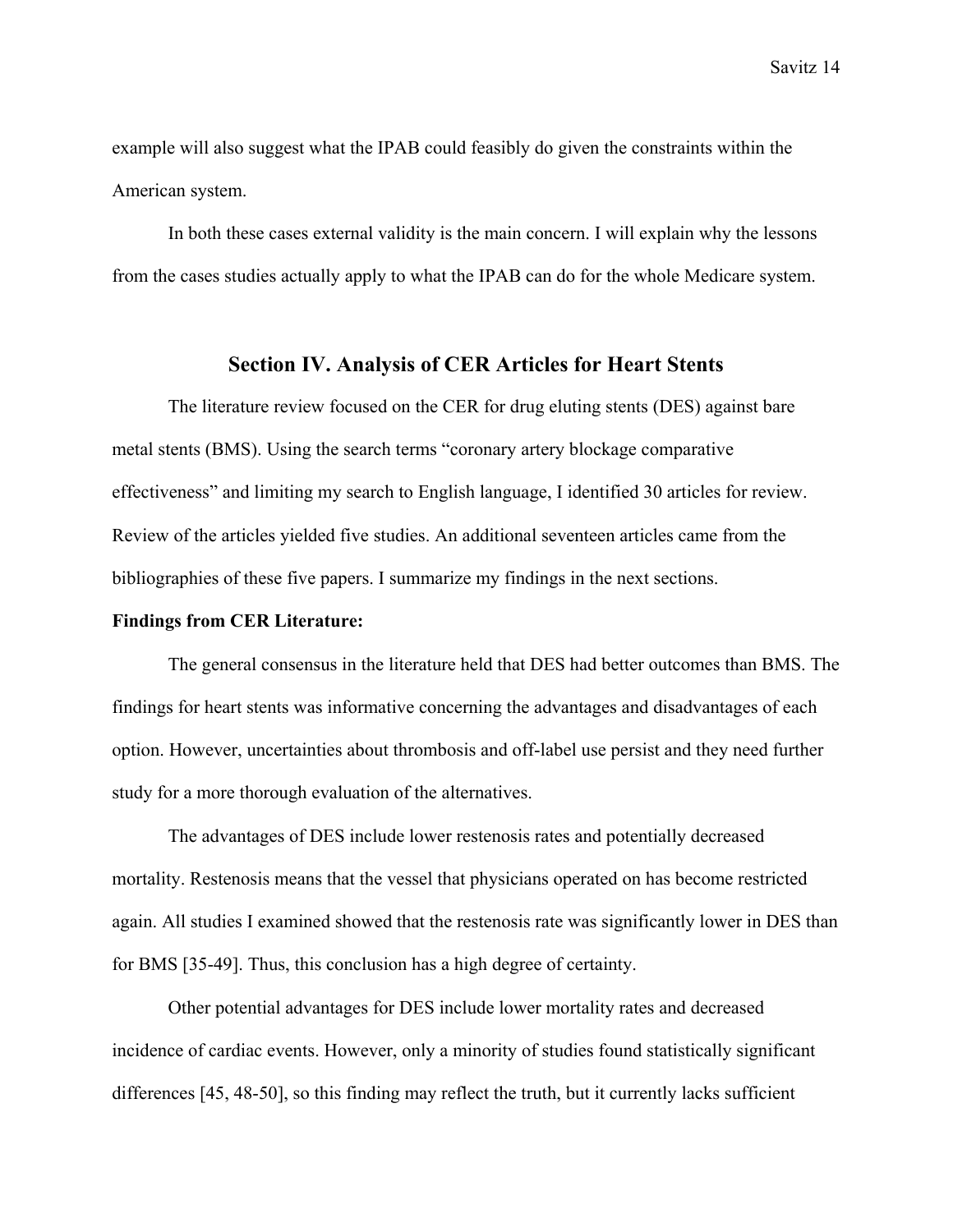support. Most of these studies did not look beyond one year of treatment, so these studies would likely not determine long-term trends in mortality and cardiac events.

Though, one possible advantage for BMS would be their impact on late thrombosis. Thrombosis means the formation of a blood clot in a blood vessel. One of the studies found a statistically significant increase in the rate of thrombosis for DES [51]. This study is a metaanalysis so it has a high degree of credibility since it draws from the findings of multiple articles. One explanation for why other studies do not find a statistically significant increase in thrombosis is their short time range: the meta-analysis only found this statistically significant result with the inclusion of late thrombosis (after one year).

The economic evaluations in this review do not present a clear advantage for the costeffectiveness of DES compared to BMS. While the clinical advantage belongs to DES, the extent of this advantage remains unclear. These cost-effectiveness studies did not include the potential impact of thrombosis on the quality of life. If a significant difference exists between the two treatments for rates of thrombosis, then these studies would overestimate the clinical advantage of DES. The studies report the following findings: \$27, 450/QALY, >\$50,000/QALY, and \$58,721/QALY (last value is in Canadian dollars). These ratios are the incremental costeffectiveness ratios (ICERs) for DES. However, certain sub-groups performed better with DES like those patients over 65, small vessels, and other high-risk groups and the resulting ICER was higher. Also, two of the three studies took place outside the U.S. and so they may be less applicable. The studies also found that the cost-effectiveness ratios were sensitive to the difference in costs between the two kinds of stents. These cost-effectiveness estimates suggest that DES, but concerns remain over the applicability of the studies and the non-inclusion of thrombosis [43, 45, 47].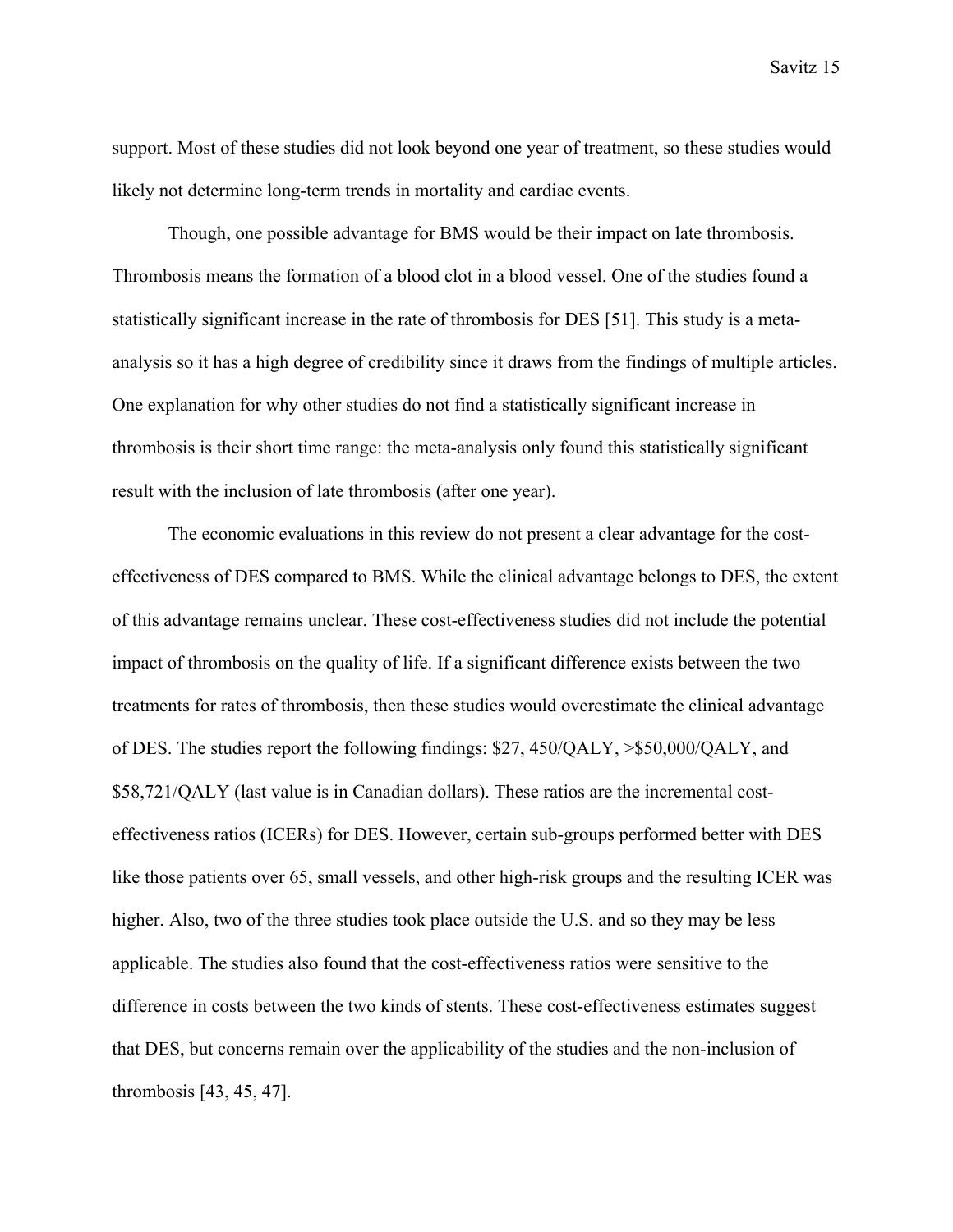The last major consideration concerns improper use of stents. About 60% of stents go towards off-label use, so it is important to understand how the different treatments apply towards these individuals and not just towards on-label use, which most studies look at. Off-label use means that the patients do not have the right indications for receiving the stents. These patients have a higher average number of co-morbidities and tend to be sicker. But DES still performs better for these patients in an observational study, with lower rates of restenosis [52]. However, I did not find a randomized experiment looking at off-label stent use, so this conclusion lacks strength because of selection concerns. Also, compliance with treatment is an issue because patients with DES need to take anti-platelet therapy for several years after implantation. Patients that do not comply have increased rates of restenosis and thrombosis [38, 39, 53, 54]. Though, the information on non-compliers may be valuable to include since there will also be noncompliers in practice. If patients had higher (or lower) rates of compliance than in these studies, the outcome differences between DES and BMS would alter in favor of DES (BMS).

### **Areas for Further Study**:

These studies lack information on certain outcomes that may affect preferences among treatments and makes the comparative effectiveness of these treatments less accurate. Specifically, the connection between DES and increased rates of late thrombosis should be examined more carefully. A higher rate of late thrombosis may affect patients' decisions. Also, more investigation of the differences between DES and BMS on mortality and cardiac events over a longer time period would help inform treatment. Without information on these complications, the relative advantages of these alternatives are not fully known. Lastly, more cost-effectiveness studies in the U.S. would help make a better estimation of the costeffectiveness ratio for DES to see if health gains over BMS come at a reasonable price. These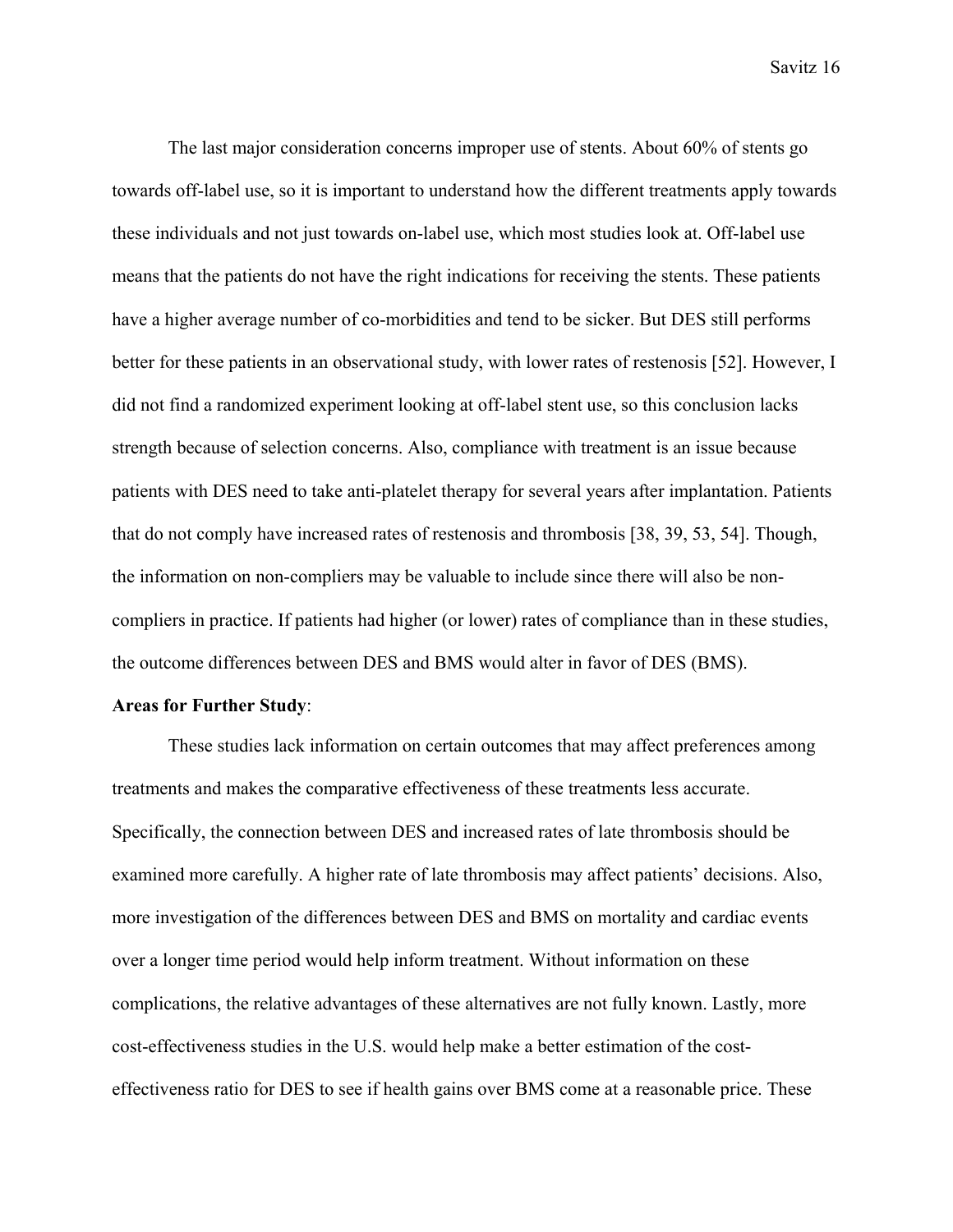studies should also incorporate the findings from these other studies on thrombosis, mortality, and cardiac events as they develop to obtain a more accurate picture of the health benefits.

### **Best Practice Guidelines for Heart Stents:**

The best practice guidelines for heart stents confirm the lack of absolute clarity found in the CER review. The American College of Cardiology (ACC) and the American Heart Association (AHA) state that DES and BMS during angioplasty are both viable interventions in most situations. These organizations stated that there is currently no evidence suggesting differential effects on major health outcomes except for DES decreasing the rates of restenosis. However, ACC and AHA recommend that in cases where the patient may not fulfill their antiplatelet therapy, BMS should be used [55]. More CER studies could potentially allow the ACC and AHA to have more specific conclusions.

 NICE differs slightly in its advice, though it reaches the same general conclusions as the article review and the ACC and AHA guidelines. It addresses cost-effectiveness, which the ACC and AHA recommendations do not fully consider. They conclude that DES does lower the rate of restenosis. However, the treatment which has the better ICER differs depending on the price differential between the two types of stents and patient characteristics like diabetes co-morbidity or having small vessels. Thus, the cost-effectiveness vary depending on these factors [56]. Presumably, NICE would benefit from having better CER findings to use when making their recommendations.

 Both of these best practice guidelines substantiate my findings on the relative benefits of DES in comparison to BMS. They both find DES better than BMS in terms of restenosis. Also, in both cases they do not mention off-label stents, nor do they come to a conclusion regarding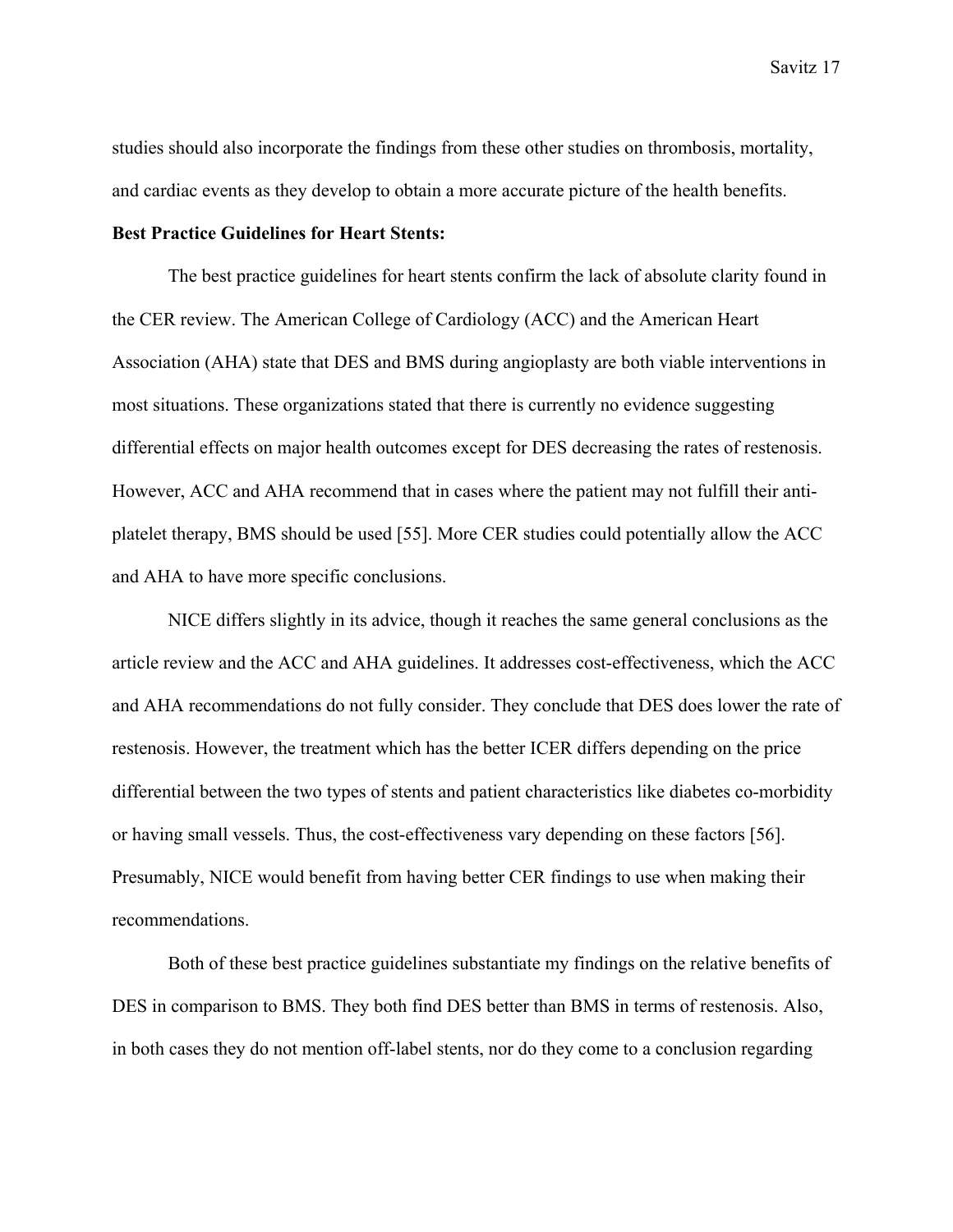late thrombosis, which confirms the lack of information that also appears in the literature [55, 56].

### **Section V. Analysis of CER Articles for Knee-Arthroplasty**

I focus on the comparison between unicompartmental knee-arthroplasty and total kneearthroplasty in reviewing the literature. Using search terms "osteoarthritis comparative effectiveness knee-replacement" and "rheumatoid arthritis comparative effectiveness kneereplacement" and limiting my search to English language, I identified 64 articles for review. Review of abstracts yielded five studies, excluding three as irrelevant on closer inspection. Three additional articles came from reviewing the bibliographies of the other papers. Below I summarize my findings.

### **Findings from CER Literature:**

The CER literature for knee-arthroplasty contains less breadth of information than the literature for heart stents. Despite this limitation, I did find clear findings relating to the advantages and disadvantages of the treatment options.

Nearly all studies find that total knee arthroplasty (TKA) and unicompartmental knee arthroplasty (UKA) are effective treatments for addressing loss of knee function from arthritis [57-60]. The treatments differ in that the surgical procedure for TKA applies to a much larger proportion of the knee than does the procedure for UKA. Though these studies indicate that the two treatment options are effective, they do not clearly demonstrate that one treatment works comparatively better.

The evidence suggests that the two treatments are approximately equivalent since there are few statistically significant differences. But this only applies to cases where both treatments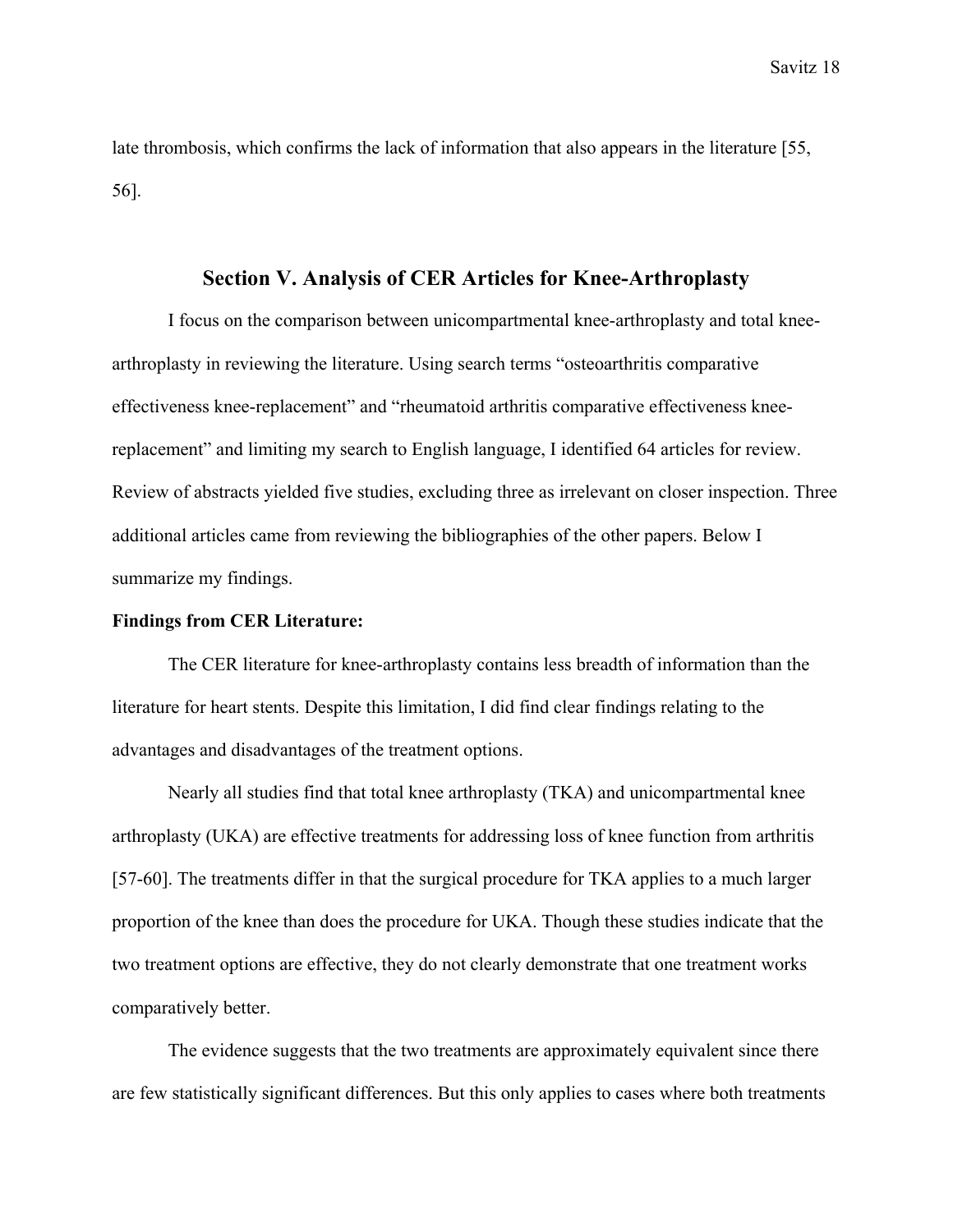could potentially repair the knee joint. Sometimes the arthritis has spread to so much of the knee that UKA would not work well. Several studies suggest that UKA leads to better range of motion, fewer complications, and faster recovery than TKA in situations where both would be appropriate [58-60]. Though, revision rates tend to be higher for UKA as compared to TKA [58, 60]. Given that each treatment has negative results associated with it, it is difficult to make a determination on which one works better overall. One cost-effectiveness evaluations in my review had UKA with a slight advantage over TKA in terms of QALYs [58] and another study had TKA with a slight disadvantage [60].

Given the uncertainty regarding the QALY measurement for the cost-effectiveness ratios, the two main economic analyses provide different results. The first study has UKA dominating TKA [58]. Dominating means that one treatment has better outcomes and saves money compared to another. The other study has an ICER of \$65, 245/QALY for TKA as compared to UKA. But this ICER is sensitive to costs of the two treatments and relevant co-morbidities [60].

The incidence of UKA is much lower than TKA despite evidence that it may be more or just as effective in many cases. A study on all knee-replacements in the U.S. from 1998-2005 showed that only 8% of knee-replacements were UKAs and the rest were TKAs. While UKA is not appropriate in all cases, it is applicable in many more than 8% of the cases. This low percentage suggests that some bias exists against UKA in favor of TKA. It is possible that the evidence suggesting that UKA yields similar results in comparison to TKA is relatively recent and so the shift may not take place for some time. It is important to note that the growth of UKA during this time period amounted to 32.5%, which is much higher than the 9% growth for TKA [61]. Therefore, a slow trend exists towards a greater proportion of UKAs during this time period. But this fact still does not fully explain why there is not greater use of UKA. Perhaps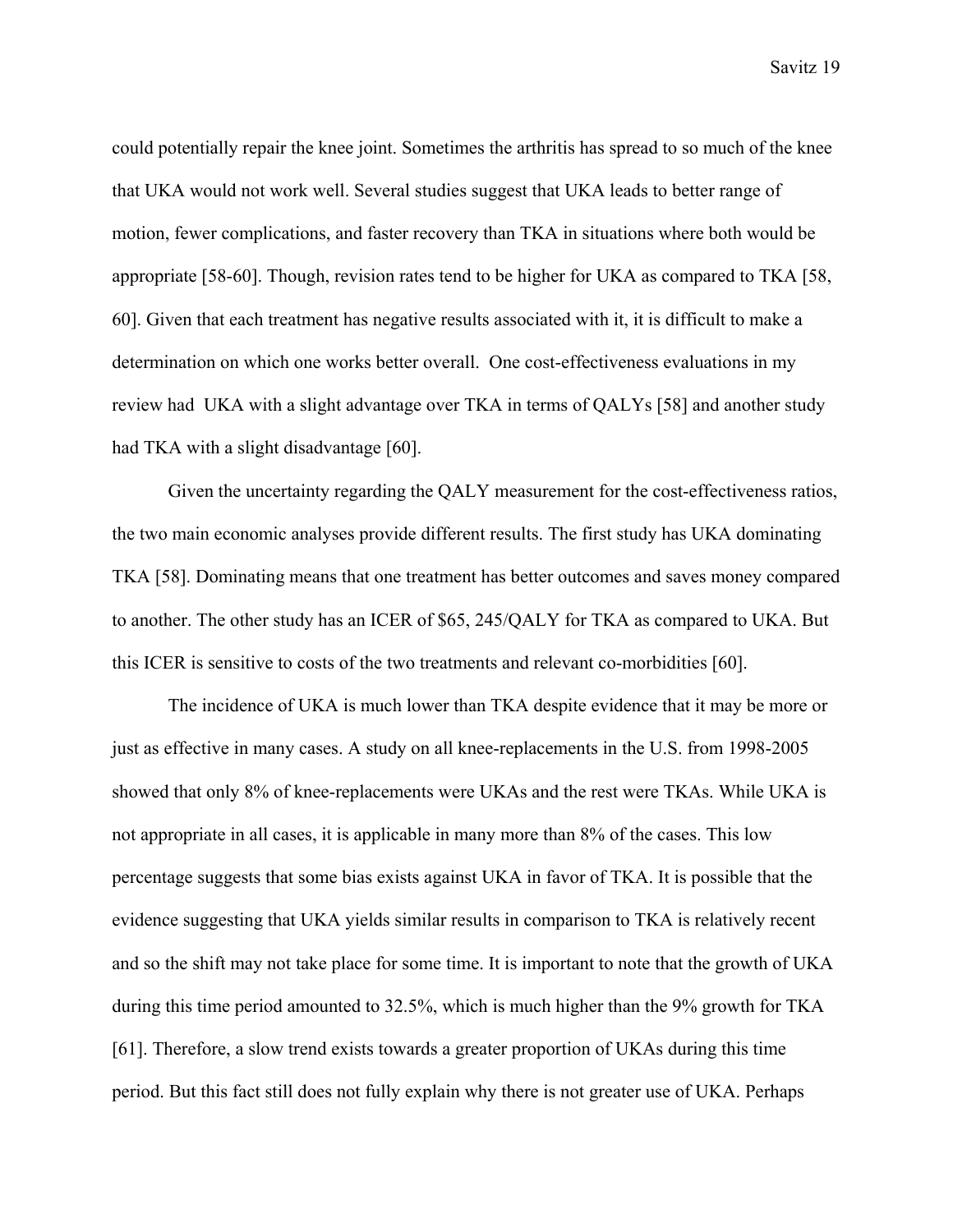physicians have become accustomed to performing TKA and do not want to change their practice patterns. It is also possible that the higher reimbursement rates for TKA relative to UKA may incentivize the former treatment [58].

#### **Areas for Further Research:**

 The most important area of research relates to the uncertainty regarding the advantages UKA and TKA. A more detailed examination of the quality of life criteria would help determine the relative benefits for each procedure. Specifically, researchers should develop better estimates for range of motion improvements, complications, recovery time, and revision to make comparing the two treatments easier.

The difference in cost-effectiveness between UKA and TKA illustrates the importance of accurate measures. These cost-effectiveness studies have relatively similar values for the quality of life improvements for UKA and TKA patients, but since they have different treatments having a slight advantage in health outcomes, they lead to very different conclusions. If UKA did not have the advantage in QALYs in the one case, then it would not dominate TKA. This is an example of how slight changes in the QALYs can lead to significant implications for the costeffectiveness of treatments.

Finally, there should be studies on the reasons why the percentage of UKA receivers is so low compared to TKA receivers. Understanding why this occurs will help policymakers that want to encourage more UKA procedures. Doing so could reduce Medicare expenditure without sacrificing health.

### **Best Practice Guidelines for Knee-Arthroplasty:**

The guidelines for knee-arthroplasty offer clarity for treatment options, though they also note gaps in the research. The Osteoarthritis Research Society International (OARSI) provides a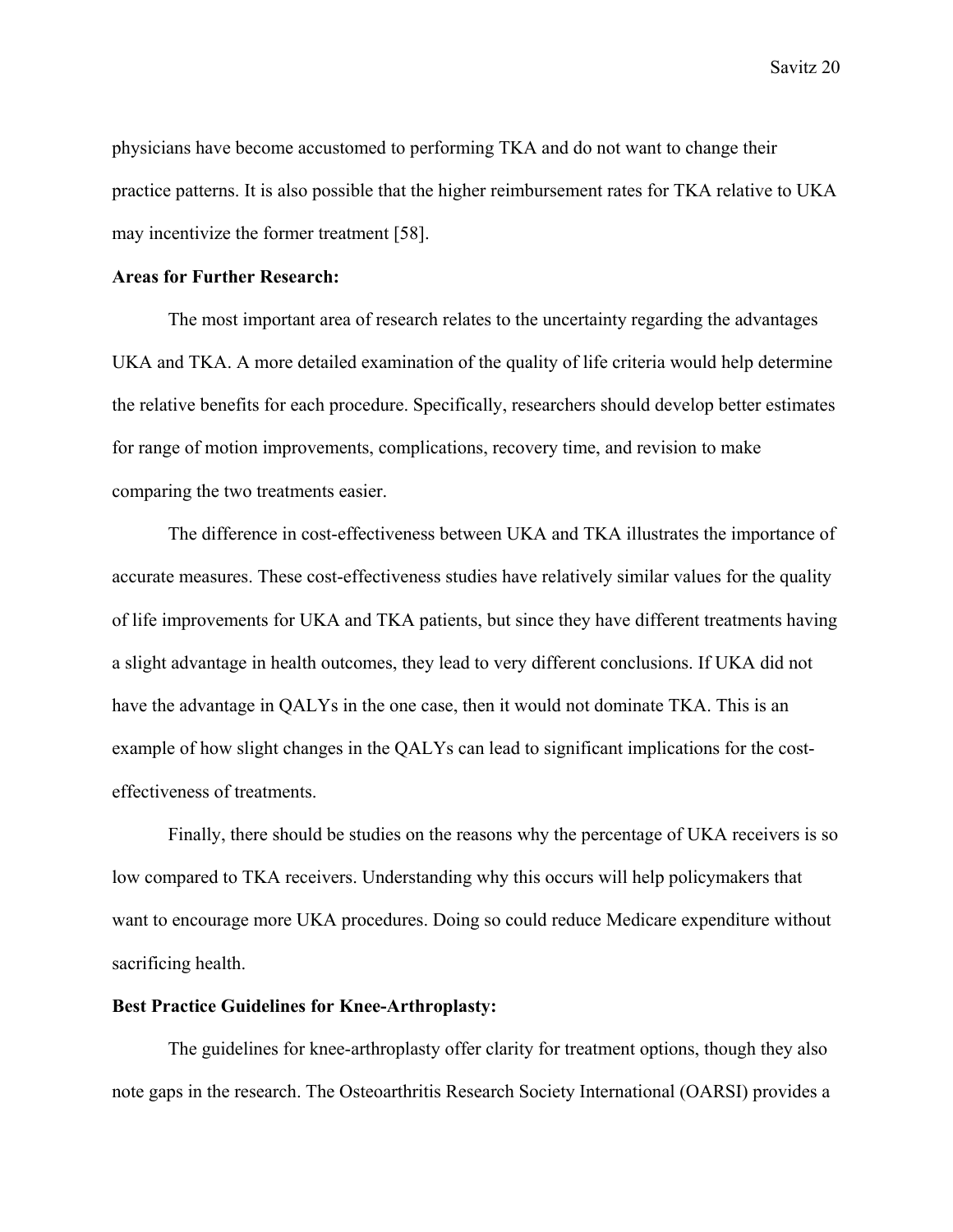detailed best practice guideline for this condition. The guideline advises that people suffering from osteoarthritis in their knees should first try aerobic exercise and muscle strengthening. They also recommend that overweight patients lose weight and take corticosteroids. If patients do not find sufficient symptom relief from these options in combination with pharmacological interventions, OARSI counsels people to seek joint-replacement surgery. The researchers point out that TKA and UKA are both effective treatments. Though, these guidelines also note the absence of conclusive findings that determine which treatment is preferable [62].

 NICE provides similar recommendations on treatment. They advise that clinicians should initially provide non-surgical treatments like exercise. Clinicians should utilize surgery for those patients who do not respond to these treatments. NICE also finds that UKA and TKA are both suitable treatments without delivering conclusions on which is more appropriate in different situations [63].

 Both of these best-practice guidelines confirm my findings from the review of CER studies for knee-arthroplasty. In each case, they find that both UKA and TKA are acceptable, but that further CER is necessary to better understand the relative advantages and disadvantages.

# **Section VI. Analysis of CER Articles on Prostate Cancer**

 The literature on prostate cancer treatment suggests a great deal of uncertainty for the comparative benefits of each treatment. Using search terms "prostate cancer comparative effectiveness" and limiting my search to English language, I identified 30 articles for review. Review of abstracts yielded 14 studies, excluding two as irrelevant on closer inspection. Below I summarize my findings.

### **Findings from CER Literature:**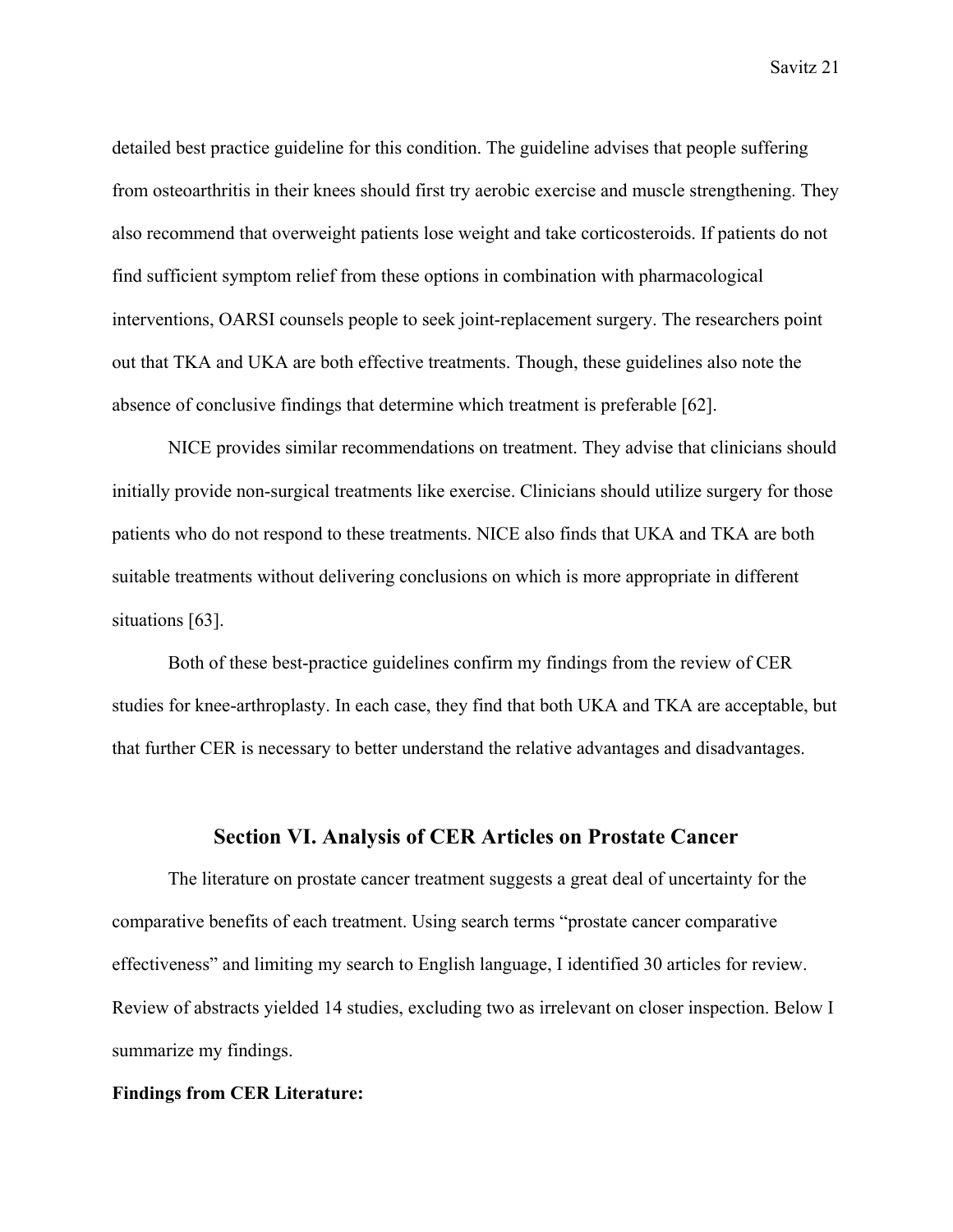The analysis of the literature suggests uncertainties for the relative costs and benefits of the main treatment. These alternatives consist of watchful waiting, radical prostatectomy, robotassisted prostatectomy, external beam radiation, laparoscopic prostatectomy, retropubic prostatectomy, and androgen deprivation therapy. Further research is necessary to make more useful comparisons between these options.

 A great deal of variation exists between the relative proportions of these treatments in different settings. One would expect them not to vary so greatly if it is just clinical need and patient/physician preferences determine treatment. For instance, all types of prostatectomies ranged between 11-82% across U.S. hospitals. Further, watchful waiting varied from between 0 and 28% across hospitals. Such extreme variation cannot be due to preferences alone, but rather must involve some bias within these hospitals or regions towards certain treatments. Further, the uncertainty between treatment options is so great that clinical effectiveness does not serve as a useful guide for treatment [64]. Interestingly, the newest procedures tended to have the highest growth rates, suggesting that adoption had a lot to do with the procedure that seemed the most advanced [65].

 Certain advantages appear to exist between the various types of prostatectomy. For instance, laparoscopic prostatectomies have an association with shorter stays and bladder/urethral obstruction rates than open prostatectomies [66, 67]. Another study found higher rate of future cancer treatment for laparoscopic prostatectomies [68]. Also, minimally invasive techniques are sometimes related to higher rates of erectile dysfunction and genitourinary complications [69]. While advertisements make robot assisted prostatectomy appear to be the favored treatment, the only significant benefits include lower blood loss and transfusion rates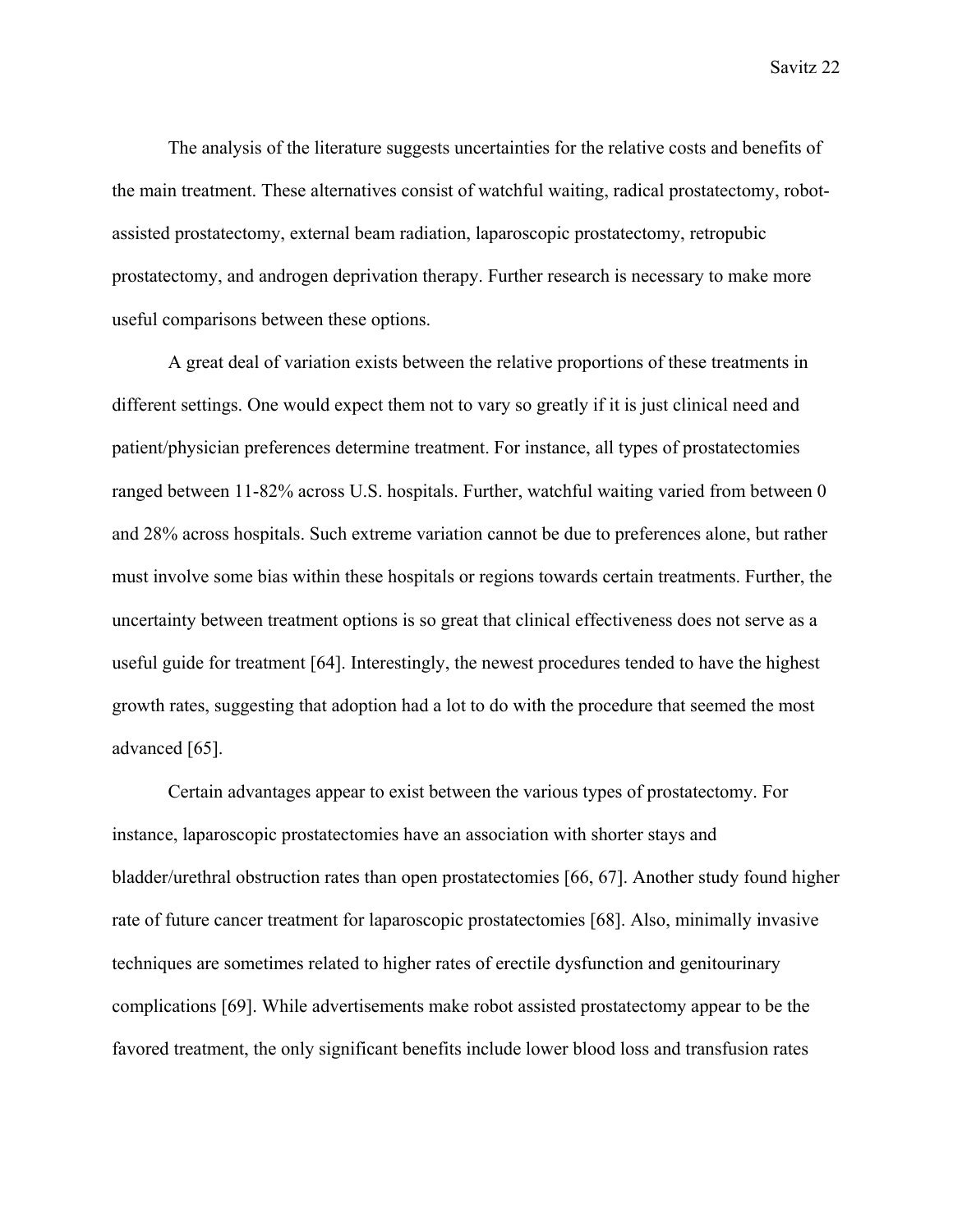during surgery [70, 71]. Despite these relationships, stronger evidence is necessary before determining that one type of prostatectomy has better clinical outcomes than another.

 There are also many studies suggesting advantages and disadvantages of different types of prostatectomy and radiation therapy. Prostatectomy has higher average rates of urinary dysfunction, though radiation therapy has higher rates of bowel disorders [72-74]. Sexual outcomes varied, but there was only one study from 1995 that suggested higher rates of sexual dysfunction side-effects for prostatectomy [72-74]. And rates of recurrence do not appear to have a relationship with treatment type [75]. So there does not seem to be a clear preference for one treatment type over another (i.e., radiation vs. prostatectomy) since both have advantages and disadvantages.

 Similar to the previous treatments, watchful waiting has advantages and disadvantages relative to other treatment types. Notably, patients do not have to undergo treatment and face the risk of treatment related side-effects [76]. In this comparison, it is reasonable for patients to prefer no treatment to avoid these side-effects. Though, one study did find a lower mortality rate for men randomized to radical prostatectomy [77], In the U.S., prostate specific antigen (PSA) scores detect many patients as having prostate cancer vs. detection happening when symptoms started. In fact, some of these patients would have never developed symptoms before death. These results may not apply to this group that has less severe prostate cancer among members that test positive by their PSA levels. It is difficult to obtain good results on watchful waiting patients because the long-term effects happen over a period of many years [76].

 The cost-effectiveness evaluations face the major limitation of the uncertainty in the clinical benefits for these different treatments. One study looks at just the costs between the different treatments because the benefits cannot be ascertained. This cost comparison has radical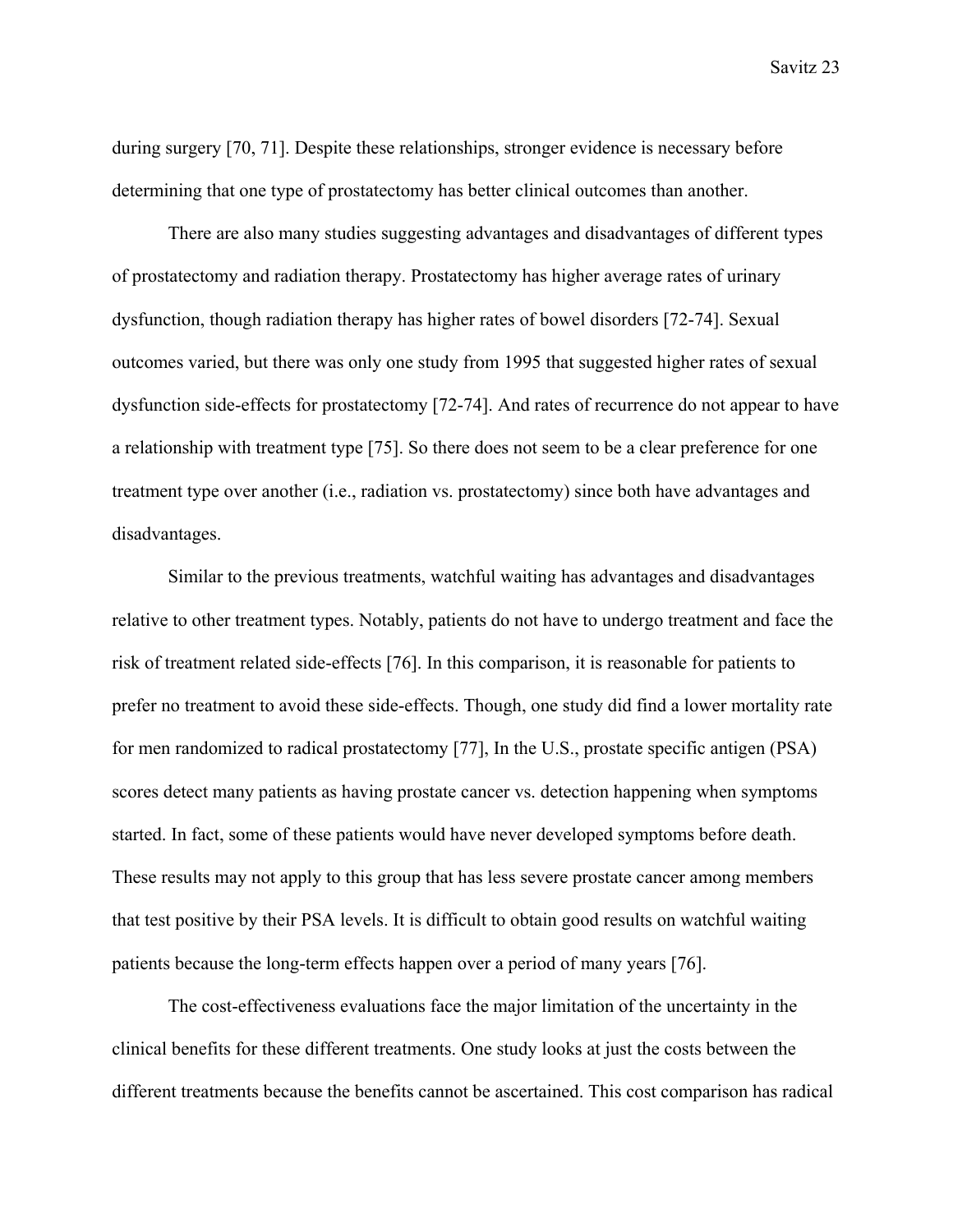prostatectomy as being \$487 cheaper than laparoscopic prostatectomy and \$1726 cheaper than robotic assisted prostatectomy. The difference with robotic assisted prostatectomy stayed large even when the initial cost of the robot was omitted (\$1155). The authors concluded that laparoscopic may be a competing alternative to radical prostatectomy with similar costs and possible benefits. However, they stated that with only reduced hospital days and blood loss these benefits are not enough to offset the much higher costs. Unless the initial cost of the machine or maintenance and use costs decrease, robotic assisted prostatectomy would likely not have a favorable incremental cost-effectiveness ratio [70].

### **Areas for Further Research:**

 The uncertainties related to prostate cancer treatment suggest many areas where future comparative effectiveness research would be useful. For instance, more long-term research on how watchful waiting compares to more aggressive treatment would help clarify the advantages of each alternative. Though, it is difficult to obtain good findings when the long-term outcomes ten years into treatment are so important. Also, more CER is needed on how the newer forms of prostatectomy compare to the traditional procedures. An interesting topic from a policy perspective is how robotic assisted prostatectomy compares to other, much cheaper and traditional procedures. The concern is that robotic assisted prostatectomy potentially offers little or no clinical benefits, yet physicians choose to use this option because they get a higher reimbursement. Such behavior occurs in relation to IMRT, a type of radiation treatment for prostate cancer patients. Medicare pays up to \$40,400 for each patient, which has led urologists to purchase their own equipment and self-refer their patients. Once they have the machine they then face a huge financial incentive to refer their own patients to get this expensive treatment [78]. Other explanations include physicians trying to get their money's worth out of the machine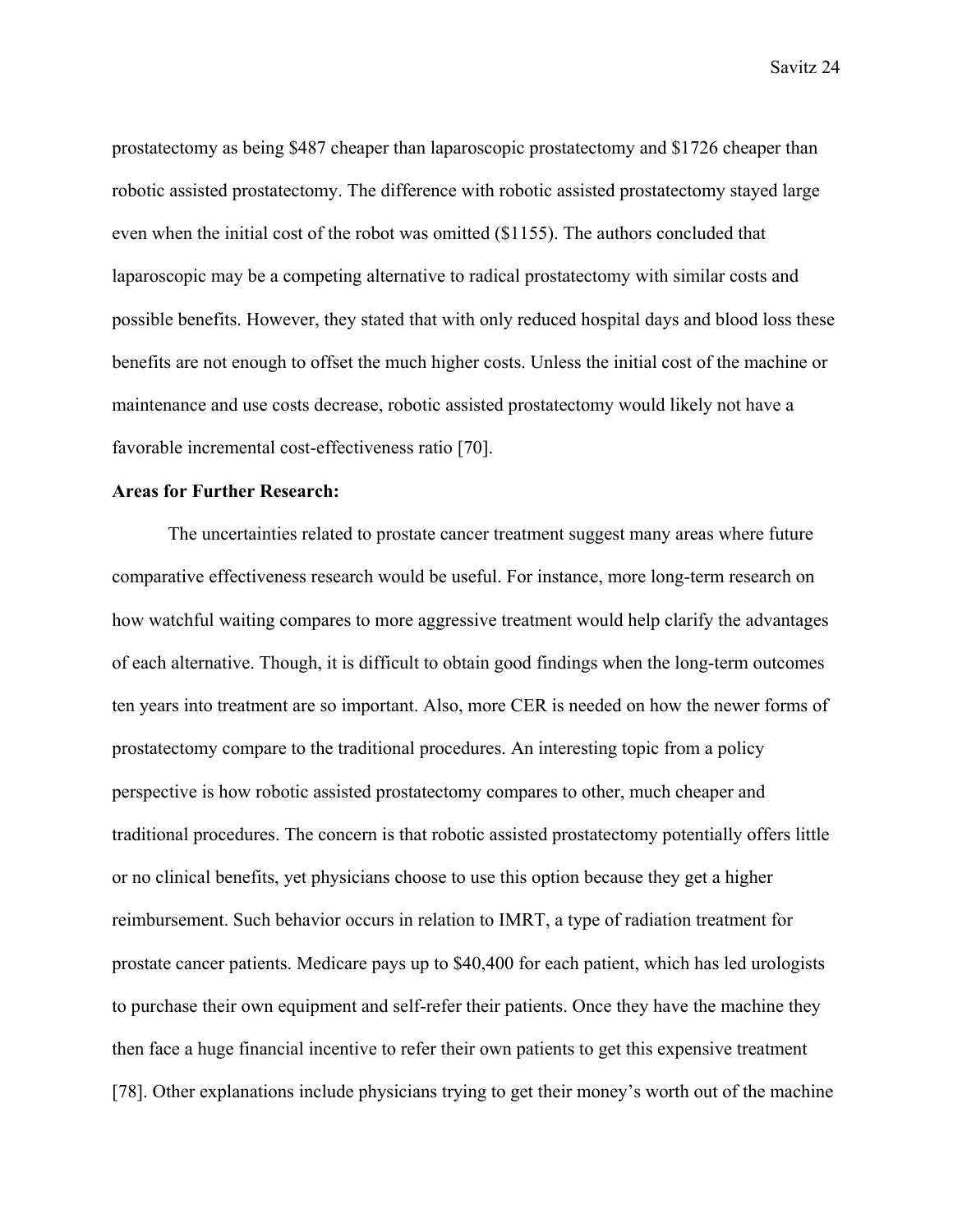investment or favoritism towards newer advances. These studies must also take into account the learning curve that physicians face when using new treatments like robotic assisted prostatectomy, which may explain the lack of observed benefits [71]. More research in these areas would help create a better understanding of the relative benefits of each treatment type.

# **Best Practice Guidelines for Prostate Cancer:**

The best practice guidelines for localized prostate cancer confirm the uncertainty I found in the literature. The American Urological Association (AUA) provides a comprehensive best practice guideline for this condition. The guideline states that brachytherapy, external beam radiotherapy, watchful waiting, and radical prostatectomy are all effective treatments that lead to similar results. The analysis of the data does not show any significant differences in patient outcomes, though for high risk patients they suggest active therapy may be preferable because of the increased likelihood of mortality for watchful waiting. Except for this qualification, the AUA recommends focusing on patients' preferences when making the decisions without specifying which treatment is more appropriate in different cases [79].

 NICE offers similar recommendations on the treatment of localized prostate cancer. For low-risk patients, NICE advises watchful waiting. This does differ from the other guideline and conforms with the tendency for NICE to consider costs when making recommendations. NICE states that the other treatments are acceptable options, just not the preferred ones. For moderateto high-risk patients, NICE advocates use of radical prostatectomy or radiotherapy. Likewise, NICE notes that patients' preferences regarding potential side effects should have a role in the decision-making process [80].

 Both guidelines note the lack of definitive evidence for comparing treatment options. The AUA points out that "study outcomes data do not provide clear-cut evidence for the superiority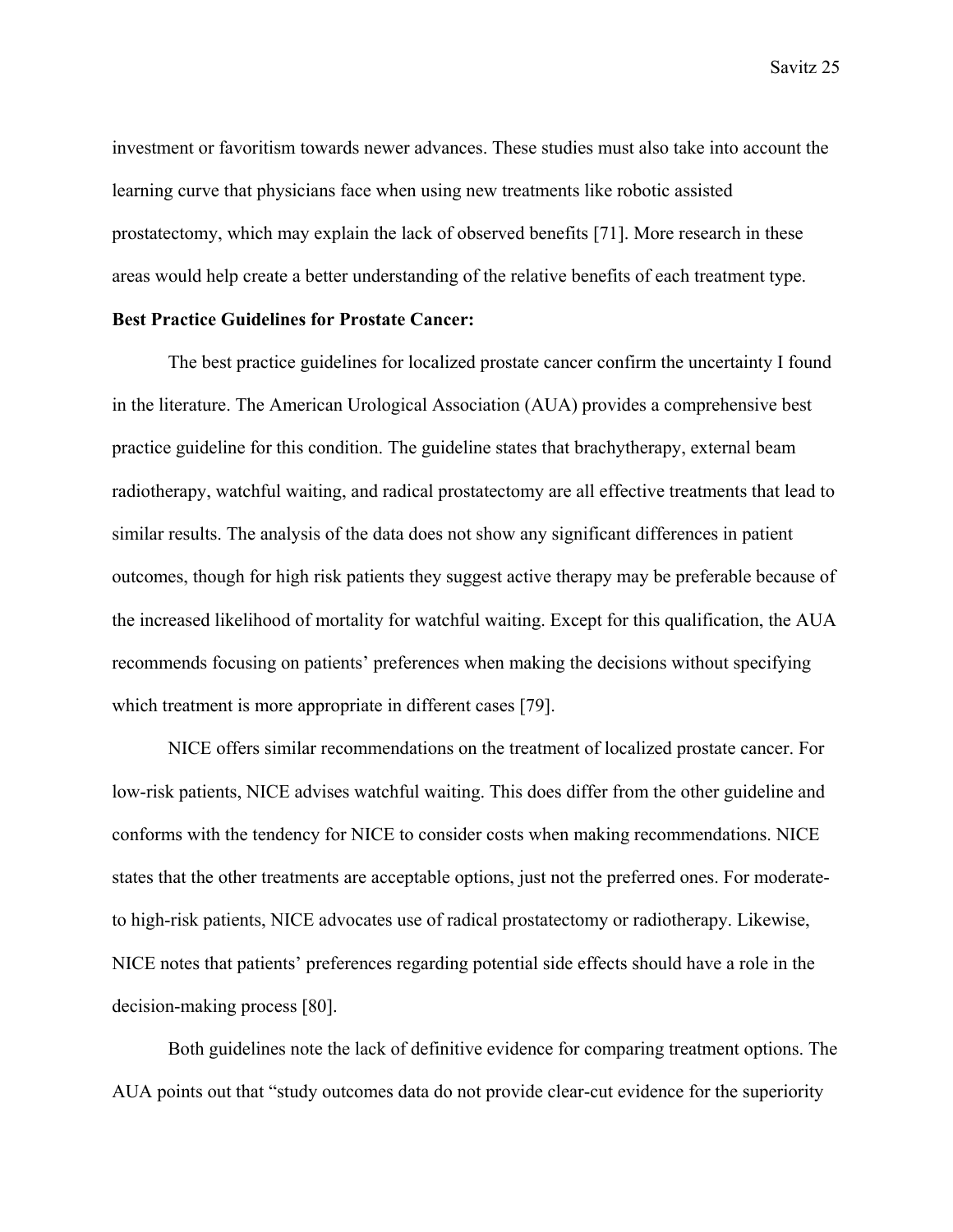of any one treatment" for low risk patients [79]. Further, they note a lack of randomized experiments establishing the comparative- and cost-effectiveness of some of the treatments. While NICE does provide recommendations, they still lack clarity on the advantages for different forms of active treatment [80]. These guidelines support the finding from the literature review that more CER would be useful for addressing these weaknesses in the available evidence. If nothing else, the CER could support patient preferences by determining what the likelihoods of particular side-effects are.

### **Section VII. Analysis of National Medicare Data for Prostate Cancer**

 The analysis of the Medicare data for prostate cancer treatment helps to confirm my findings on the extent of variation for prostate cancer treatment and suggests possible explanations for the variation. An understanding of the type of factors that cause undue variation in treatment practices would aid the IPAB in its efforts to promote CER. For instance, the IPAB could target hospitals whose treatment practice departs from the CER literature the most. This information would also help the IPAB understand what barriers exist that prevent successful incorporation of CER. As I noted earlier, I chose to only examine prostate cancer because it is the condition that has the most variation.

To analyze the data, I fitted an Ordinary Least Squares (OLS) model using both forward and backward stepwise selection. Forward selection determines which variables to include in the model based on whether adding them contributes significantly to the model. Alternatively, backward selection starts with a model with all variables and takes out those that do not contribute significantly to the model. I had difficulty interpreting the regressions since the number of states was only 31. This low number of observations meant that inclusion of more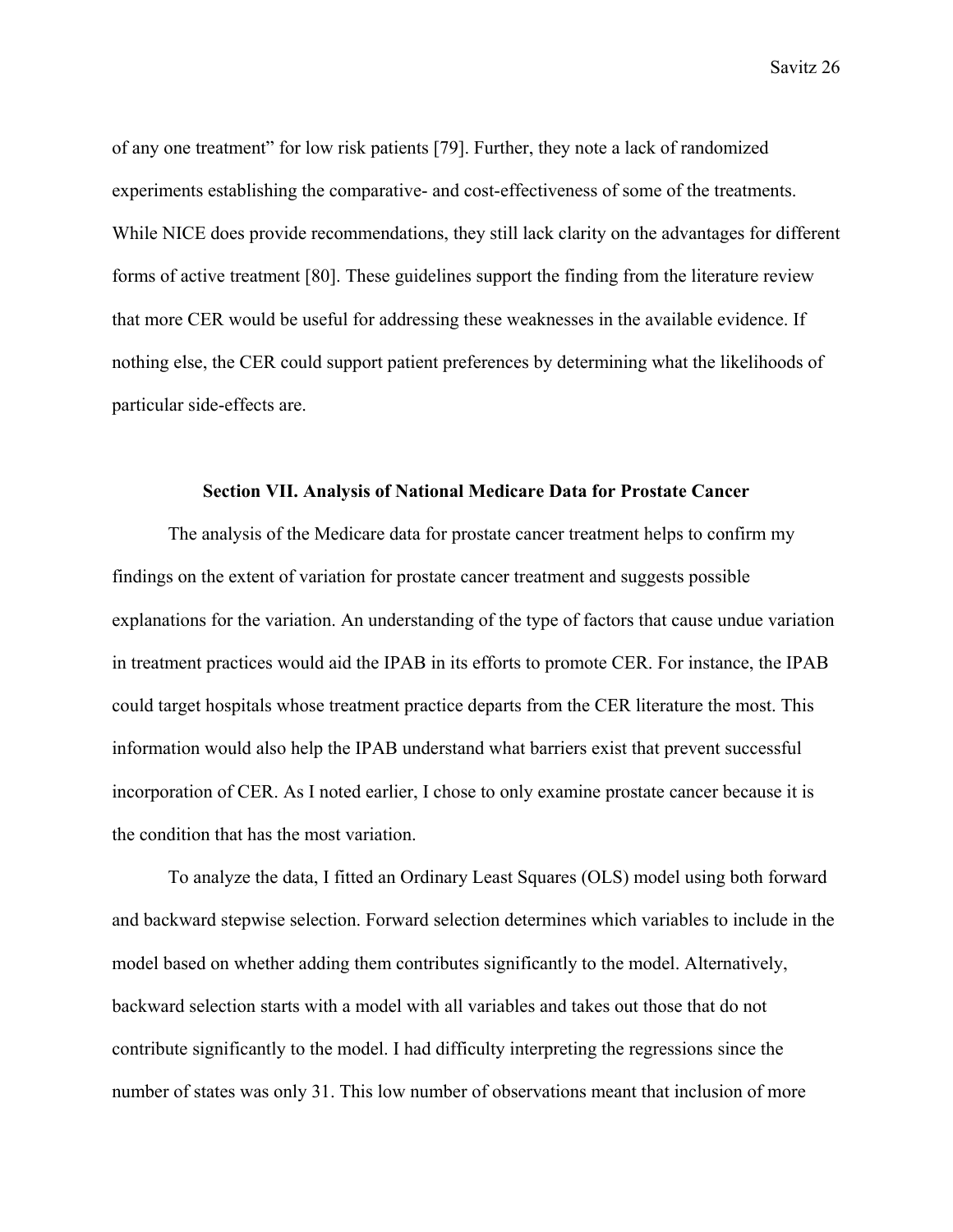than two variables in the model would cause the standard errors to inflate greatly. In turn, this would make it so that neither the model nor the coefficients for the variables would be statistically significant. To still get interpretable results, I used several different methods for the forward and backward stepwise selection.

 The data entries come from state level data. The reason the number of observations is only 31 is that only 33 states had data in the HCUP database and two states did not have information on the racial breakdown of those patients receiving prostatectomy treatment. HCUP is an all-payer, claims-based dataset maintained by the Agency for Healthcare Research and Quality with voluntary state reporting. The states that participated and had the information on race include: AZ, AK, CA, CO, FL, HI, IA, KS, KY, ME, MD, MA, MI, MS, NE, NV, NH, NJ, NY, NC, OK, OR, RI, SC, TN, TX, UT, VT, WA, WI, and WY.

#### **Explanation of Variables:**

 The variables consist of measures for prostatectomy, characteristics of the population receiving prostatectomy, and information about the hospitals and Medicare systems in each state. Information on each variable in the analysis follows below:

- 1. The number of prostatectomies per 1000 male Medicare beneficiaries in 2008. This variable is the outcome variable in the models. The analysis centers on looking for which independent variables have a significant relationship with this variable. The reason that I do not look at other treatments is that the Medicare coding did not provide data on watchful waiting (Medicare does not reimburse for this) and the number of patients were too low to examine the alternatives.
- 2. The ratio of prostatectomy in nonteaching hospitals to prostatectomy in teaching hospitals in 2008. This independent variable could have a relationship with the outcome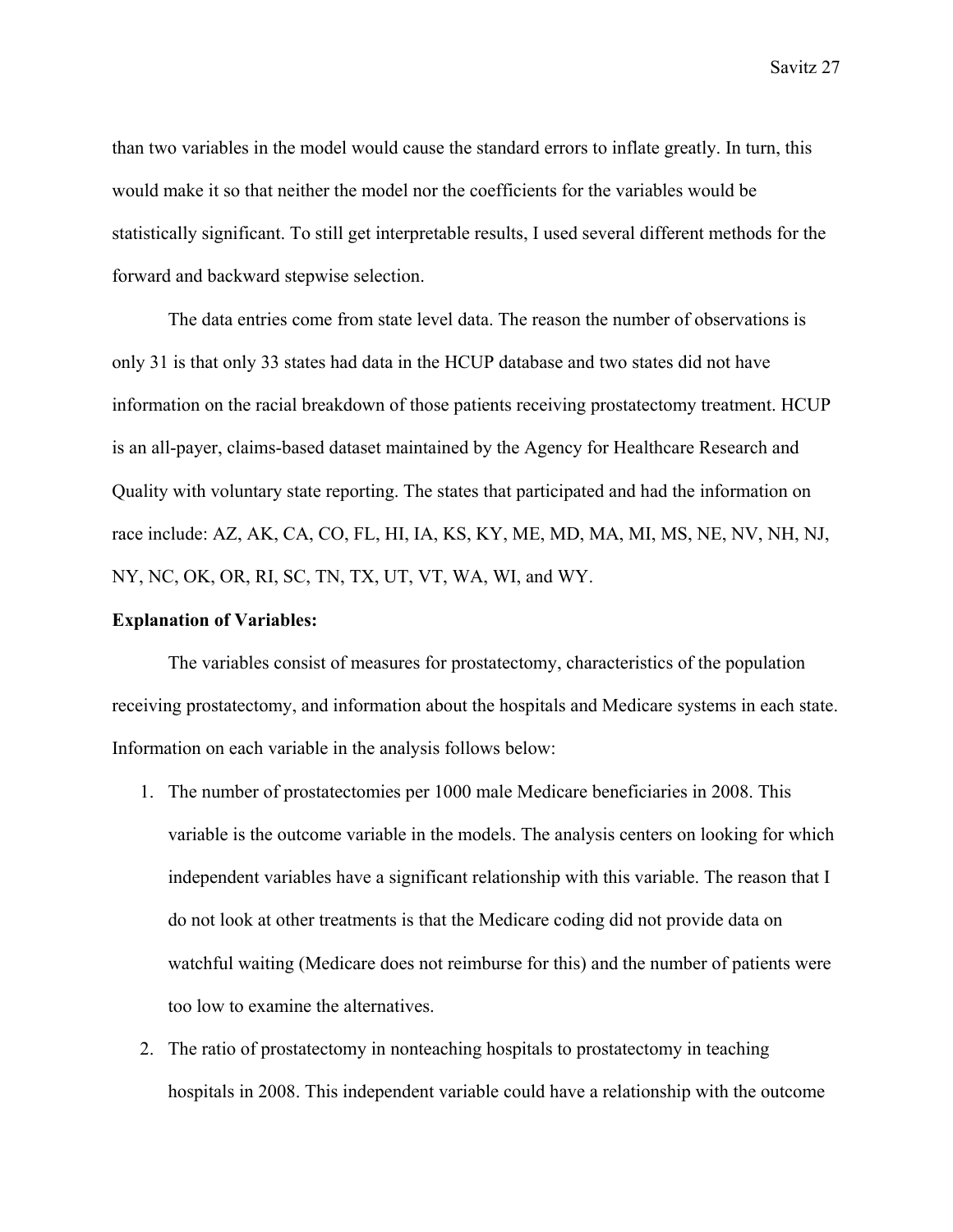because the different types of hospitals have distinct practice patterns or they incorporate research to a different extent.

- 3. The ratio of prostatectomy in non-metropolitan hospitals to prostatectomy in metropolitan hospitals in 2008. This variable could have an association with the outcome variable because non-metropolitan hospitals may have different financial incentives than metropolitan areas that affect treatment patterns and adoption of best practices.
- 4. The proportion of hospitals that have large number of beds in 2008 data (definition of having a large number of beds varies depending on location, urban status and teaching status; for specific cutoffs see Appendix A). Large number of beds may have a relationship with the quantity of prostatectomy because a larger number of beds would suggest that the hospitals in states that more frequently perform prostatectomy tend to have a high capacity. This higher capacity could influence the type and number of patients that receive care.
- 5. The number of inpatient days for the average Medicare beneficiary during the last two years prior to death from 2001 to 2005. This variable may have an association with the outcome variable because the number of inpatient days is a proxy for treatment intensity. More intense treatment in general would suggest more aggressive treatment of prostate cancer.
- 6. The number of surgical procedures/1,000 Medicare beneficiaries in 2005. The number of surgical procedures may relate to the rate of prostatectomy because states that have higher surgery rates overall would likely have higher rates of prostatectomy.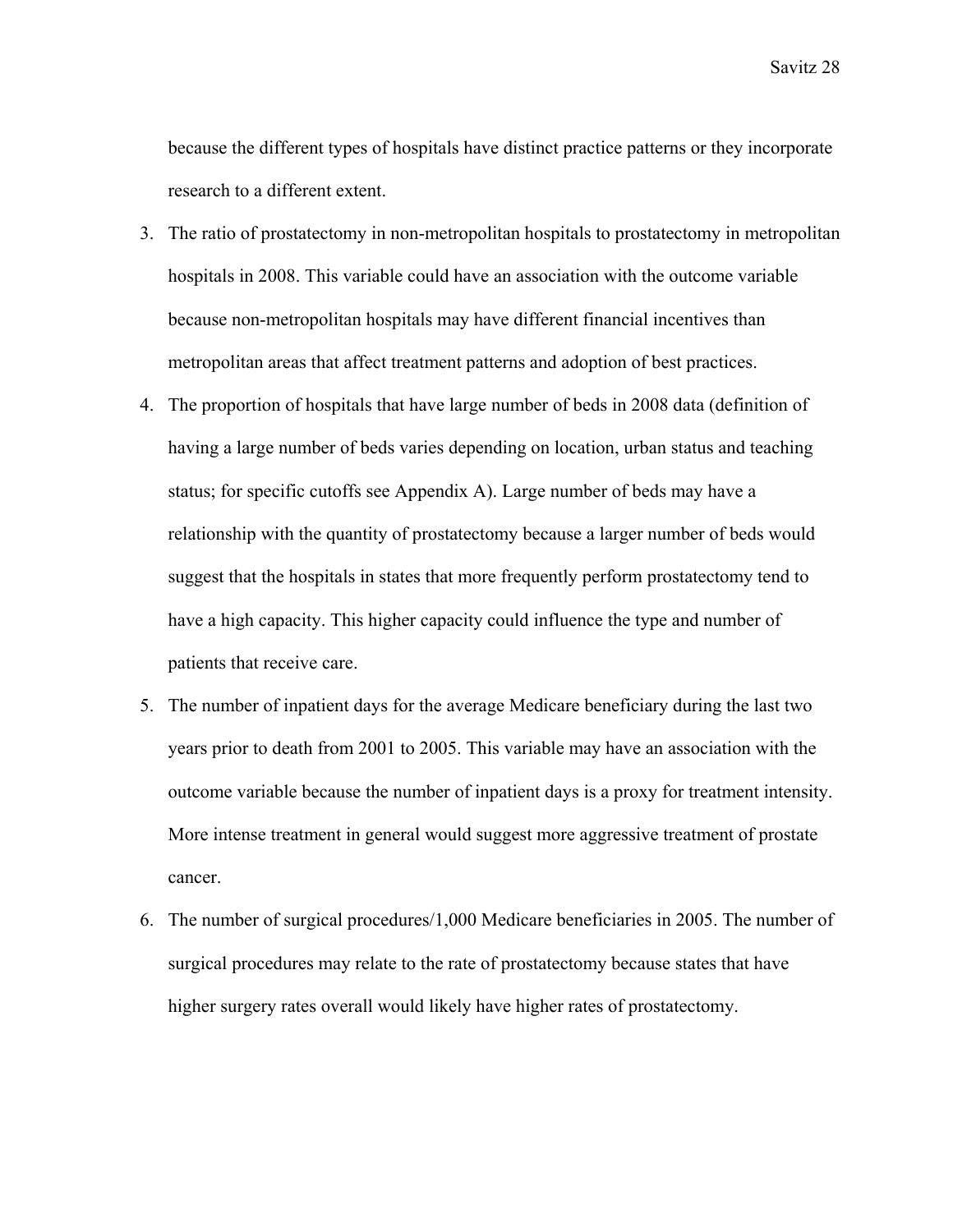- 7. The dollar amount of the mean charge for prostatectomy that Medicare insured. This variable may have an association with the prostatectomy rate because higher charges could indicate a monetary incentive for physicians and the hospital to do prostatectomy.
- 8. The dollar amount for the average reimbursement across a state for Medicare beneficiaries during the last two years of life between 2001 and 2005. This variable may relate to the outcome because higher reimbursement levels suggest more treatment. Also, higher reimbursement rates could induce more treatment because they work as a financial incentive.
- 9. The U.S. Census Region for each state. There are four U.S. Census Regions.
- 10. The ratio of the proportion of blacks that received prostatectomy to the proportion of blacks in the Medicare system in that state in 2008. This variable shows whether the proportion of blacks receiving prostatectomy is unusual for that state adjusting for the different proportions of blacks in states. The reason for including this variable is that blacks have a higher incidence of prostate cancer than other races. Without this variable, a state that had a particularly high proportion of black residents may appear to have a higher overall rate of prostatectomy, even though it is primarily due to this overrepresentation of a high risk group.

### **Model One; Forward Selection Considering Original, Squared, and Square Root:**

 This model comes from forward selection considering all variables in their original form, in their squared form, and in their square root form. The variables that the selection method produced include the square root of the number of inpatient days and the ratio of teaching to nonteaching hospitals. The r-squared value is 0.2902 and the p-value for the F-test is 0.008 and is significant at the 0.05 significance level.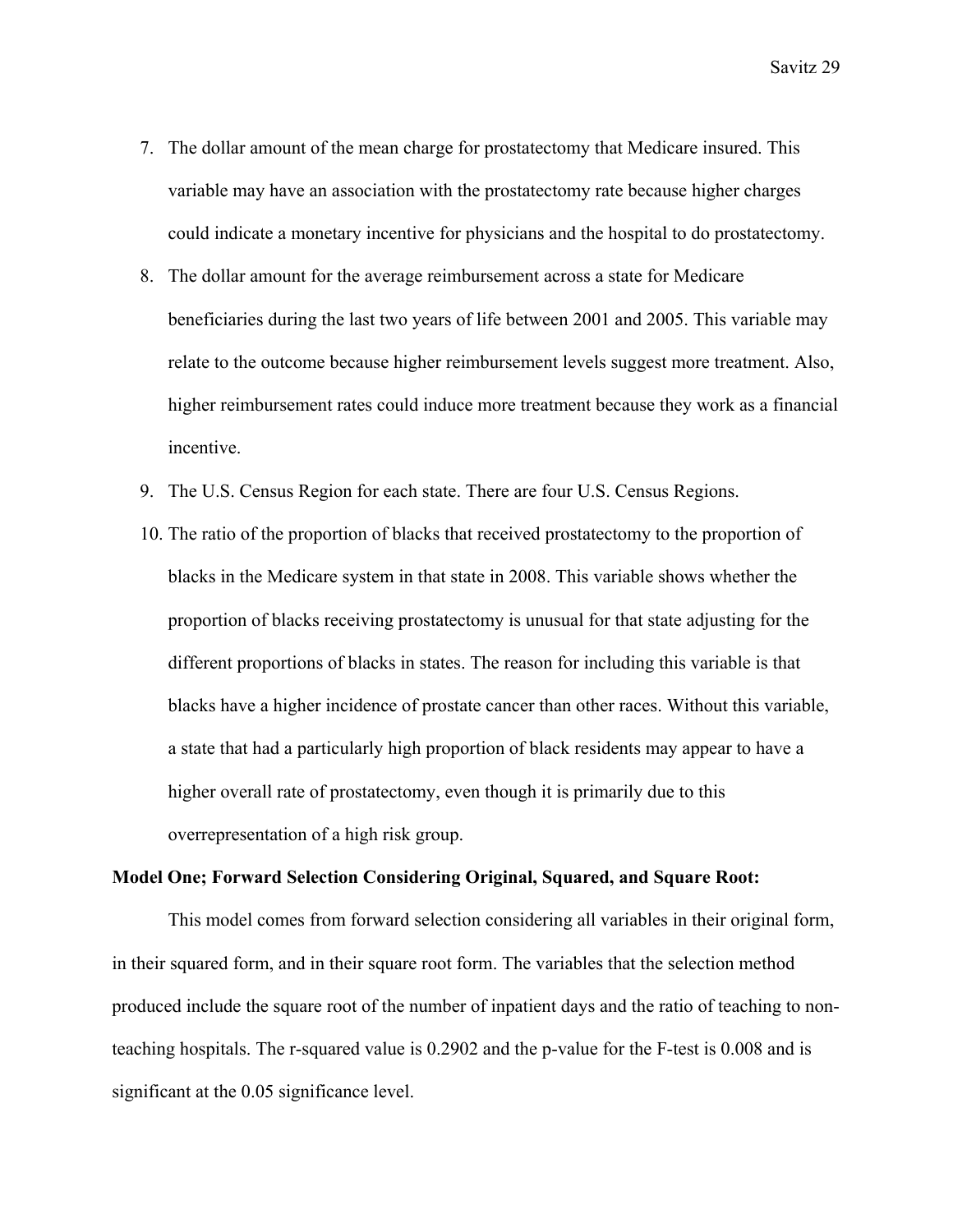Prostatectomies/thousand= $-.0008315*(square root of the average number of inpatient days) +$ -.000103\*(ratio of non-teaching to teaching hospitals) + 0.005531

 States with higher average numbers of inpatient days tend to have lower ratio of prostatectomies per thousand Medicare beneficiaries. Also, the lower the ratio of non-teaching to teaching hospitals in the state (that is, a lower proportion of non-teaching hospital) correlates with a lower ratio of prostatectomies per thousand Medicare beneficiaries.

# **Model Two; Backward Selection Considering Original, Squared and Square Root:**

 This model comes from a backward selection considering all variables in their original form, in their squared form, and in their square root form. The variables included in the model are the square root of the ratio of procedures done in metropolitan vs. non-metropolitan hospitals and the average Medicare reimbursements. The r-squared value is 0.2215 and the p-value for the F-test is 0.03, which is significant at the 0.05 significance level.

Prostatectomies/thousand  $=$  -.0006073\*(square root of ratio of non-metropolitan to metropolitan hospitals) + -4.61e-08\*(Medicare reimbursement in last two years of life + 0.004097

 States with higher with larger ratios of non-metropolitan to metropolitan hospitals or a smaller average Medicare reimbursement for the last two years of life tend to have a lower rate of prostatectomies.

#### **Model Three; OLS for Original Variables Individually:**

 I performed regressions of all variables in their original form against the outcome variable. I regressed each variable one at a time to determine significance. Only the variable of inpatient days was significant with a p-value of 0.028. The r-squared is 0.1471 and the p-value for the F-test is 0.0276, which is significant at a 0.05 level.

Prostatectomies/thousand =-.0000762\*(the average number of inpatient days) +.003226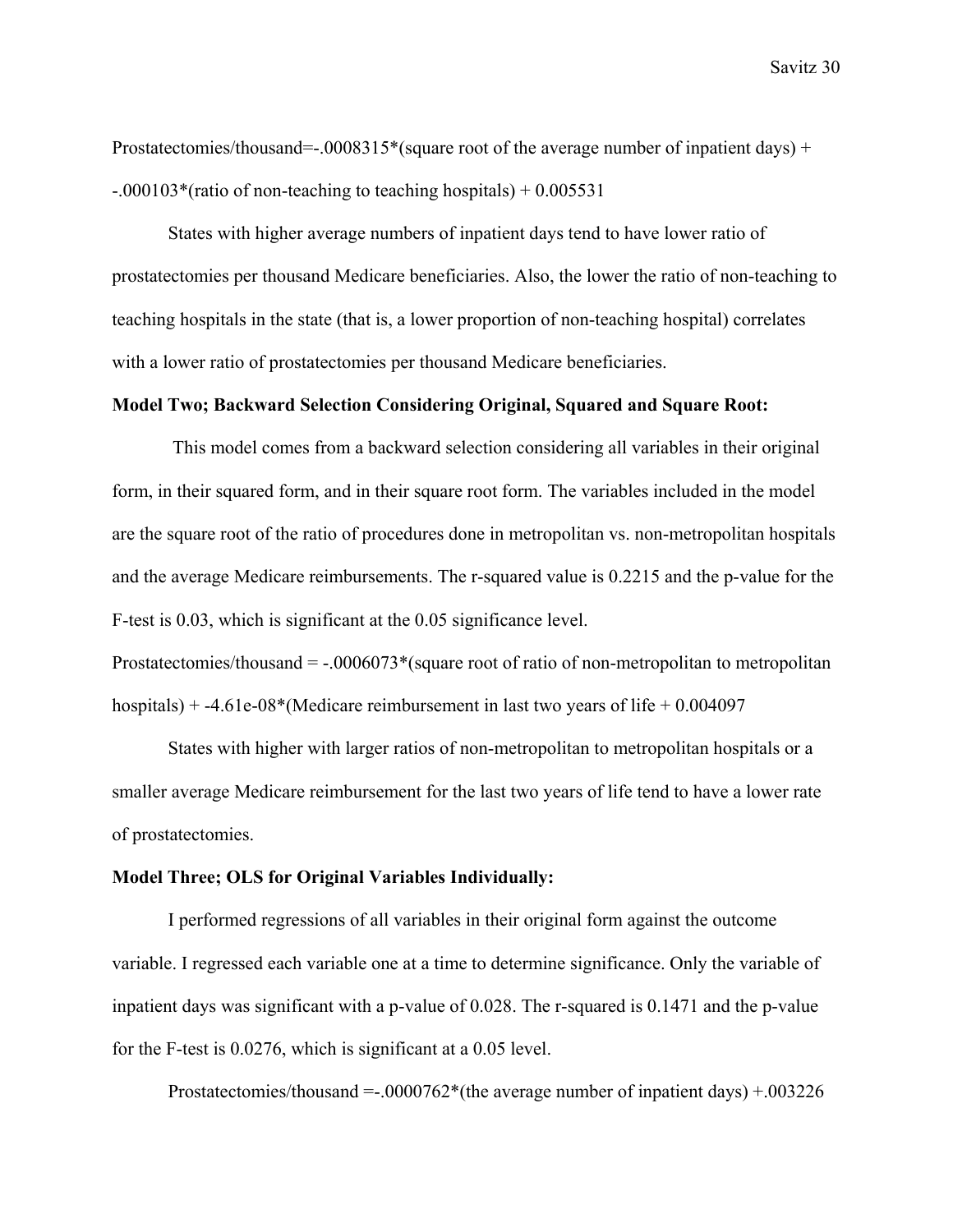States having higher average inpatient days was associated with a lower rate of prostatectomies.

#### **Model Four; Backward and Forward Selection for Interactions**:

 This model comes from both the forward and backward selection for the interaction terms (both provided the same variables). The interaction terms were not part of the previous stepwise selections because there was too much collinearity to run the selection with these variables included. The first interaction term was the number of inpatient days times the Medicare reimbursement. The second interaction term was the ratio of metropolitan to non-metropolitan hospitals times the proportion of large hospitals. The r-squared value is 0.2986 and the p-value for the F-test is 0.007, which is significant at the 0.05 level. However, the plot showing (the ratio of metropolitan to non-metropolitan hospitals)\*(the proportion of large hospitals to non-large hospitals) on the x-axis and prostatectomies/thousand on the y-axis suggests that there may be leverage points (see Appendix B). After removing these points from the model, (the ratio of metropolitan to non-metropolitan hospitals)\*(the proportion of large hospitals to non-large hospitals) is no longer significant at a 0.05 significance level. Thus, the trend is not statistically significant without the inclusion of these two high leverage states. Further analysis of these states is necessary to determine whether there may have been measurement error.

Prostatectomies/thousand =  $-1.37e-09*int3 + -0.014356*int28 + 0.03148$ 

Int3= (the average number of inpatient days)\*(the Medicare reimbursement for the last two years of life)

Int28= (the ratio of metropolitan to non-metropolitan hospitals)\*(the ratio of large hospitals to non-large hospitals)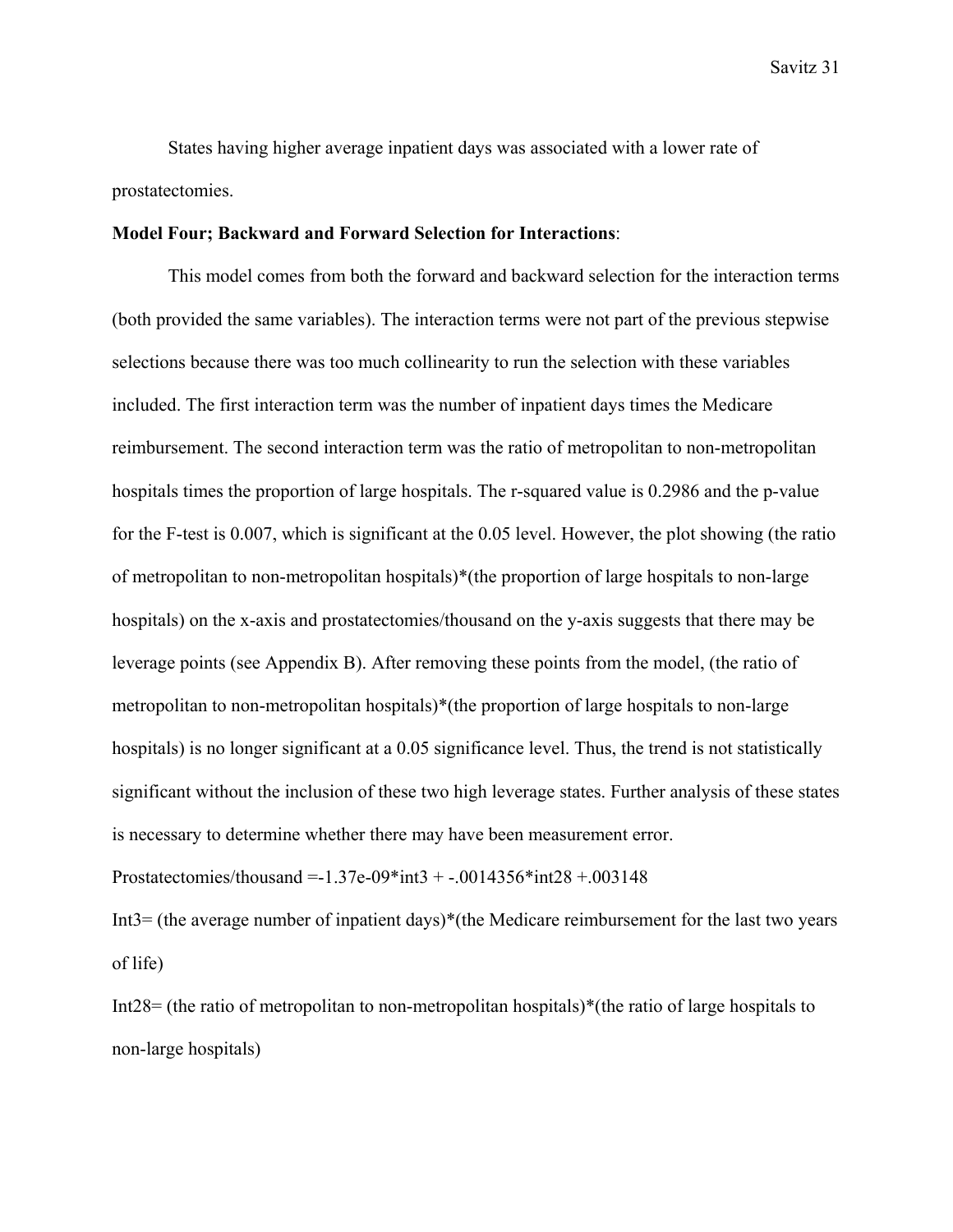States that had a larger interaction term of inpatient days times the Medicare reimbursement for the last two years of life or the ratio of metropolitan to non-metropolitan times the ratio of non-large hospitals tend to have lower rates of prostatectomy.

# **Model Five; Backward Selection Considering Original and Log:**

 This model comes from a backward selection of the natural logs of each variable and the variables in their original form. This selection method gave the log of inpatient days and the ratio of teaching to non-teaching hospitals as the significant variables. The r-squared value is 0.3027 and the F-test has a p-value of 0.0045, which is significant at the 0.05 level. Prostatectomies/thousand  $=$  -.001831(the log of the average number of inpatient days)  $+$  -.0001017\*(the ratio of non-teaching to teaching hospitals) +.003148

 States that had higher number of inpatients days and larger ratios of non-teaching to teaching hospitals had a correlation with lower prostatectomy rates. The summary of significant variables in the different models appears below:

| <b>Model</b> | 1 <sup>st</sup> Significant Variable                                      | 2 <sup>nd</sup> Significant Variable                           |
|--------------|---------------------------------------------------------------------------|----------------------------------------------------------------|
| One          | Negative square root of<br>inpatient days                                 | Negative ratio of non-<br>teaching to teaching hospitals       |
| Two          | Negative square root of non-<br>metropolitan to metropolitan<br>hospitals | <b>Negative Medicare</b><br>reimbursement for<br>prostatectomy |
| <b>Three</b> | Negative inpatient days                                                   |                                                                |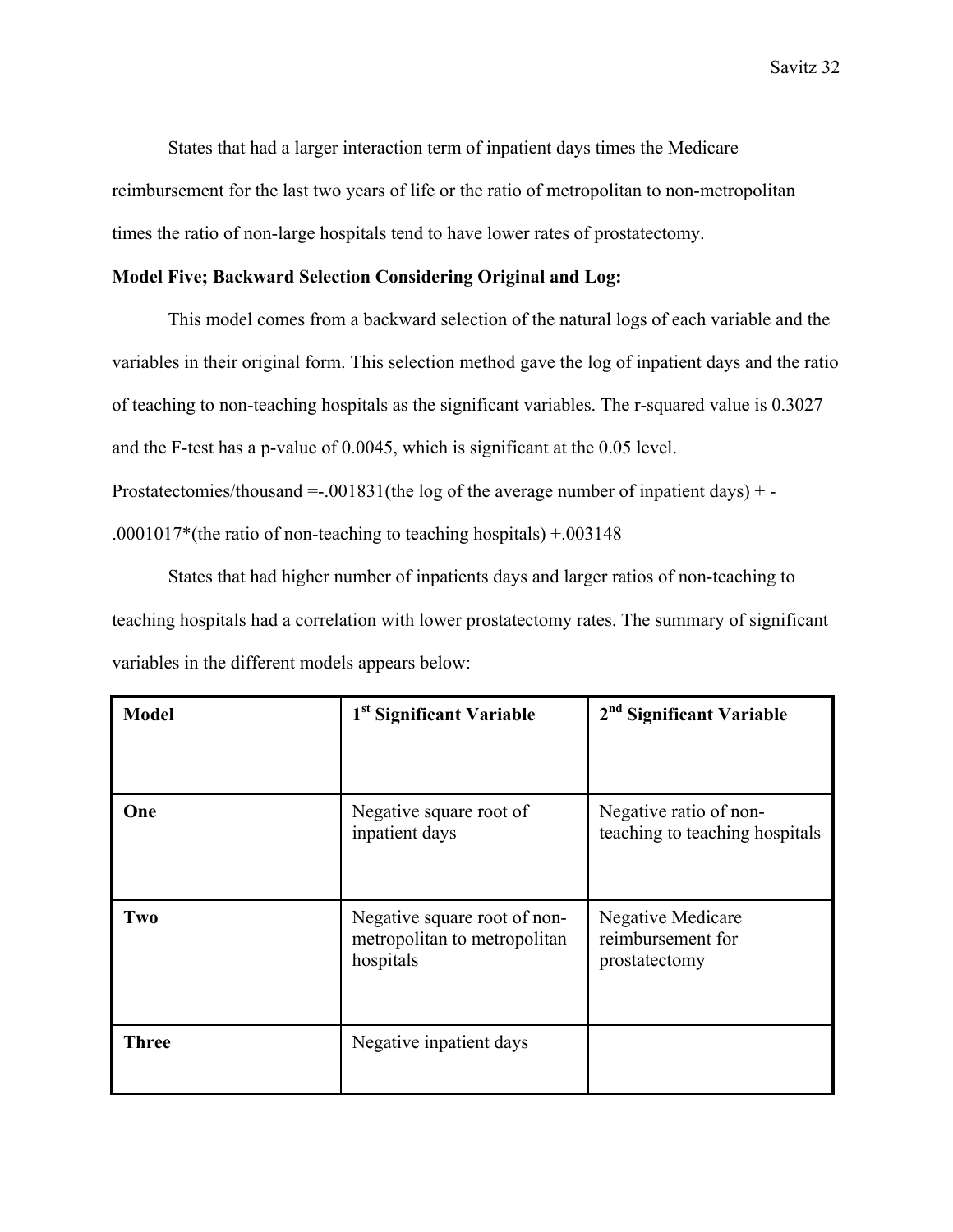| Four        | Negative Int $3 =$ (the average number<br>of inpatient days)*(the Medicare<br>reimbursement for prostatectomies) | Negative Int $28 =$ (the<br>ratio of metropolitan<br>to non-metropolitan<br>hospitals) $*($ the<br>proportion of large<br>hospitals to non-<br>large hospitals) |
|-------------|------------------------------------------------------------------------------------------------------------------|-----------------------------------------------------------------------------------------------------------------------------------------------------------------|
| <b>Five</b> | Negative log of inpatient days                                                                                   | Negative ratio of<br>non-teaching to<br>teaching hospitals                                                                                                      |

### **Conclusions on National Medicare Data for Prostate Cancer:**

 Several of the variables under consideration have an apparent relationship with the rate of prostatectomies; however, the r-squares are quite low at nearly 30% explanatory power. The number of inpatient days seems to have the strongest relation. This variable or one of its different forms appears in four of the five models. Other variables that are in the model at least once include the ratio of teaching to non-teaching hospitals, the Medicare reimbursement in the last two years of life, the ratio of metropolitan to non-metropolitan, and the ratio of hospitals with a large number of beds to those with a small number of beds. While there are reasons to believe that these variables have a causal relation (see variable definitions above), the limitations of the data set make it difficult to conclude that these are actually causal relationships.

 Instead, the conclusion is that these variables have a relationship with the rate of prostatectomies, which implies that there is significant variation depending on the hospital and community characteristics listed above. Further studies should look at these variables to determine if a causal relation does indeed exist. Regardless, the implication is that patient preferences and clinical need are not the sole determinants of the treatment patients receive. Also, these results suggest that CER could have an important impact if it can clarify the relative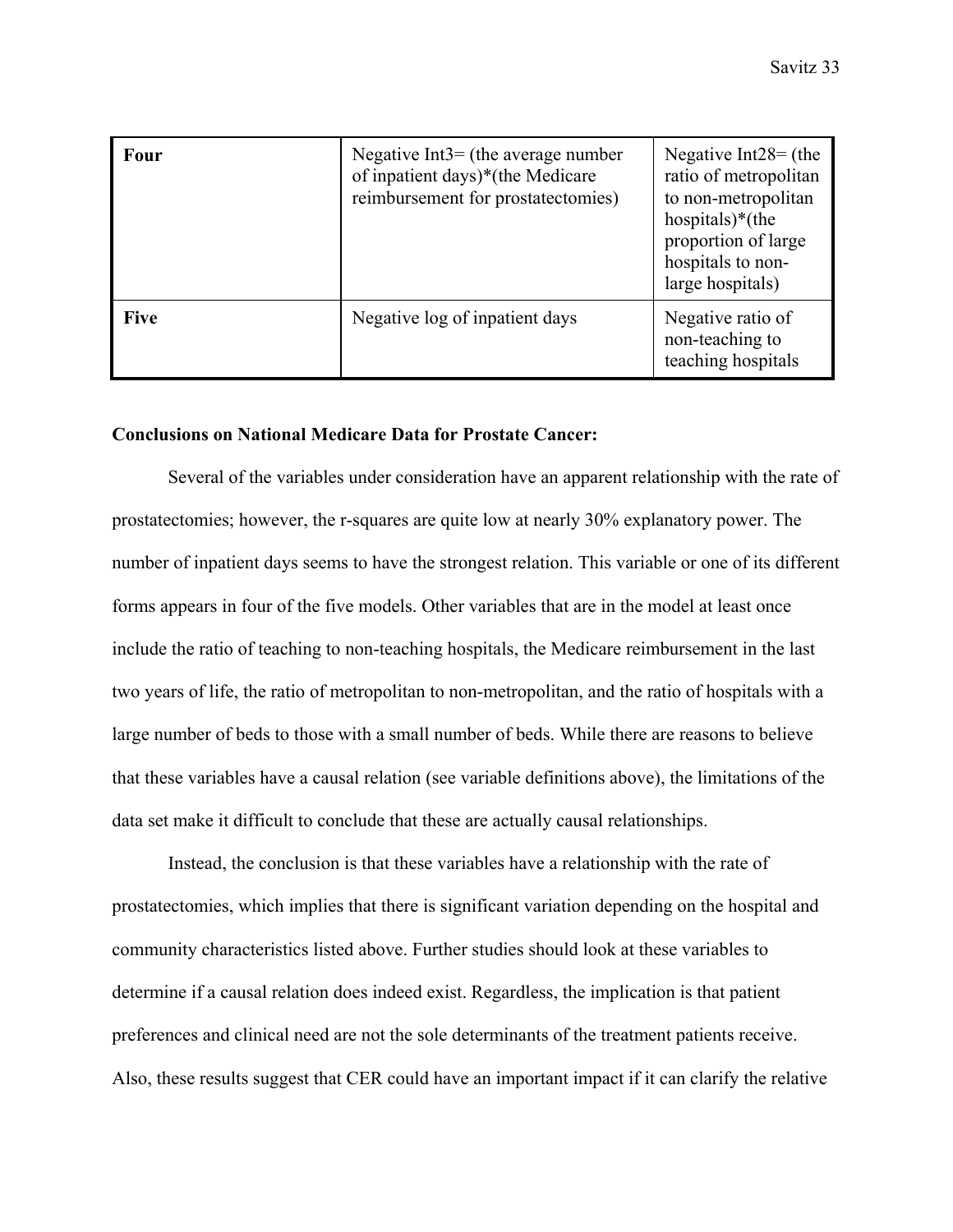advantages of the different treatment alternatives. These relationships with hospital type may be due in part to the fact that research is not conclusive and there is no reason to think that patient care is better or worse at hospitals that tend to have higher rates of particular treatments like prostatectomy.

 One surprising result was that all the measures of utilization, like inpatient days, had a negative relationship with the rate of prostatectomies. It would make more sense if hospitals with such variables would have higher rates of prostatectomies, since this would also indicate greater utilization. A possible explanation is that hospitals with higher utilization tend to have other types of active therapy like radiation replacing prostatectomy.

### **Limitations:**

 This data set suffers from several limitations that make the conclusions weaker. For one, the regressions just provide ecological correlations, which tend to exaggerate the effects on the outcome variable. Ecological correlations refer to the use of averages over groups as individual observations. Further, because the number of observations was so low  $(n=31 \text{ states})$ , the regression models could not have more than two variables in them without causing the variables to become non-significant. Thus, I could not create a comprehensive model. Lastly, this data set did not have information on patient outcomes. Hospitals that have more inpatient days tend to do fewer prostatectomies, but this is not necessarily a problem. The health outcomes may be just as good for patients at other hospitals with alternative treatments. But it is impossible to know without looking at how patients fare with the different interventions. Further analyses should examine data sets that include patient level data, patient health outcomes, and more observations. The next data set helps to rectify some of these limitations.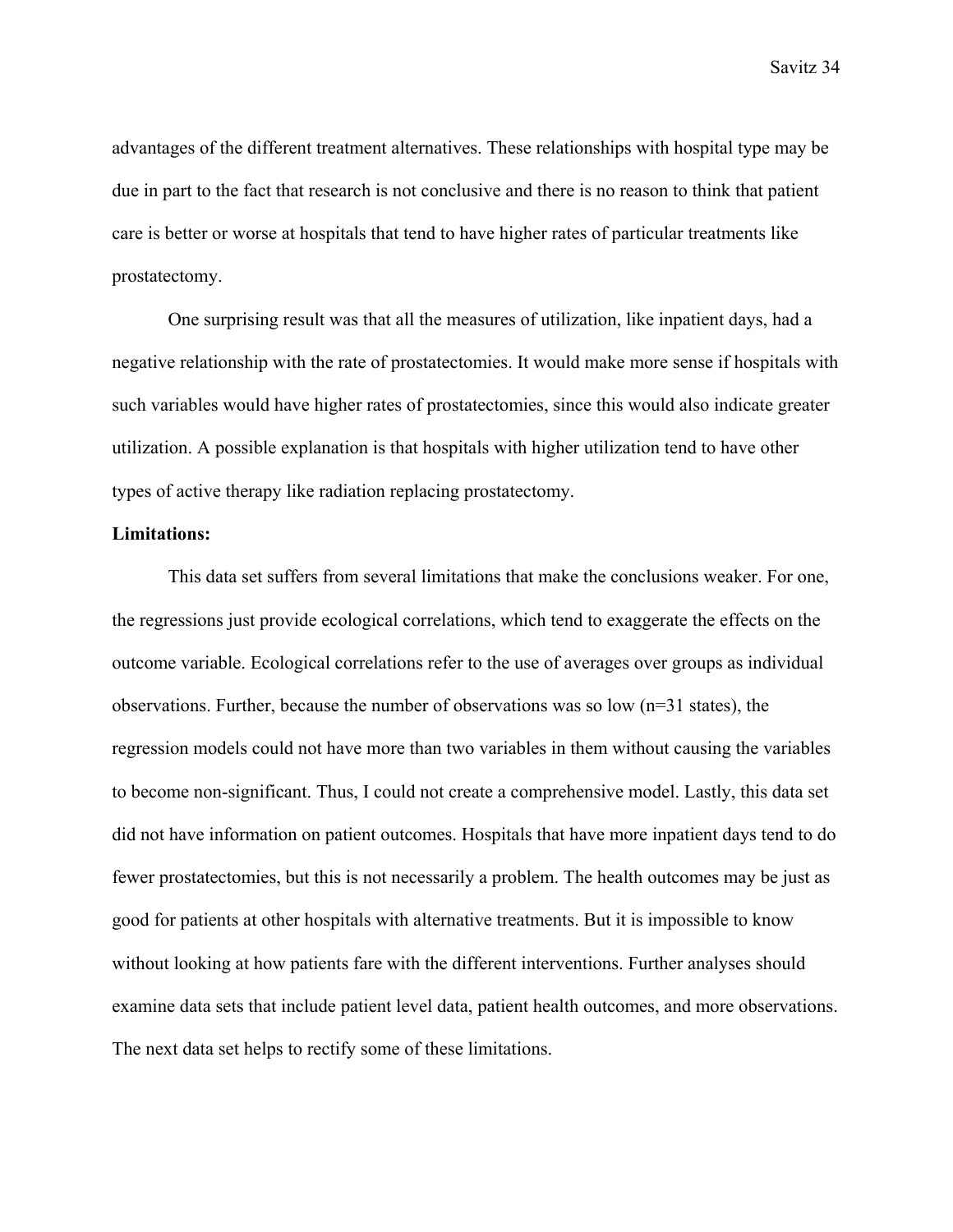# **Section VIII. Analysis of Intermountain Prostate Cancer Data**

To establish an even thorough understanding of treatment practice associated with prostate cancer I look at data from Intermountain healthcare. More knowledge about the results of treatments for prostate cancer would be useful for the IPAB in promoting CER. Also, this analysis is a simplification of what researchers study in

 Intermountain Healthcare is a fully integrated delivery system based in Utah with one facility in southern Idaho. The health system operates 24 hospitals, 130 outpatient clinics, and employs nearly 1,000 physicians with an additional 2,000+ highly affiliated physicians. The system serves nearly 60% of the 2 million Utah residents.

CER studies. Thus, this investigation will demonstrate the relevant considerations for CER investigations [81].

 These records address some of the problems found in the previous analysis. Notably, the Intermountain data is on the patient-level and has information on health outcomes. With this information, I can evaluate the clinical benefit of the different treatments and I avoid the problem of using averages of large groups of people.

A de-identified, patient-level dataset of all patients diagnosed with prostate cancer at an Intermountain Healthcare facility was created. To evaluate this dataset, I used both logistic and OLS regression models. Logistic models have an indicator variable as the outcome variable and produce odds ratios for each of the independent variables. The odds ratio signifies how that variable affects the likelihood of the outcome variable taking a value of one. An odds ratio of one suggests that the variable does not impact this probability. But a value of two, for example, implies that a one unit increase in the independent variable doubles the likelihood that the outcome variable will be one. Equivalently, an odds ratio of 0.5 means that the probability has decreased by 50%. An odds ratio is statistically significant if the 95% confidence interval does not overlap with one.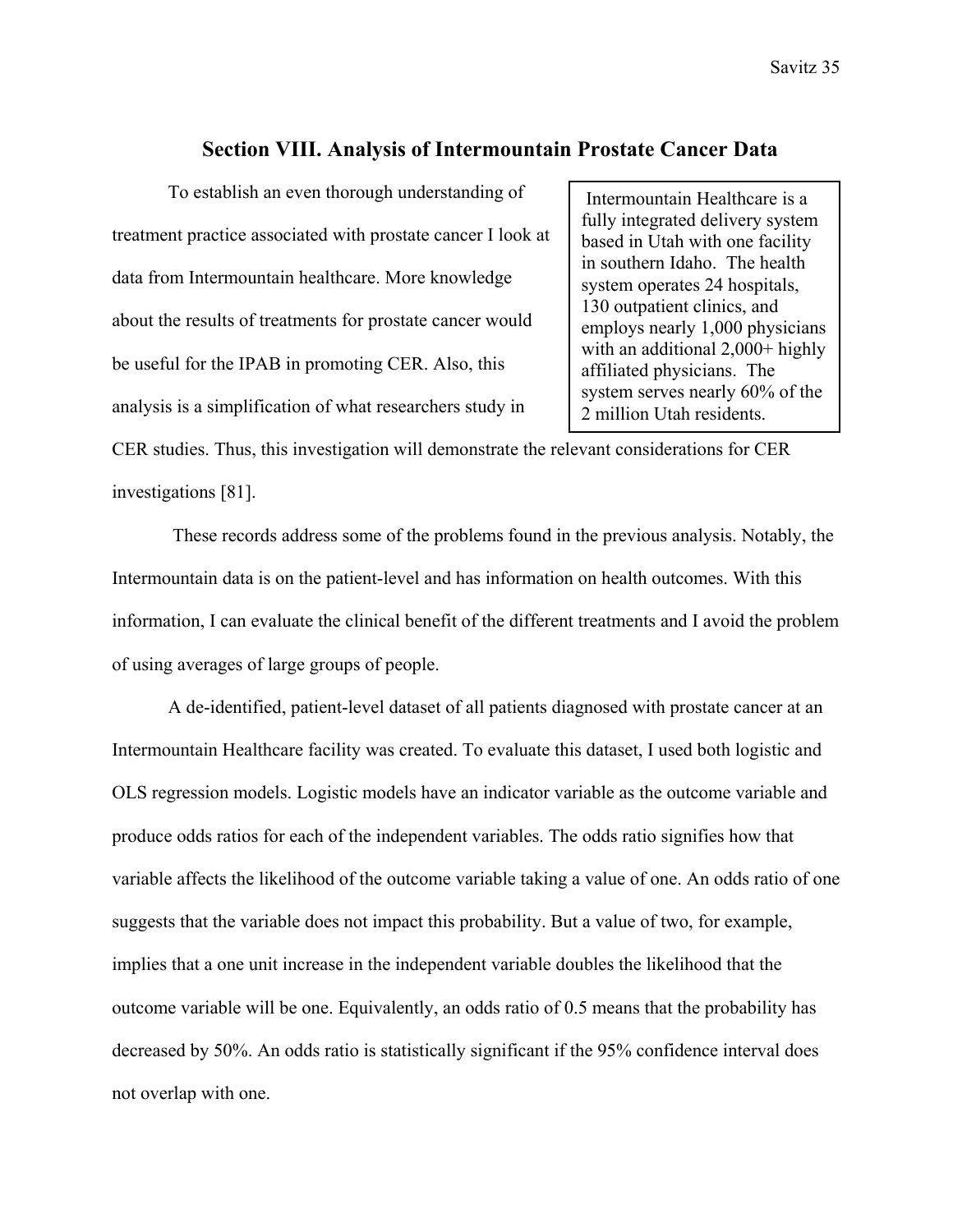### **Variables:**

The variables in this data set encompass patient characteristics, cancer type and grade, and complications. Descriptions of each variable used in the analysis appear below:

- 1. PSA recurrence: Indicator variable for whether there is recurrence based on the Prostate-Specific Antigen test. A value of  $>0.1$  for surgery and surgery + radiation or an increase of two points over baseline levels for radiation will yield a value of one for this indicator variable. Watchful waiting does not have a recurrence definition for this variable. This is one of the outcome variables for a logistic model because the rate of recurrence is one way of determining if the intervention was successful.
- 2. Side-effects: Indicator variable for whether there are side-effects for that patient. If the patient has any of the side-effects, they will have a value of one for the corresponding indicator variable, and this indicator variable will be one regardless of how many side-effects the person has. This is another outcome variable for a logistic model because I can also use this variable to analyze the treatments and estimate how these treatments affect quality of life.
- 3. Recurrence**:** Indicator variable for whether there is recurrence based on the Prostate-Specific Antigen test. A value of  $\geq 0.1$  for surgery and surgery + radiation or an increase of two for radiation will yield a value of one for this indicator variable. However, for this variable, I consider watchful waiting to have a 'recurrence' if the change is greater than ten points over the value at diagnosis. PSA values tend to increase with patient age, but an increase of ten generally will lead physicians to start active treatment. I am separating this from the previous recurrence variable since I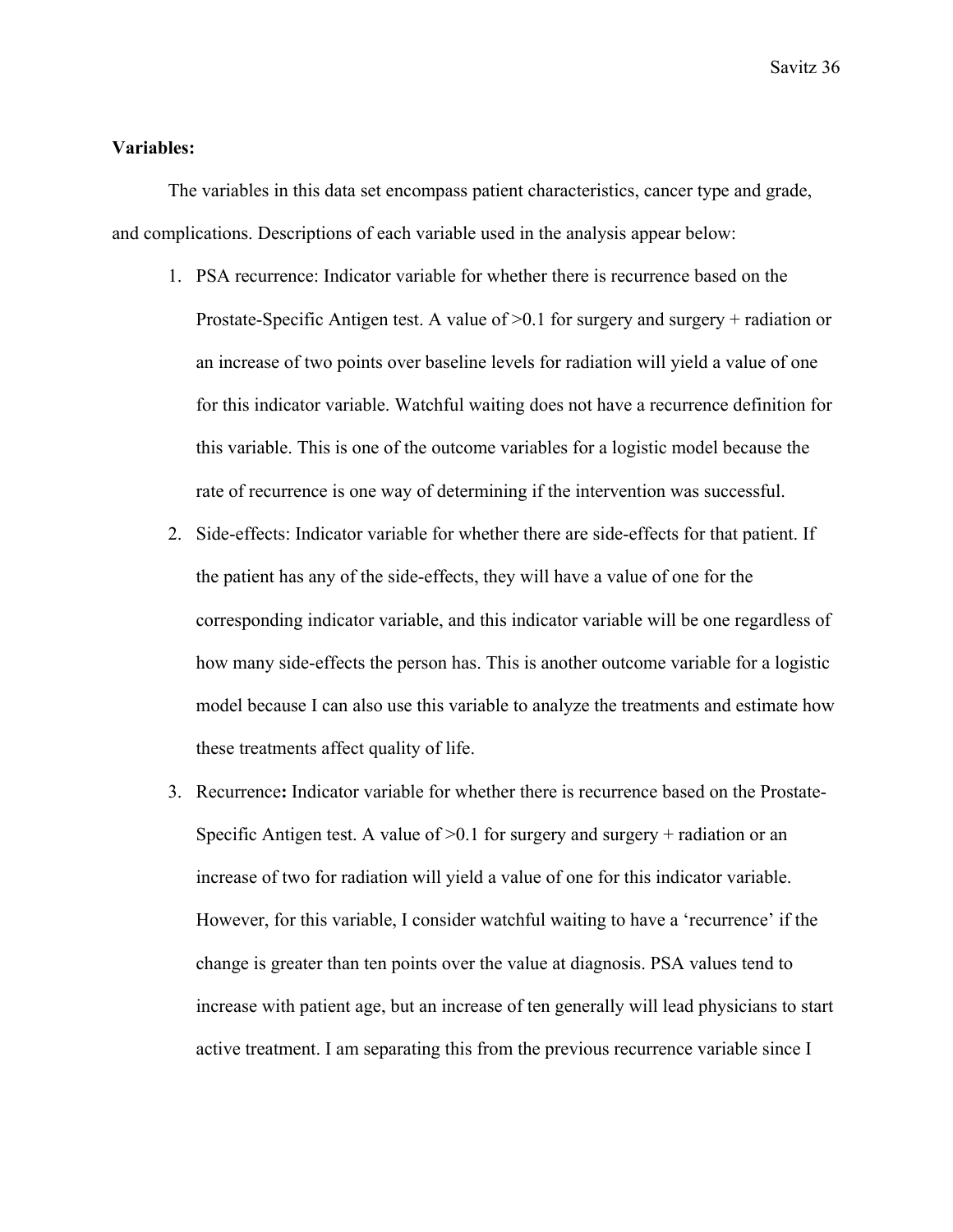created this variable from the data, whereas PSA recurrence was its own variable that existed before my analysis.

- 4. Difference: Continuous variable for the difference between the follow-up PSA value and the initial value at diagnosis. This is an outcome variable and I am including it because the PSA value serves as a proxy for the severity of the cancer and so changes in the PSA values will suggest either improvements or worsening of the condition. I adjusted this variable to account for the fact that the PSA flag for watchful waiting is an increase of 10 points, while recurrence for radiation is an increase of two points. So all watchful waiting differences are divided by five. Values for this variable are only available for radiation treatment and watchful waiting.
- 5. Age: Age at diagnosis of prostate cancer. This is a control variable in the models, since age may impact the PSA value and complications.
- 6. Stage: Cancer stage. There are different stages depending on where in the body the cancer has spread to and this measure includes four stages. This variable is also a control variable in the models since how far the cancer has spread may affect the PSA value and whether there are complications.
- 7. Diagnostic PSA value: PSA value at admission. This controls for potentially greater differences in PSA values when the initial value is larger.
- 8. Primary Gleason: The primary Gleason score measures the pattern of the majority of the tumor in terms of increasing severity from one to five. This is a control variable because it evaluates the severity of the condition.
- 9. Secondary Gleason: The secondary Gleason score measures the pattern of the minority of the tumor (has to be at least five %) with the same categories as the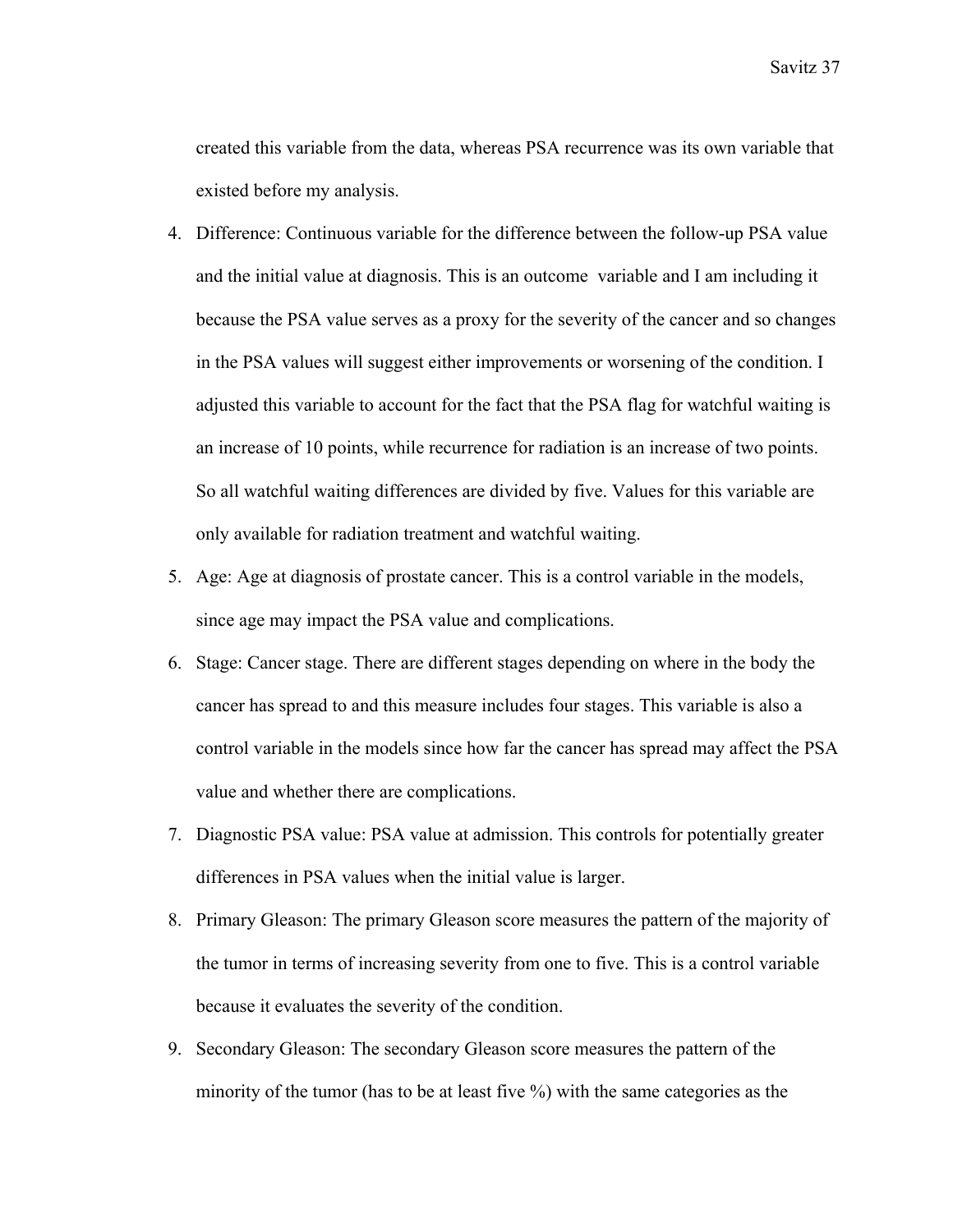primary Gleason score. The reasoning is also the same for using this variable as a control.

10. Treatment: Indicator variables for the treatment category. Treatment1 is for radiation, Treatment2 is for surgery, Treatment3 is for surgery + radiation, and Treatment4 is for watchful waiting. The treatment types and corresponding number of patients appear in the table below:

| Treatment           | Patients |
|---------------------|----------|
| Radiation           | 459      |
| Surgery             | 1176     |
| Surgery + Radiation | 50       |
| Watchful Waiting    | 206      |

11. Insurance: Indicator variables for the insurance provider. I use the indicator for

Medicare because I am researching the implications for Medicare.

12-25. A full set of indicator variables for common side-effects of treatment is tested.

These include:

- Radiation colitis
- Anorectal fistula
- Rectal or anal hemorrhage
- Rectal or anal disorder
- Gastrointestinal bleeding
- Cystitis NOS
- Bladder fistula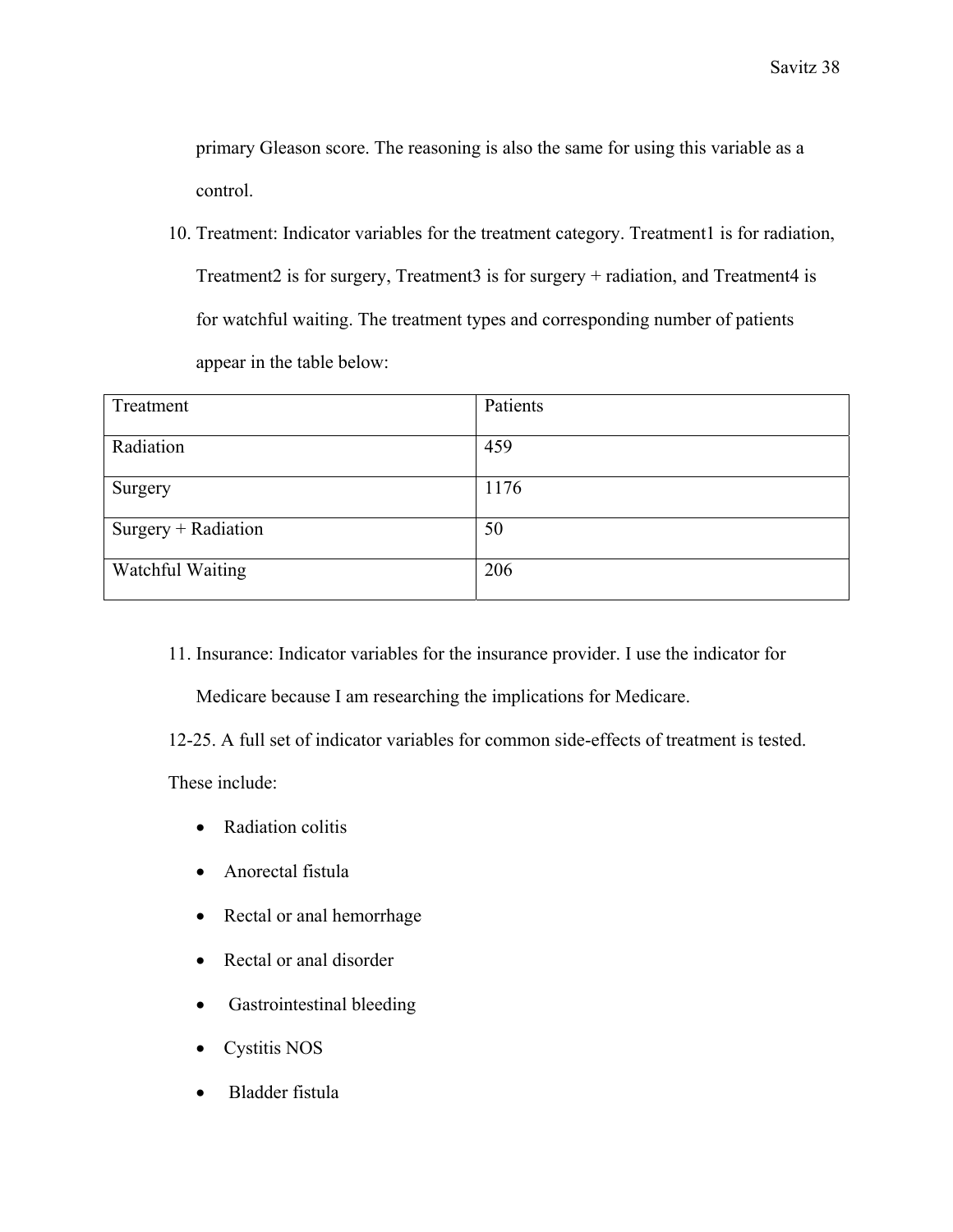- Hemorrhage of the bladder
- Bladder disorder NOS
- Hematuria
- Radiotherapy reaction
- Stoma formation
- Surgical repair complication
- Late-effect radiation

### **Model one; Logistic Model Using PSA Recurrence**:

 The first model is a logistic model using PSA recurrence as the outcome variable. Watchful waiting is not included because the PSA recurrence measure does not apply. I also excluded radiation + surgery because the low number of patients in this category was causing absurd estimates.

 The first column reports the crude odds ratio, which is a model with the only independent variable being the indicator variable for the treatment. In this case the crude odds ratio suggests that surgery has significantly higher odds ratios since the 95% confidence intervals do not overlap with one. In other words, having surgery increases the likelihood for a PSA recurrence for the estimate for the crude odds ratio. These results hold over all the sets of controls. The first set of controls is all relevant variables without regard for whether they are significant. The second set of controls only includes those that significantly contribute to the model at the 0.05 significance level. Finally, the last set of controls only includes those variables that either increase or decrease the odds ratio by 10%, which is the standard measurement for significance when using logistic models.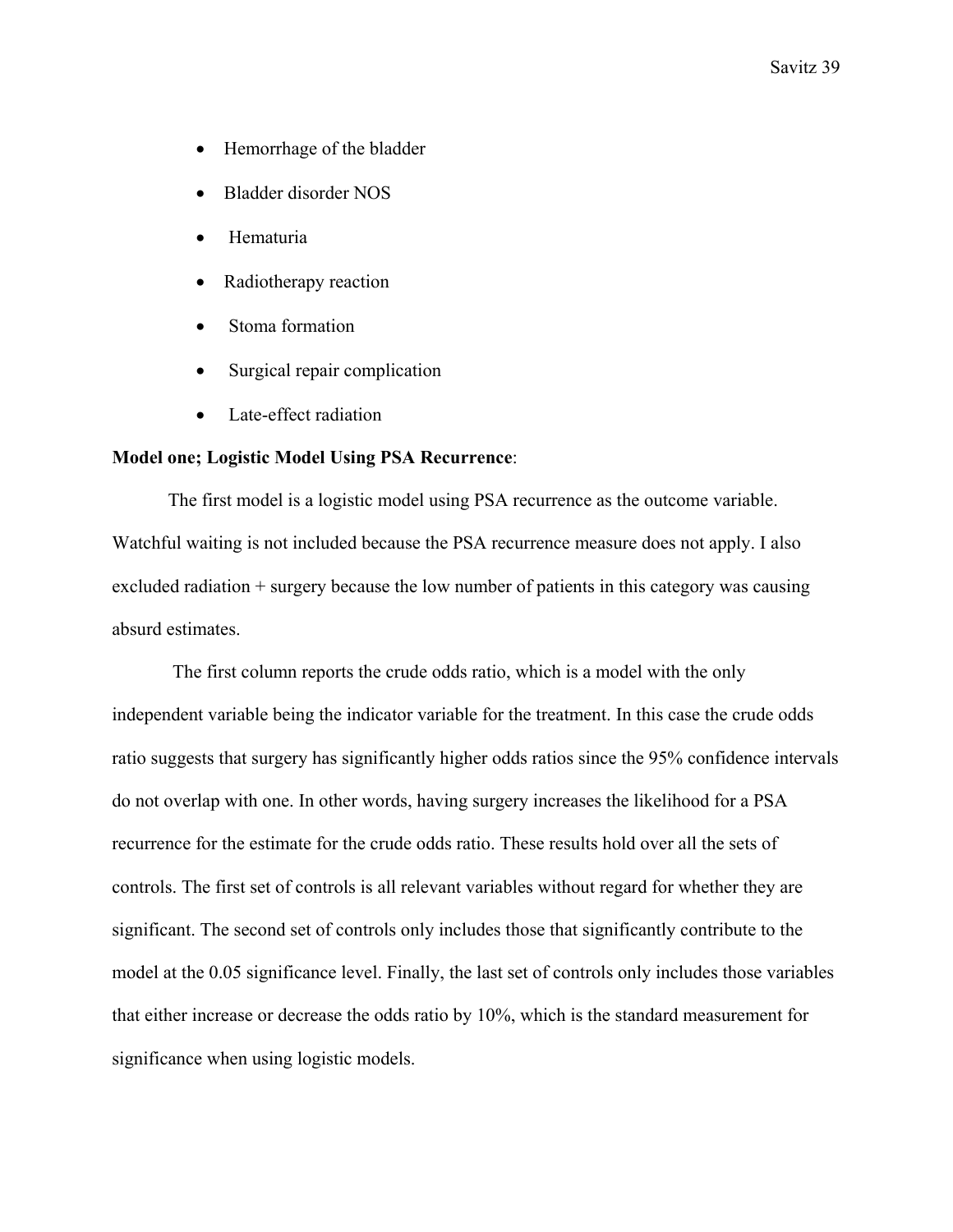While I reserve the larger implications of these findings for the conclusion section, I determine that the results provide significant evidence that surgery leads to a higher probability of PSA recurrence in this sample because the odds ratios for surgery are significant in all four logistic models considered. Again, odds ratios are significant when the 95% confidence interval does not overlap with one. Also, there is significant evidence that radiation leads to a lower probability of recurrence with significant odds ratios in all four cases. It should also be noted that these are actually two separate models: each row represents the results for using the indicator variable specific to that treatment. This presentation makes it easier to understand the difference between the two treatments.

| <b>Treatment</b> | Crude        | Adj.         | Control          | Adj. Odds     | <b>Stepwise</b> | Odds               | $10\%$ odds     |
|------------------|--------------|--------------|------------------|---------------|-----------------|--------------------|-----------------|
|                  | Odds         | <b>Odds</b>  | <b>Variables</b> | Ratio         | sign.           | Ratio              | ratio sign.     |
|                  | <b>Ratio</b> | <b>Ratio</b> |                  | (Stepwise     | <b>Controls</b> | (10%               | <b>Controls</b> |
|                  |              |              |                  | sign.         |                 | odds ratio         |                 |
|                  |              |              |                  | controls)     |                 | sign.<br>controls) |                 |
| Radiation        | 0.13         | 0.09         | Cancer Stage,    | $0.09(0.05 -$ | Gleason         | 0.08               | Primary         |
| $16/197=0.081$   | $(0.07 -$    | $(0.05 -$    | Primary          | 0.18)         | Secondary,      | $(0.04 -$          | Gleason.        |
|                  | 0.22)        | 0.17)        | Gleason,         |               | Cancer          | 0.15)              | Secondary       |
|                  |              |              | Secondary        |               | Stage, Age      |                    | Gleason,        |
|                  |              |              | Gleason, Age,    |               |                 |                    | Insurance, and  |
|                  |              |              | Insurance        |               |                 |                    | Age             |
|                  |              |              |                  |               |                 |                    |                 |
| Surgery          | 7.86         | 11.09        | Cancer Stage,    | $10.69(5.59-$ | Gleason         | 11.09              | Cancer Stage,   |
| $187/456 = 0.41$ | $(4.56 -$    | $(5.74 -$    | Primary          | 20.41)        | Secondary,      | $(5.74 -$          | Primary         |
|                  | 13.55)       | 21.42)       | Gleason,         |               | Cancer          | 21.42)             | Gleason,        |
|                  |              |              | Secondary        |               | Stage, Age      |                    | Secondary       |
|                  |              |              | Gleason, Age,    |               |                 |                    | Gleason,        |
|                  |              |              | Insurance        |               |                 |                    | Insurance, and  |
|                  |              |              |                  |               |                 |                    | Age             |
|                  |              |              |                  |               |                 |                    |                 |

# **Model Two; Logistic Model for Side-Effects:**

The second analysis is a logistic model using an indicator for whether there are any side-

effects. It includes all of the treatments in the data set.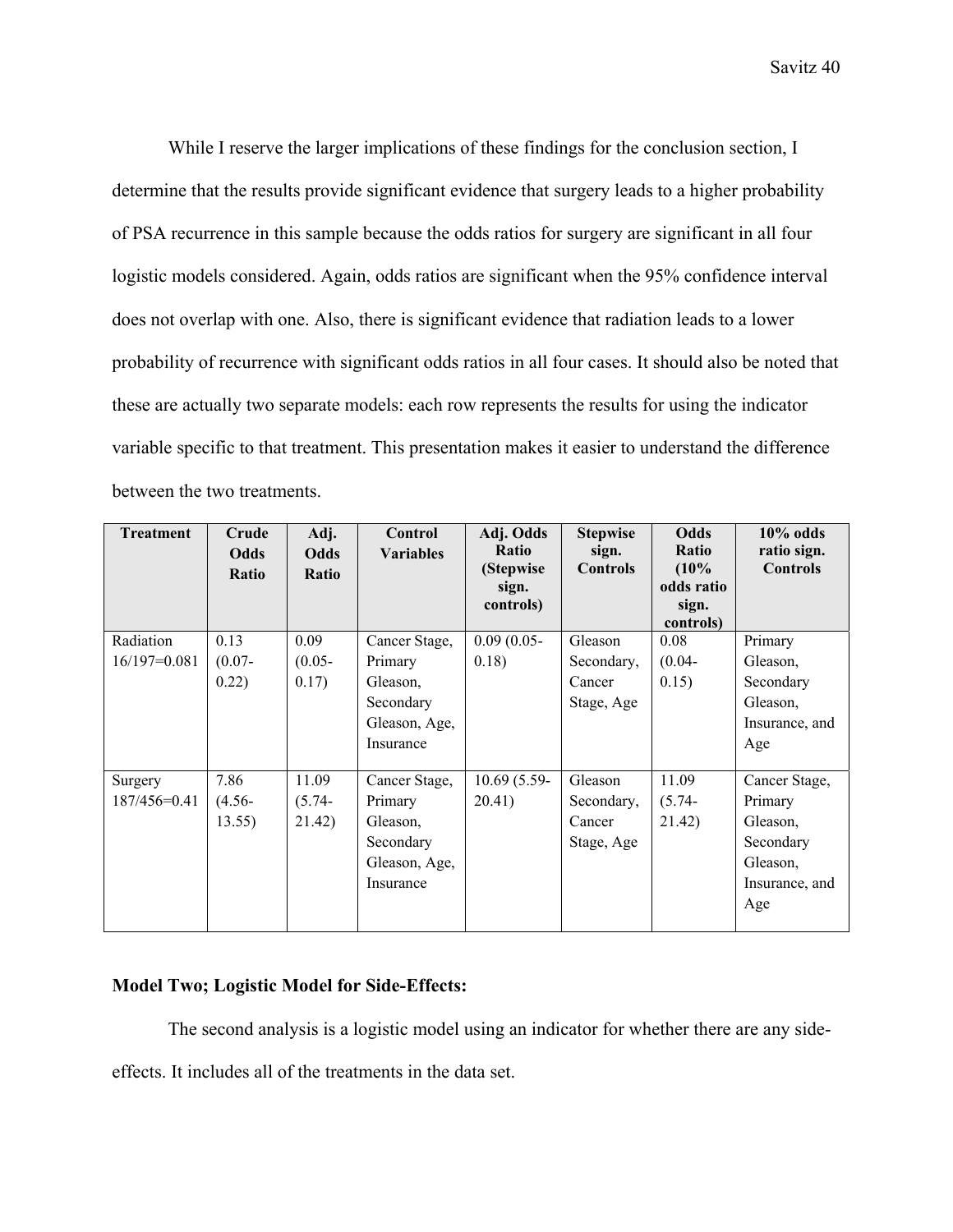The columns and types of controls in each part are the equivalent as in the previous model, adjusted for the controls that are actually significant in this model. Radiation serves as the baseline against which I measure the odds ratios for the other treatments. In the first column the crude odds ratio is only significant for surgery, with the point estimate being 0.69 and a p-value of 0.024. None of the adjusted odds ratios are statistically significant, though surgery is close with a p-value of 0.066. For the adjusted odds ratios with the controls from the stepwise regression surgery is again statistically significant and yields a p-value of 0.006. Finally, for the adjusted odds ratios using the controls that alter the odds ratios by 10%, surgery is significant with a p-value of 0.041.

 Given these results, I make the basic conclusion that there is significant evidence that surgery has an odds ratio below one, which implies that there is a lower probability for sideeffects. Further, there is not statistically significant evidence that surgery + radiation or watchful waiting alters the likelihood of side-effects.

| <b>Treatment</b> | Crude<br><b>Odds Ratio</b> | Adj.<br>Odds<br>Ratio | Control<br><b>Variables</b> | Adj.<br>Odds<br><b>Ratio</b><br>(Stepwise<br>sign.<br>controls) | <b>Stepwise</b><br>sign.<br>controls | <b>Odds</b><br>Ratio<br>$(10\% \text{ odds})$<br>ratio sign.<br>controls) | $10\%$ odds<br>ratio sign.<br><b>Controls</b> |
|------------------|----------------------------|-----------------------|-----------------------------|-----------------------------------------------------------------|--------------------------------------|---------------------------------------------------------------------------|-----------------------------------------------|
| Radiation        | <b>Baseline</b>            | <b>Baseline</b>       | Cancer                      | Baseline                                                        | Cancer                               | <b>Baseline</b>                                                           | Cancer                                        |
| $65/459=0.14$    |                            |                       | Stage,                      |                                                                 | <b>Stage</b>                         |                                                                           | Stage,                                        |
|                  |                            |                       | Primary                     |                                                                 |                                      |                                                                           | Primary                                       |
|                  |                            |                       | Gleason,                    |                                                                 |                                      |                                                                           | Gleason,                                      |
|                  |                            |                       | Secondary                   |                                                                 |                                      |                                                                           | Secondary                                     |
|                  |                            |                       | Gleason,                    |                                                                 |                                      |                                                                           | Gleason,                                      |
|                  |                            |                       | Age,                        |                                                                 |                                      |                                                                           | Insurance                                     |
|                  |                            |                       | Insurance                   |                                                                 |                                      |                                                                           |                                               |
|                  |                            |                       |                             |                                                                 |                                      |                                                                           |                                               |
| Surgery          | $0.69(0.5 -$               | $.7(0.48 -$           | Cancer                      | 0.63                                                            | Cancer                               | $0.68(0.47-$                                                              | Cancer                                        |
|                  | 0.95)                      | 1.02)                 | Stage,                      | $(0.45 -$                                                       | <b>Stage</b>                         | 0.98)                                                                     | Stage,                                        |
| 120/1176=0.1     |                            |                       | Primary                     | 0.87)                                                           |                                      |                                                                           | Primary                                       |
| $\theta$         |                            |                       | Gleason,                    |                                                                 |                                      |                                                                           | Gleason,                                      |
|                  |                            |                       | Secondary                   |                                                                 |                                      |                                                                           | Secondary                                     |
|                  |                            |                       | Gleason,                    |                                                                 |                                      |                                                                           | Gleason,                                      |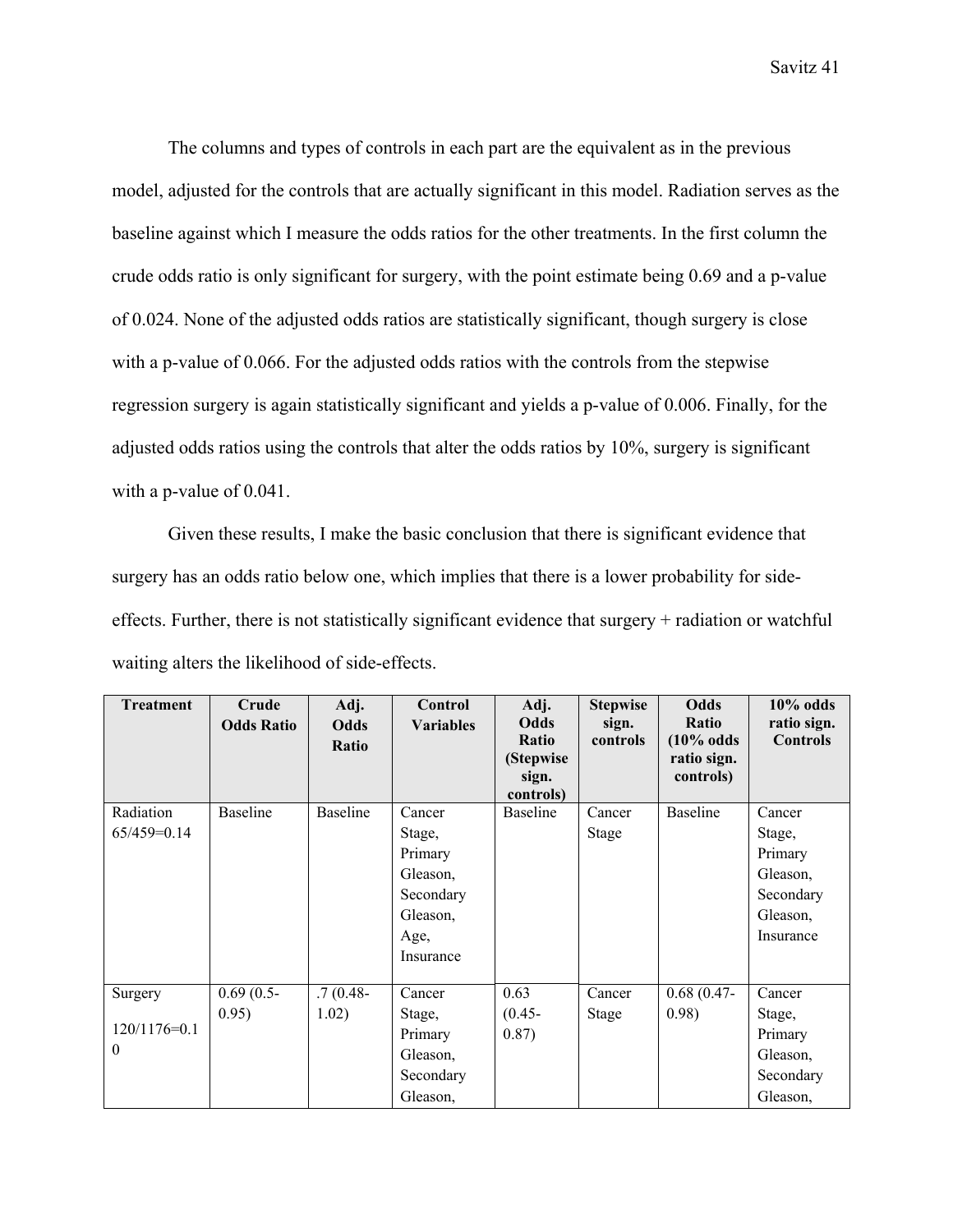|                                        |                        |                            | Age,<br>Insurance                                                                     |                            |                        |                        | Insurance                                                                     |
|----------------------------------------|------------------------|----------------------------|---------------------------------------------------------------------------------------|----------------------------|------------------------|------------------------|-------------------------------------------------------------------------------|
| Radiation+<br>Surgery<br>$10/50=0.2$   | $1.52(0.72 -$<br>3.18) | 1.46<br>$(0.62 -$<br>3.47) | Cancer<br>Stage,<br>Primary<br>Gleason,<br>Secondary<br>Gleason,<br>Age,<br>Insurance | $1.2(0.54 -$<br>2.7)       | Cancer<br><b>Stage</b> | $1.34(0.57-$<br>3.13)  | Cancer<br>Stage,<br>Primary<br>Gleason,<br>Secondary<br>Gleason,<br>Insurance |
| Watchful<br>Waiting<br>$31/206 = 0.15$ | $1.07(0.68 -$<br>1.71) | 1.31<br>$(0.63 -$<br>2.73) | Cancer<br>Stage,<br>Primary<br>Gleason,<br>Secondary<br>Gleason,<br>Age,<br>Insurance | 1.08<br>$(0.55 -$<br>2.13) | Cancer<br><b>Stage</b> | $1.31(0.63 -$<br>2.74) | Cancer<br>Stage,<br>Primary<br>Gleason,<br>Secondary<br>Gleason,<br>Insurance |

## **Third Model; OLS Regression on PSA Differences:**

The third model is an OLS regression using adjusted PSA differences as the outcome variable. Again, this variable only takes values for radiation and watchful waiting.

 Using a full set of controls, treatment type is a statistically significant coefficient. The regression includes a full set of controls (age, stage, diagnostic PSA, primary and secondary Gleason, diagnostic PSA value, and Medicare) and the coefficient takes a value of 12.46 (0.93- 24). The p-value is 0.034, which is statistically significant at the 0.05 level. From this model, I determine that there is statistically significant evidence suggesting that watchful waiting has a relationship with increases in the adjusted PSA-difference. However, the R-squared value was only 0.11, which is quite low.

 I also ran a model using just the statistically significant controls from backward stepwise selection. This model had cancer stage and diagnostic PSA value as the controls. The coefficient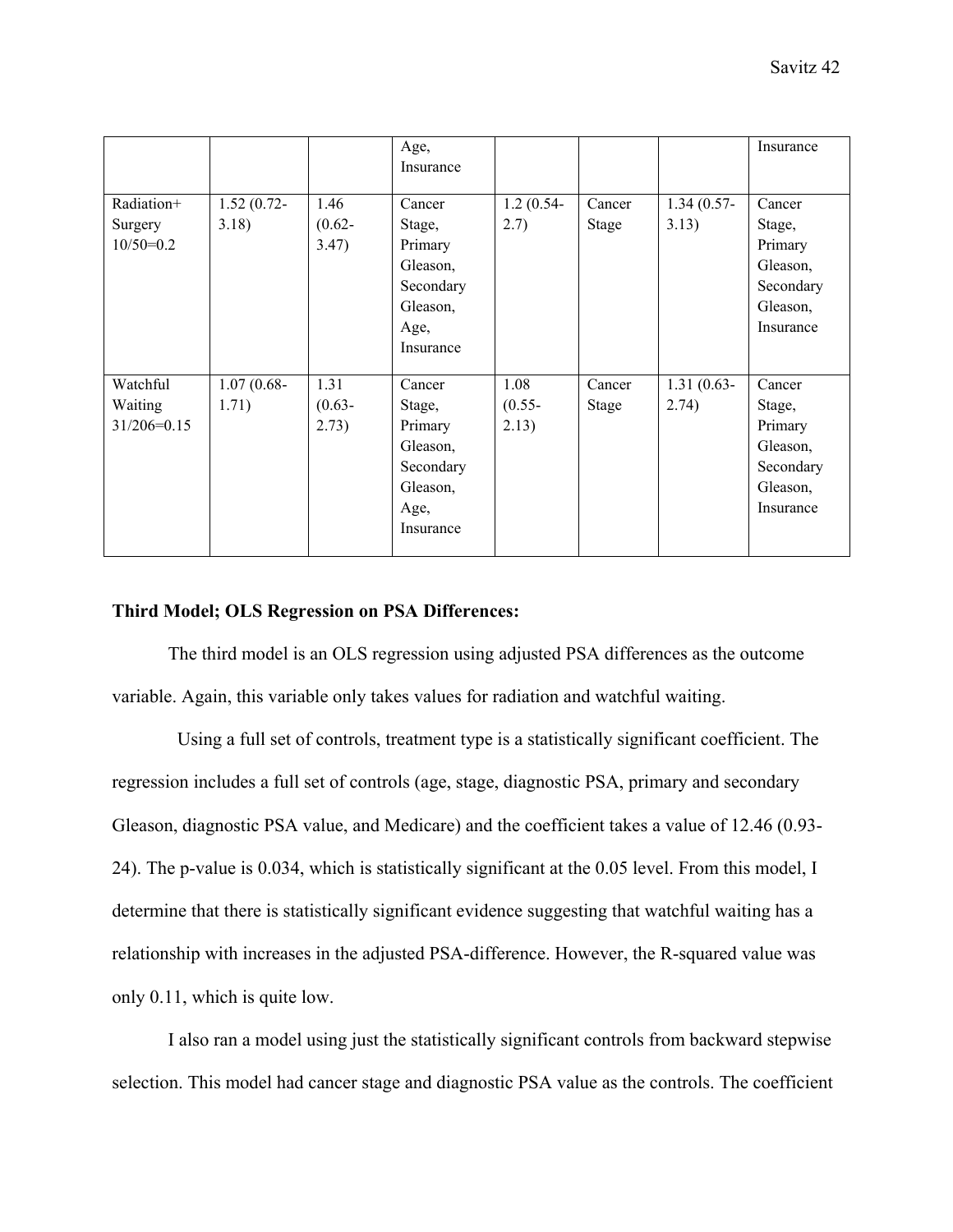on watchful waiting was 17.3 (3.6-31.01) with a statistically significant p-value of 0.014. This finding provides statistically significant evidence that watchful waiting is associated with larger differences in PSA values. Further, the R-squared value increases to 0.29, which is an improvement upon the previous model.

# **Fourth Model; Logistic Regression for PSA Flag:**

The fourth model is a logistic model using a modified measure of recurrence that adds in watchful waiting by classifying increases of ten points for PSA levels as a 'recurrence'. I did this because Mr. Belnap reported that this is the measure that physicians use in the Intermountain system to determine when watchful waiting patients should undergo active treatment. The treatments are then compared to each other by their impact on this variable. I excluded surgery + radiation because it was giving peculiar results due to having so few people in the sample.

 The results below show that the odds ratio for surgery is statistically significant across all four models. At the same time, the odds ratio for watchful waiting is not statistically significant in any of the four models. Given these findings, I conclude that there is significant evidence that the true odds ratio for surgery differs from one and that there is not significant evidence that the odds ratio for watchful waiting differs from one.

| <b>Treatment</b>            | Crude<br><b>Odds</b><br>Ratio | Adj. Odds<br>Ratio | Control<br><b>Variables</b>                                      | Adj. Odds<br><b>Ratio</b><br>(Stepwise)<br>sign.<br>controls) | <b>Stepwise</b><br>sign.<br>controls | Odds<br>Ratio<br>$(10\% \text{ odds})$<br>ratio sign.<br>controls) | $10\%$ odds<br>ratio sign.<br><b>Controls</b> |
|-----------------------------|-------------------------------|--------------------|------------------------------------------------------------------|---------------------------------------------------------------|--------------------------------------|--------------------------------------------------------------------|-----------------------------------------------|
| Radiation<br>$16/197=0.081$ | Baseline                      | <b>Baseline</b>    | Cancer<br>Stage,<br>Primary<br>Gleason,<br>Secondary<br>Gleason, | <b>Baseline</b>                                               | Age, Stage,<br>Secondary<br>Gleason  | <b>Baseline</b>                                                    | Cancer<br>Stage                               |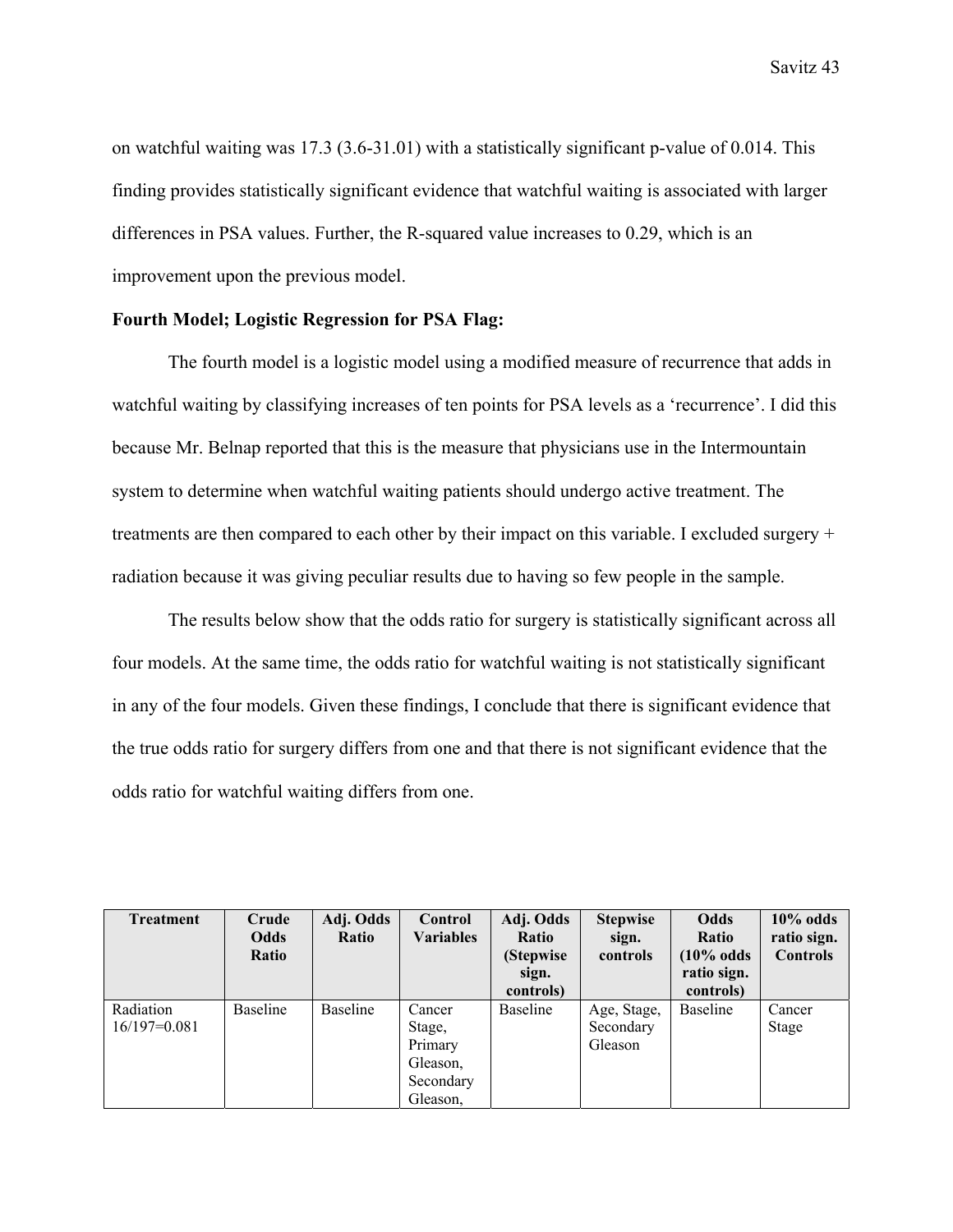|                                    |                       |                         | Age,<br>Insurance                                                                     |                         |                                     |                         |                 |
|------------------------------------|-----------------------|-------------------------|---------------------------------------------------------------------------------------|-------------------------|-------------------------------------|-------------------------|-----------------|
| Surgery<br>187/456=0.41            | $7.53(4.36 -$<br>13)  | $9.76(5.06 -$<br>18.02) | Cancer<br>Stage,<br>Primary<br>Gleason,<br>Secondary<br>Gleason,<br>Age,              | $9.47(4.97 -$<br>18.03) | Age, Stage,<br>Secondary<br>Gleason | $7.87(4.38 -$<br>14.14) | Cancer<br>Stage |
|                                    |                       |                         | Insurance                                                                             |                         |                                     |                         |                 |
| Watchful<br>Waiting<br>$9/88=0.10$ | $1.2(0.51 -$<br>2.84) | $1.1(0.3-$<br>3.98      | Cancer<br>Stage,<br>Primary<br>Gleason,<br>Secondary<br>Gleason,<br>Age,<br>Insurance | $1(0.28 -$<br>3.57)     | Age, Stage,<br>Secondary<br>Gleason | $1.12(0.35 -$<br>3.56)  | Cancer<br>Stage |

## **Discussion of Analysis:**

 The primary conclusion from this data set is that watchful waiting compares well to the other treatments. There is not significant evidence that watchful waiting has a relationship with a greater likelihood of having side-effects over this time period. In this case, side-effects are a measure of quality of life, so the implication is that watchful waiting does not result in significantly worse outcomes for quality of life as measured by this proxy. Further, watchful waiting does not have a higher likelihood of requiring a change to a different treatment category over this time period. Though, watchful waiting does have a relationship with higher adjusted PSA values than radiation therapy. However, this measure may not be a meaningful one. Given this information, there does not appear to be significant evidence that watchful waiting is worse than these other treatments. However, the lack of decrease in the probability of side-effects is notable. One of the reasons someone might choose watchful waiting is because they would not occur the increased probability of side-effects from active treatment. This finding may have to do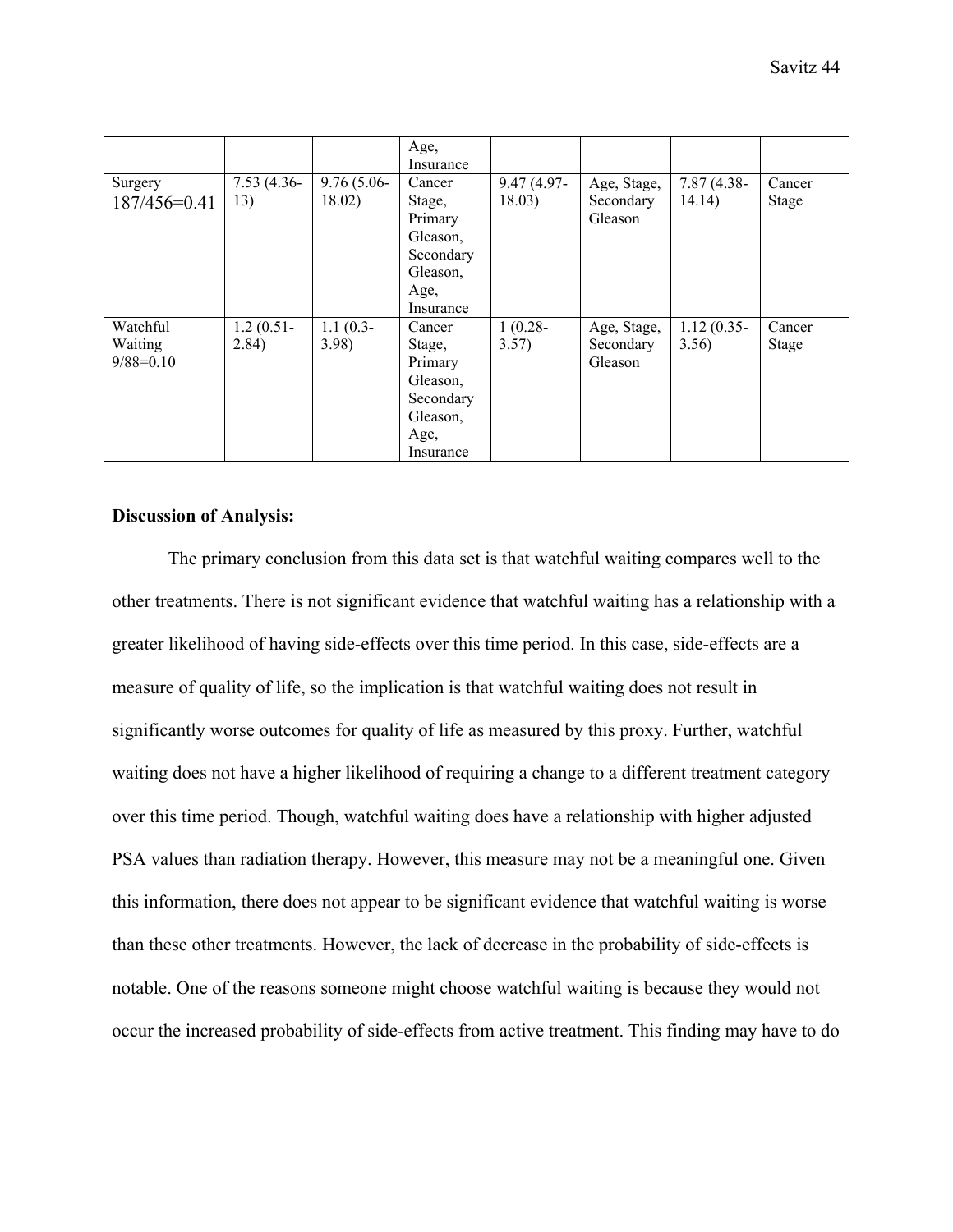with limitations of side-effects as a measure for quality of life, which I address in the limitations section.

 Also, surgery has two statistically significant relationships. It has an association with an increased probability of recurrence and a lower likelihood of having side-effects. Given that one of these effects is a good outcome and one is a poor outcome, I cannot determine whether surgery appears to be a better or worse treatment option than the others. These factors should be part of the patient and physicians' considerations for when the patient will undergo some form of treatment for prostate cancer.

The limitations below do weaken these conclusions considerably. Therefore, I take these findings as evidence towards relationships that would require further substantiation before presenting them to guide policy or practice.

## **Limitations for this Analysis:**

 The main weakness for this analysis, that is pertinent for all models, is external validity. One issue is that Intermountain is a distinctive health system that is a national leader in terms of efficiency and quality of care. Also, there may be a particular physician culture or ability at this delivery system that separates it from many other systems of care. Intermountain is located in Utah, which may have different health behaviors that affect prostate cancer treatment adherence. Thus, some assumptions need to be made to extrapolate from what happens in a population treated at Intermountain to what happens in other health system across the United States [82].

 Also, the fact that the treatments were not randomized suggests a potential problem with selection bias. I did control for several variables that may influence severity, but it is possible that there are unobservable factors that impact the relative success of the different treatments. For instance, I only had BMI figures for a minority of patients so I could not use it as a control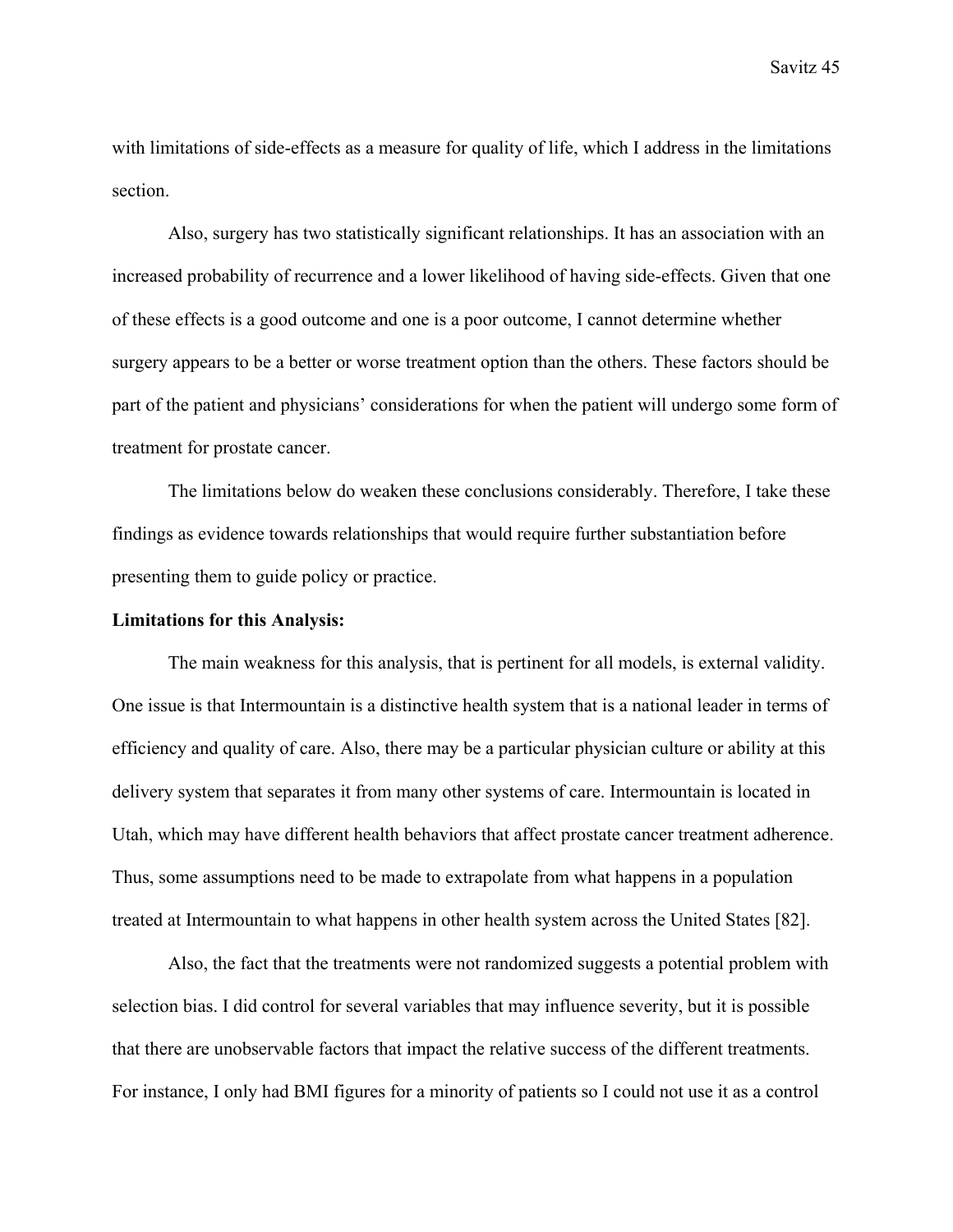variable. Also, other co-morbidities like diabetes or high blood pressure would be useful controls that I lacked.

For the first model, I assume that the PSA recurrence values that Intermountain chooses accurately measure equivalent failure of the treatment. That is to say that comparing the proportion of PSA recurrence for radiation vs. surgery is a fair comparison to make. It is possible that PSA recurrence for radiation is worse in terms of health than recurrence for surgery. There may also be more concern with recurrence for one of the treatments, so the threshold is intentionally set low. In such cases, this comparison would not be legitimate. It is probably that these issues play a role, but that for the most part recurrence serves as good evaluator of treatment success. PSA recurrence is an indication that prior treatment has failed and results in a re-evaluation of the patient's condition and potentially leads to further cancer treatment. This is an important factor that influences patient management and can potentially affect outcomes. However, a PSA recurrence is an intermediate outcome and does not necessarily translate to decreased patient survival [83].

 The major concern for the second model is how equivalent different side-effects are. I assume that someone with GI bleeding and someone with a bladder disorder are equivalent and that people with two side-effects suffer as much as someone with one. These assumptions are necessary to compare treatments using an indicator variable for whether someone has *any* sideeffect(s) or no side-effects. It is likely that the different side-effects influence quality of life to greater or lesser degrees and that two side-effects would be worse than just one (though very few patients in the sample had two or more side-effects). Still, this measure does approximate quality of life differences since the biggest difference will be between people who have no side-effects at all and those who have at least one.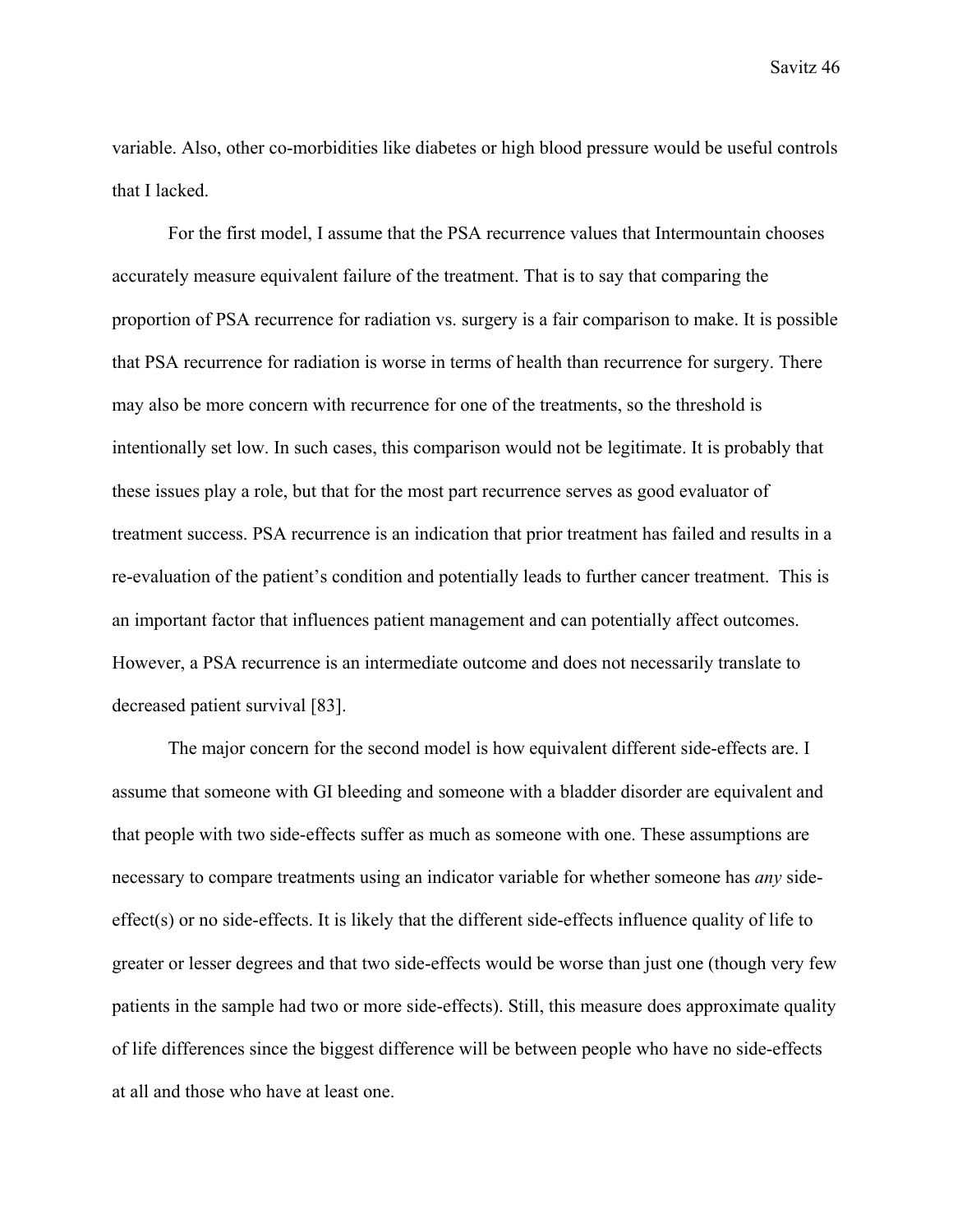The main issue with the third model is the outcome variable, adjusted difference in PSA scores. One concern is about whether dividing the difference for watchful waiting by five makes the two variables equivalent. This makes some sense given the thresholds physicians use, but may not mean these differences are comparable across different treatments. Finally, PSA scores are not a perfect measure for severity as I mention with the first model. People may have worse prostate cancer that does not raise their PSA scores to abnormal levels [83]. However, these are in the minority of cases. Also, there may be more variables that contribute significantly to the model, but the statistical power seemed particularly low, with only one of the controls being statistically significant.

Model four has the same issues as the previous model and the first model since it is using the recurrence rate from the first model and a 'recurrence' for watchful waiting using differences in PSA value of ten or greater.

## **Section IX. Case Study on NICE**

The next two sections are qualitative analyses of organizations that used CER or other types of research as a basis for policy decisions. These two case studies provide lessons for what the IPAB should do in its effort to promote CER and what limitations it would likely face.

The role of the National Institute for Clinical Excellence (NICE) in the National Health Service (NHS) provides additional guidance for how a similar organization could operate in the United States. The NHS is the health system in the United Kingdom, government financed, and covers all citizens. NICE is a separate organization and part of its purpose is to review new drugs, technologies, and interventions to determine whether the NHS in England and Wales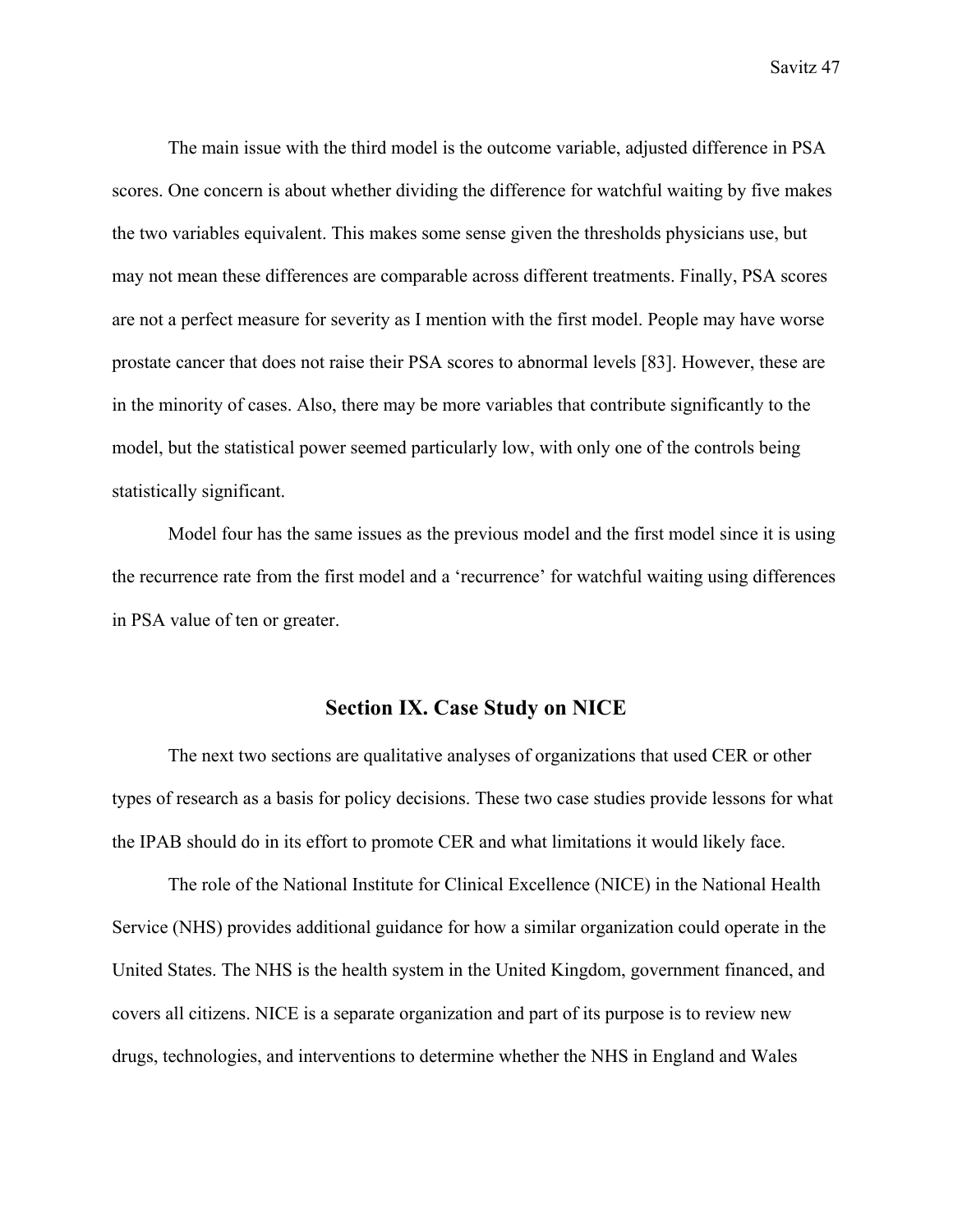should cover them. The legislature then votes on proposed changes, though they very rarely vote against the recommendation of NICE [84].

 NICE considers economic, clinical, and societal values to make its recommendations. The clinical evidence usually consists of research comparing the clinical benefits of what is under consideration against existing treatments if there are any. The economic evaluation primarily relates to the CER for conditions with cost-effectiveness [85, 86]. The last major consideration is of societal values like equality and fairness. NICE could alter their evaluation depending on the populations that stand to benefit or lose from the proposed drug, intervention, or technology [17]. For example, if a drug would primarily benefit a group of the population that is impoverished, NICE may take their socioeconomic status into consideration when formulating their decision to promote more equality.

 CER with cost-effectiveness is one of the main tools that NICE uses to evaluate treatments. Cost-effectiveness incorporates the costs in the numerator and the benefits in the denominator. The costs and benefits come from an economic evaluation of health interventions. Typically, studies report the cost-effectiveness ratio in terms of the cost per quality adjusted life years (QALYs) [17, 85]. Officially NICE does not have a strict cutoff for the cost-effectiveness necessary for approving a treatment. This makes sense given that NICE considers other values besides cost-effectiveness like equality and fairness [17]. However, observation of the treatments that NICE rejects suggests that there is a general threshold that holds in most cases. This threshold ranges from 20,000-30,000 pounds per QALY (currently about \$31,000-46,000) [87].

 Protest against their recommendations is a major problem for NICE. For instance, when NICE denied an expensive kidney cancer drug, Sutent, in August 2008, a political backlash resulted. This drug had a best-case, incremental cost-effectiveness ratio of \$139,800-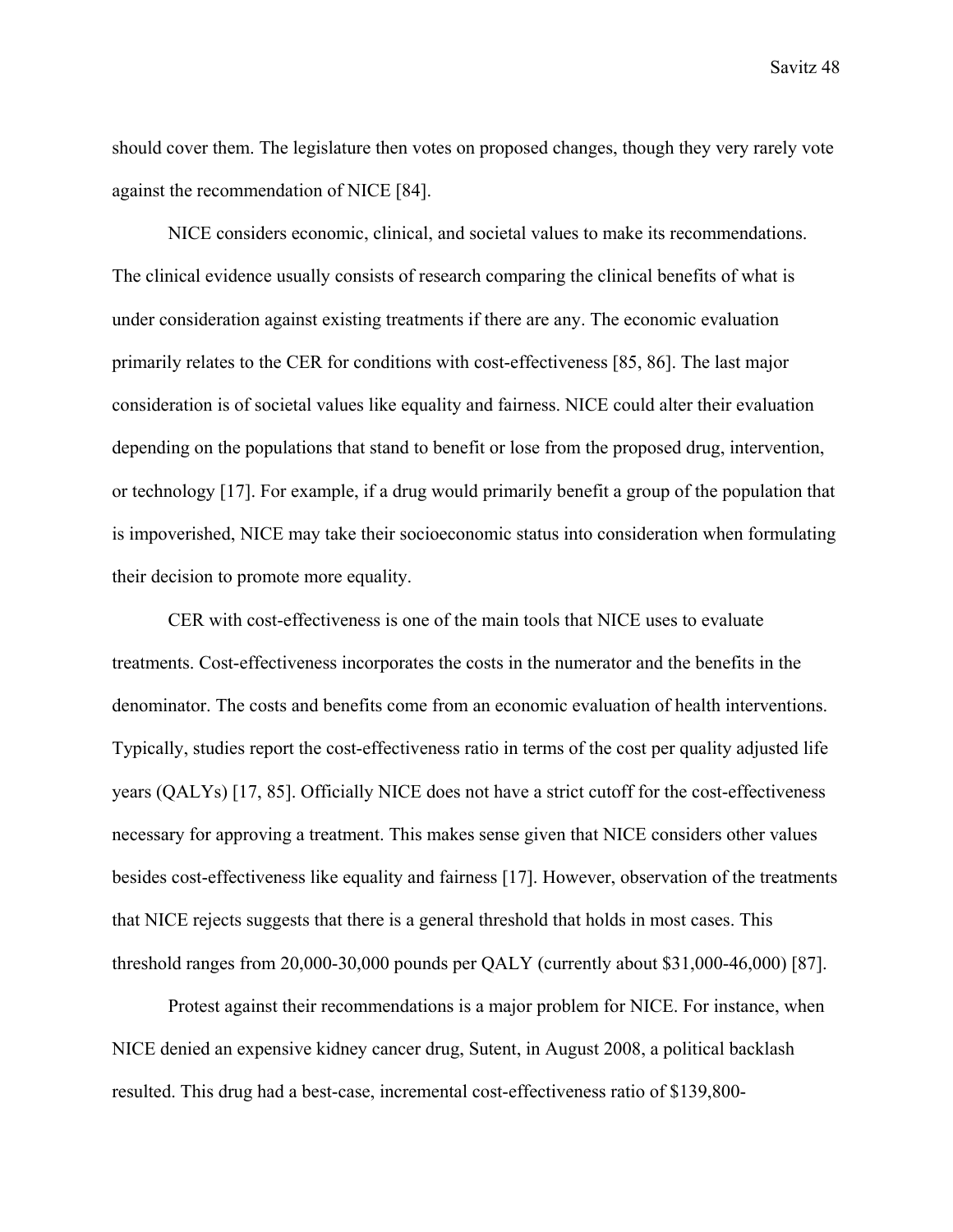335,000/QALY [88]. Oncologists voiced criticisms and ordinary citizens expressed displeasure with the ruling. NICE responded by creating a new policy that allowed approval for new lifesaving drugs that would be applicable for fewer than 7,000 patients per year. This change allowed the approval of Sutent, among other drugs, and thus avoided some controversy [89]. NICE officially approved Sutent on March  $26<sup>th</sup>$ , 2009 [90]. However, this act appears inconsistent since NICE does not approve other drugs with that high of a cost-effectiveness ratio in most other situations. Also, NICE cannot elude controversy for drugs and other forms of treatment that apply to significantly larger portions of the population [89].

 Another issue for NICE is criticisms of their methodology for determining recommendations. One common charge is that there are faults with the studies that NICE considers. Given that NICE uses cost-effectiveness as its main criterion, slight changes in either the costs or benefits of the treatment could change whether it falls within or over the loose threshold. Critics claim that it is, thus, somewhat arbitrary to accept or reject treatments when there is so much uncertainty about the evaluation [85]. Others point out that there are systematic biases that lead to greater rejection in some areas, like cancer treatment [89]. This means that NICE has to be especially careful to only consider studies that use appropriate methodology so there is a much certainty as possible from the findings and opponents have less material for criticism.

 There are enough similarities between this case and the IPAB to justify using it as an example for how to operate. Both entities have as their purpose the limitation of treatment to promote value in their health systems using CER. Also, I am examining how the IPAB would apply to Medicare, which is a government funded health program, and the NHS is also a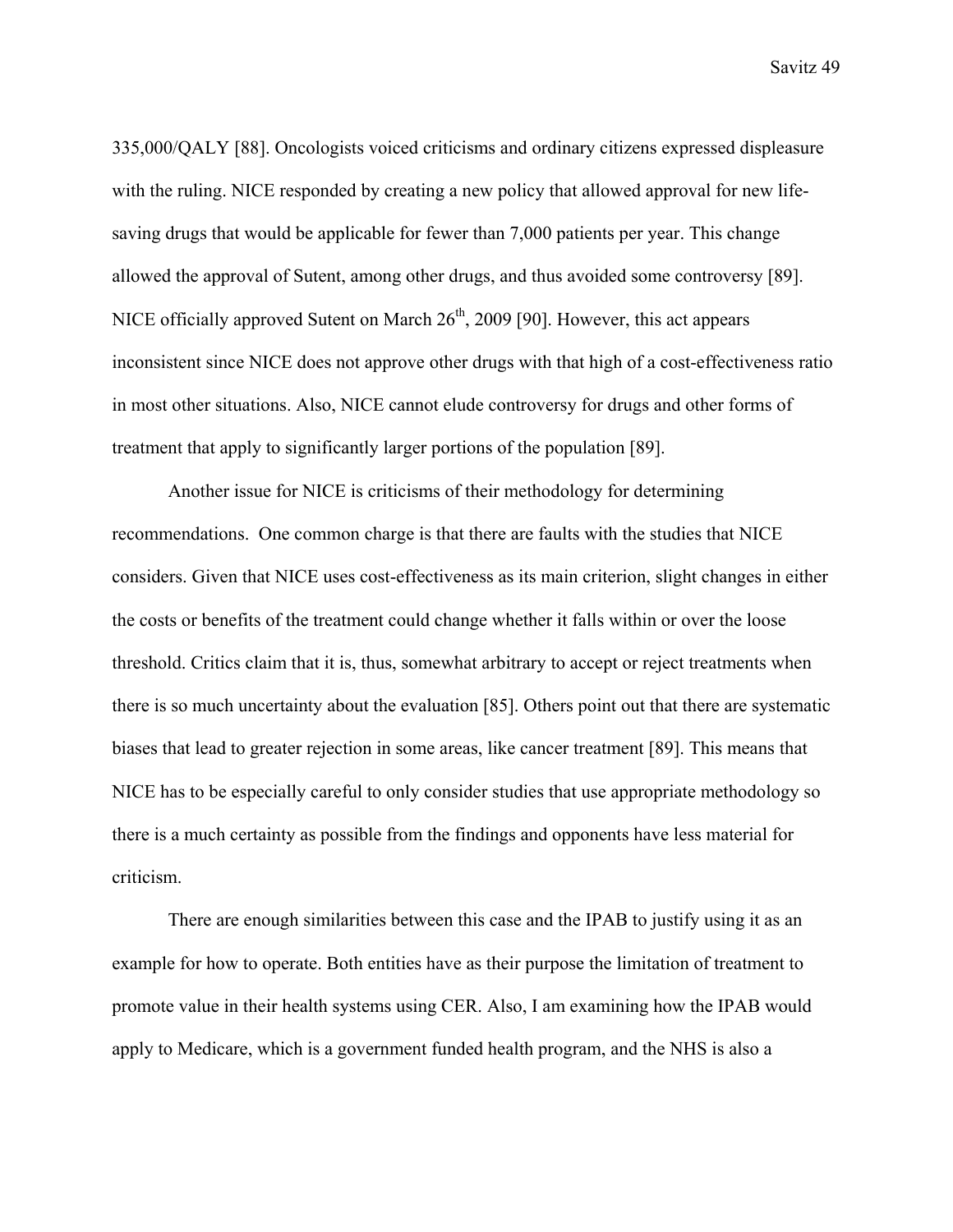government funded program. Finally, both organizations must have their respective legislative bodies approve their recommendations [9, 84].

Though it is important to note that while the broad objectives and the role of these organizations are the same, there are important differences that limit this comparison. The specifics of the Medicare and the NHS are not exactly alike. For example, culture regarding healthcare differs greatly between the countries. People in the UK appear to have a greater acceptance of rationing than in the United States, or at least rationing by cost-effectiveness [91]. Thus, NICE likely has more support for limiting care using cost-effectiveness as the main criterion than the IPAB would have. There are also differences in how the health care systems operate. Medicare applies to only elderly (at least age 65) and the permanently disabled [92], while the NHS covers all citizens [93]. Thus, the recommendations of NICE affect the entire population, while IPAB will only impact this subset. These limitations suggest that it would be unfeasible for the IPAB to simply copy NICE. They are operating in different contexts, so the role of IPAB needs to be specific to its unique context. Though, the similarities are sufficient to provide lessons that inform the IPAB about how it can perform its role.

One lesson from the NICE example is the need for accurate information. This lesson is also present in the Oregon Medicaid example presented below. Limitation of care is controversial, and critics will be looking for any faults in the research. The IPAB should be selective in the studies they utilize so that critics will have less to find fault with. This may imply that the IPAB will have to refrain from making recommendations on treatments that do not have extensive and/or high quality research. This in turn could limit the role of the IPAB, but it would have legitimacy for the treatments that did have sufficient evidence on which to make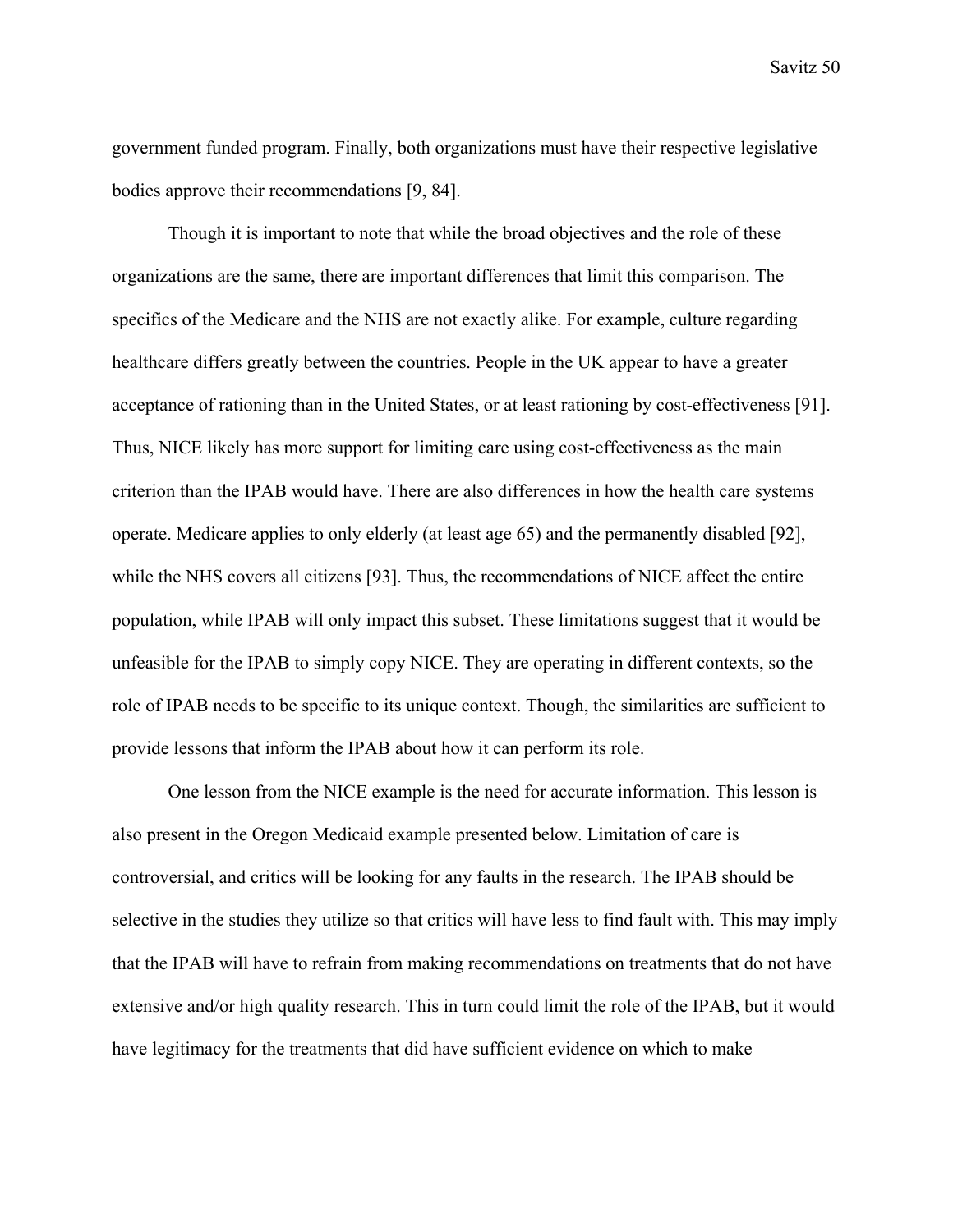recommendations. This will require a replicable basis for determining study quality and a threshold for evidence sufficiency that goes beyond current grade standards.

Another lesson from NICE is that there will be cases where denial of treatment conflicts with public sentiment. The case of Sutent in the UK is just one of many times where there has been an outcry from those who stand to benefit from a rejected treatment [89]. This issue is difficult to combat since stories about people suffering because they do not receive treatment are often more compelling than the argument that covering such treatments does not make sense for budgetary, health, and economic reasons. In this example, the NHS gave in to public sentiment. This is not a problem if it is a sporadic event, but in general the limitation of care cannot be effective if the NHS yields to public demand every time because it will have implications for credibility and resource allocation. Likewise, for the IPAB to have an actual effect, it must be able to make recommendations and not have them nullified simply because the public sentiment is not in accordance.

 The last lesson is that engaging the public generates support for a program. NICE has been open with the information it uses to make decisions. Anyone can access the research and recommendations NICE makes on its web page [84]. However, some critics maintain that NICE does not release all of the economic information they use to make their recommendations. Citizens in England and Wales want greater transparency and would trust the organization more when they perceive their recommendations as having a secure basis [94]. NICE also has an advisory board composed of ordinary citizens that can influence recommendations [17]. When considering how the IPAB should operate, the desire for transparency and input from ordinary citizens is relevant. American citizens will likely want these same conditions and will express more support of the organization if it realizes them.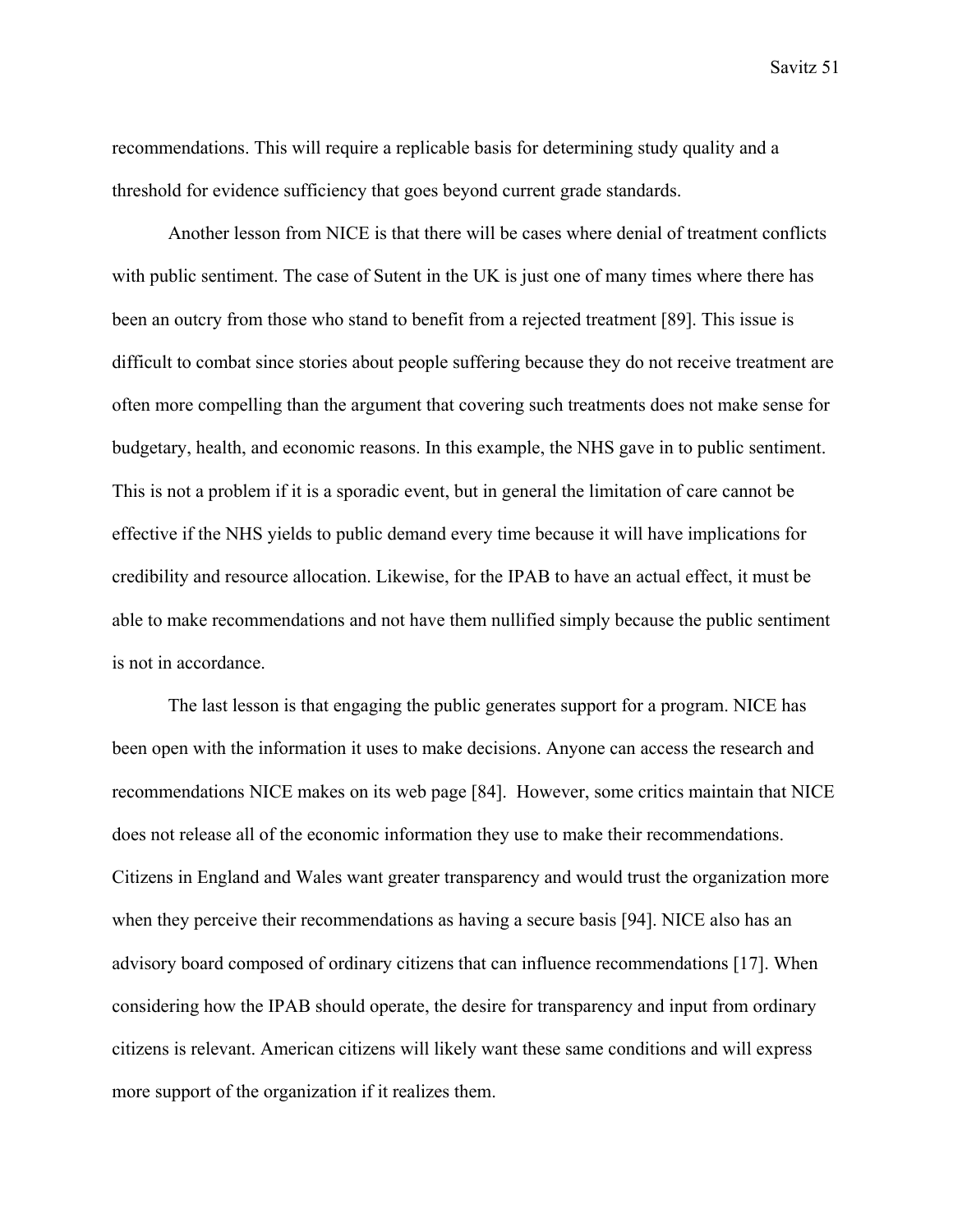# **Section X. Case Study on the Oregon Medicaid System**

 The Oregon Medicaid experiment is a useful example of the limitation of services by a government health care program in the U.S. The lessons from this policy help inform the kind of role that IPAB can achieve. The advantage that this case study has over the NICE example is that it does a better job of addressing how Americans would respond to the IPAB limiting treatments. Though, the Oregon Medicaid system did not directly use CER to make decisions. However, this concern does not weaken the findings significantly because Oregon was still using a similar method for making its decisions.

 The Oregon Medicaid experiment originated over concerns about policies resulting in the denial of care. Specifically, people worried over the unwillingness of the Oregon Medicaid system to cover a bone marrow transplant for a child in 1987. The Oregon legislature decided not to cover this treatment and they did so without fully considering cost-effectiveness literature. This case was part of the reason that the Oregon government created a more systematic approach to make decisions on which treatments to cover [95].

 Further, legislators wanted to cut costs to the Medicaid program that was an increasing burden to the state. The traditional means of limiting costs in Medicaid are reducing the number of people that qualify for benefits and reducing the reimbursements to doctors. However, excluding individuals limits their access and so does the fact that fewer doctors accept Medicaid patients when the reimbursement rate decreases [95, 96]. Oregon did increase the number of Medicaid beneficiaries by 120,000 and decided to reduce expenditures by limiting the number of treatments that would be covered services [95].

 The legislature tasked the Oregon Health Services Commission (HSC) to determine the treatment priorities. The HSC created a priority list of condition-treatment pairs by incorporating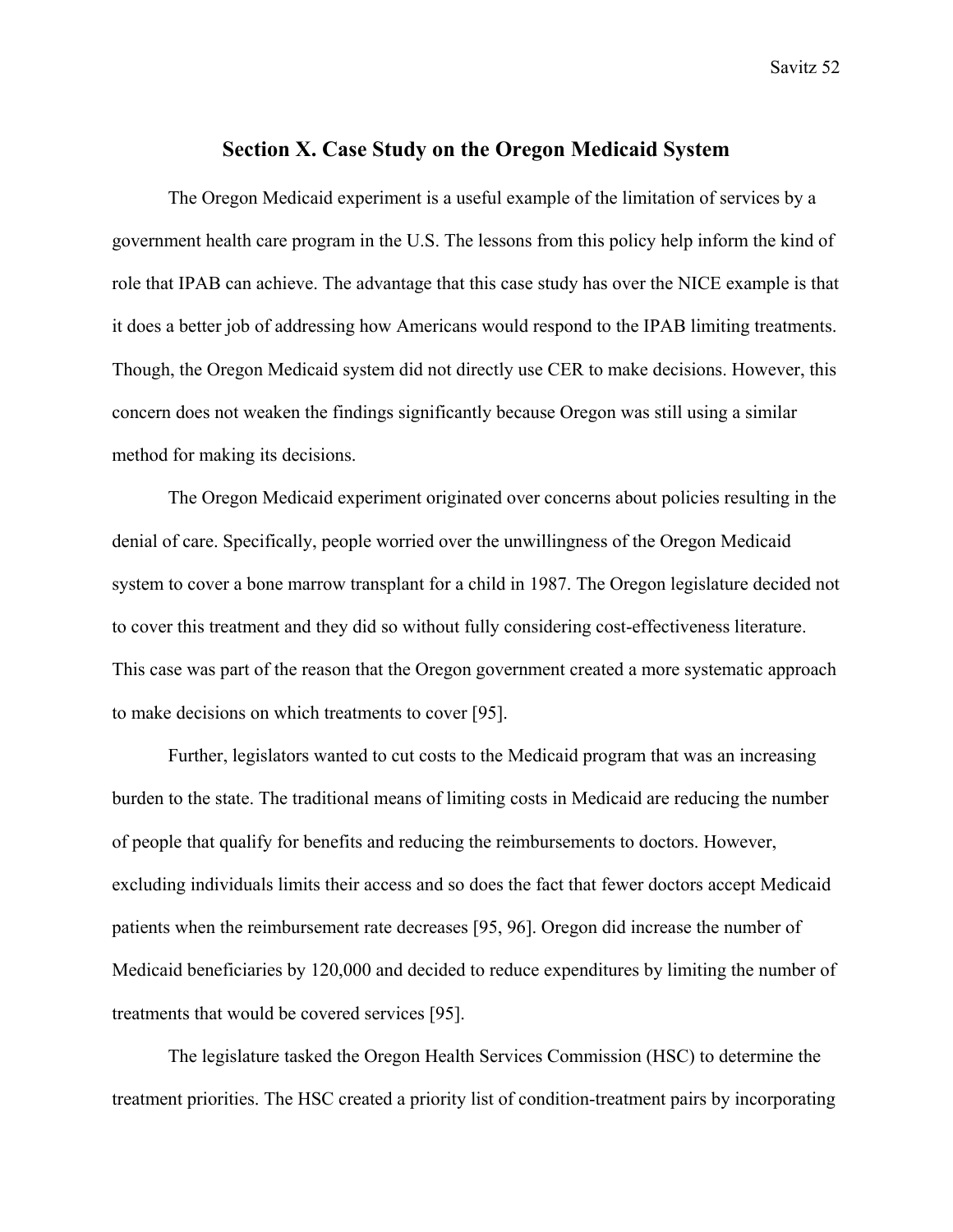cost, improvement in quality of life, and the number of years that improvement would last. An example of a condition treatment pair is prostatectomy and prostate cancer. Coverage of prostatectomy for prostate cancer does not guarantee coverage of other treatments for prostate cancer. The HSC consulted citizens in the process of determining improvements in quality of life. However, the original ranking led to illogical conclusions about how certain conditiontreatment pairs compared to each other [95]. Subsequent rankings relied less on cost data and more on five year survival [97]. Once the HSC created the priority list, the legislature would determine how many of the listed treatments they would cover. The legislature had to follow the rankings when making decisions [95].

 The reason the findings from the Oregon Medicaid example are applicable to the IPAB is that they deal with government-run health programs in the United States. Also, in both cases, limitation of treatments through scientific research plays a significant role. Again, these methodologies for determining which treatments to cover differed from CER in that they were comparing all treatments together and the Medicaid program serves poor Americans, who may have less political power than the elderly on Medicare. But, these similarities are sufficient to justify using the Oregon example to inform what strategies may work for the IPAB.

 The first lesson is the importance of having accurate and consistent information. There was criticism against the original priority list with the illogical ranking order for some treatments. The reason for these puzzling conclusions was the inaccuracy of the information Oregon officials used to create the priority list and their particular way of making calculations. Their data approximations and methodology differed greatly from economic evaluations from the rest of the U.S. as a result. For instance, the original list did not discount future costs and the costs estimates were poor. Also, their measure of five year survival rate did not take into account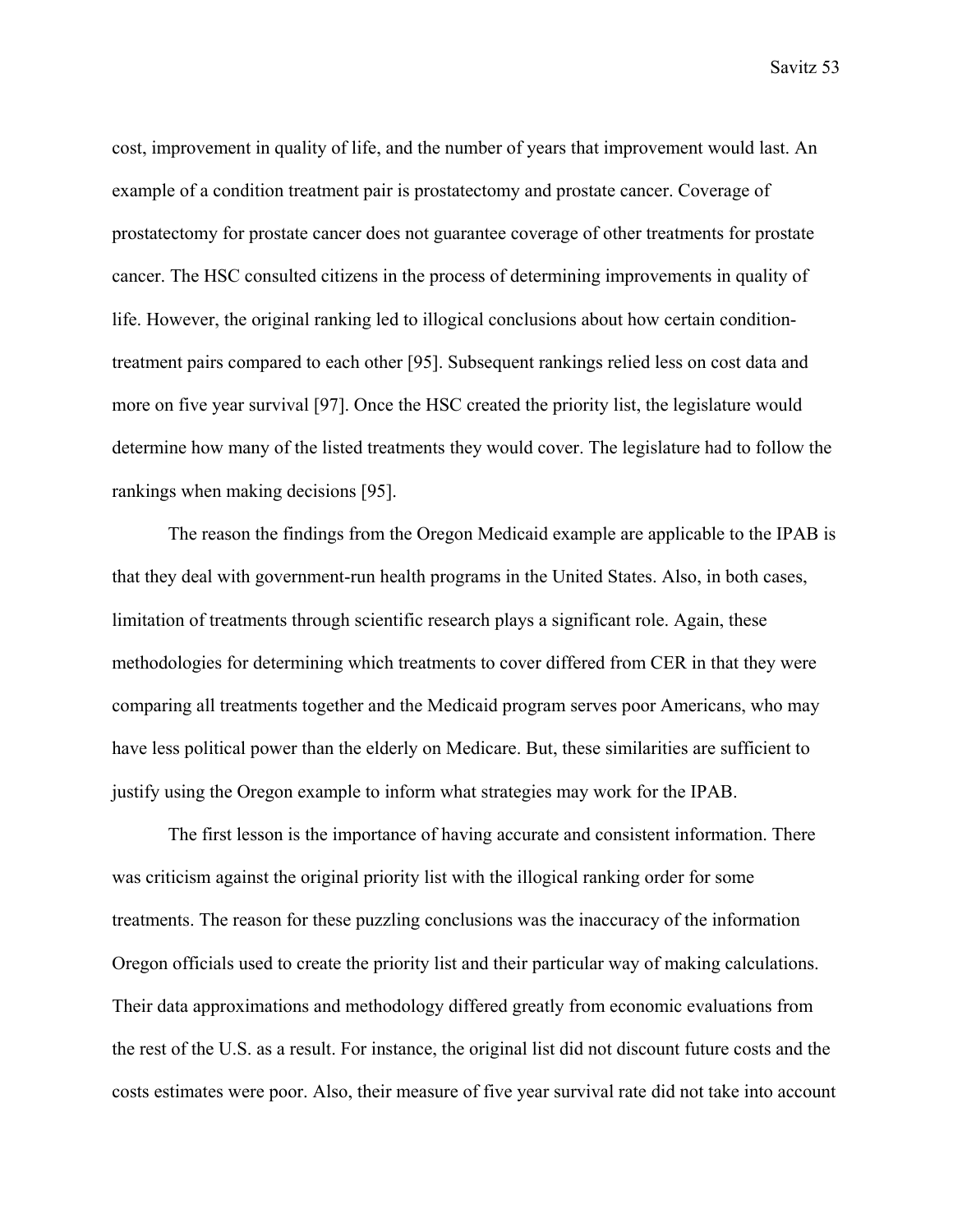the difference between dying immediately and dying four years after treatment. One response by Oregon was to de-emphasize cost considerations as a criterion for later priority lists and instead focus on survival [98].

 To avoid this problem, the IPAB would need to ensure that the CER studies they consider represent high quality research. The IPAB is in a politically precarious situation, and the use of faulty information would severely damage the organization's reputation. Also, IPAB will need to make certain to have appropriate methodologies for calculating cost-effectiveness or comparative effectiveness for each study. For example, they should have good estimates of costs, discount future costs and benefits, and use a better health outcome than five year survival rates (ideally they would use QALYs). Otherwise there will be discrepancies, like between data and the national data.

 This case suggests that rationing on the basis of health outcomes with a secondary focus on costs can be politically feasible. Oregon started heavily emphasizing increases in five-year survival rates for the 1992-1994 priority lists and this factor was the most important measure for determining the position on the list [96, 98]. Even though using five-year survival rates is a poor outcome measure because it does not take the quality of life during those years into account, it implies that health improvements are the main consideration during those years. The adjustments that board members made only came as the last step in the process, though they still had a notable effect. This suggests that as long as the IPAB only considers QALYs in their CER studies or at least holds them as its primary concern with costs being secondary it could maintain public support as was the case in Oregon. Though, the federal government had problems with the devaluing of disable people in the rankings and Oregon had to adjust their methods accordingly [98]. This would interfere with CER because these studies often compare treatments using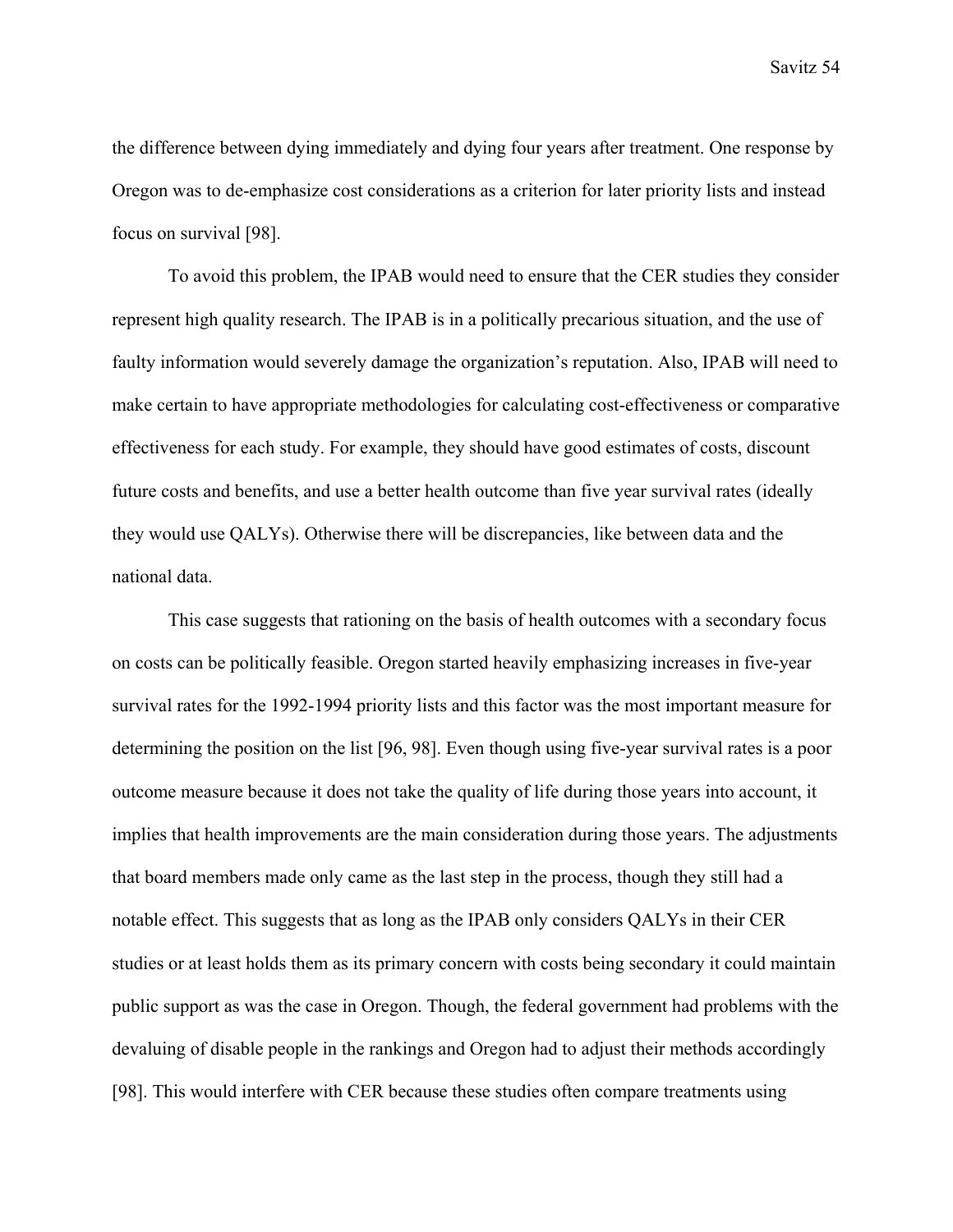QALYs, which treat the disabled as having lower QALY values per year of life than nondisabled people.

 The rankings on the priority list had weak relationships with cost-effectiveness Oregon. This makes sense given that cost considerations only came in with the adjustments by board members and flaws in the outcome measure of five year survival. The correlation between costeffectiveness data and the treatment rankings for the priority lists from the years 1992-1994 was positive, meaning that the least cost-effective treatments were more likely to be lower on the list. However, this relationship was not very strong, with correlations less than 0.4. [98]. Thus, if the IPAB makes cost-effectiveness a secondary consideration they could expect this factor to still make a moderate impact. Further, this relationship did not cause public support to waver.

 Though, the Oregon example likely represents an overestimate of what the IPAB could feasibly implement. It was not a coincidence that Oregon was the one state that chose this unique method for running their Medicaid program. Instead, it suggests that residents of Oregon have values that are conducive to such a program, whereas citizens of many of the other states lack these values. Since the IPAB would be making national decisions, they would have to be acceptable to people that may not share the same views as the average person in Oregon during this time period. Also, the program actually increased benefits for many conditions from what they were prior to the change to Medicaid [96, 99]. This made it easier for the plan to obtain public support because they did not have to make significant denials of care. Thus, these results may only extend towards the IPAB making decisions that do not amount to serious denials of care.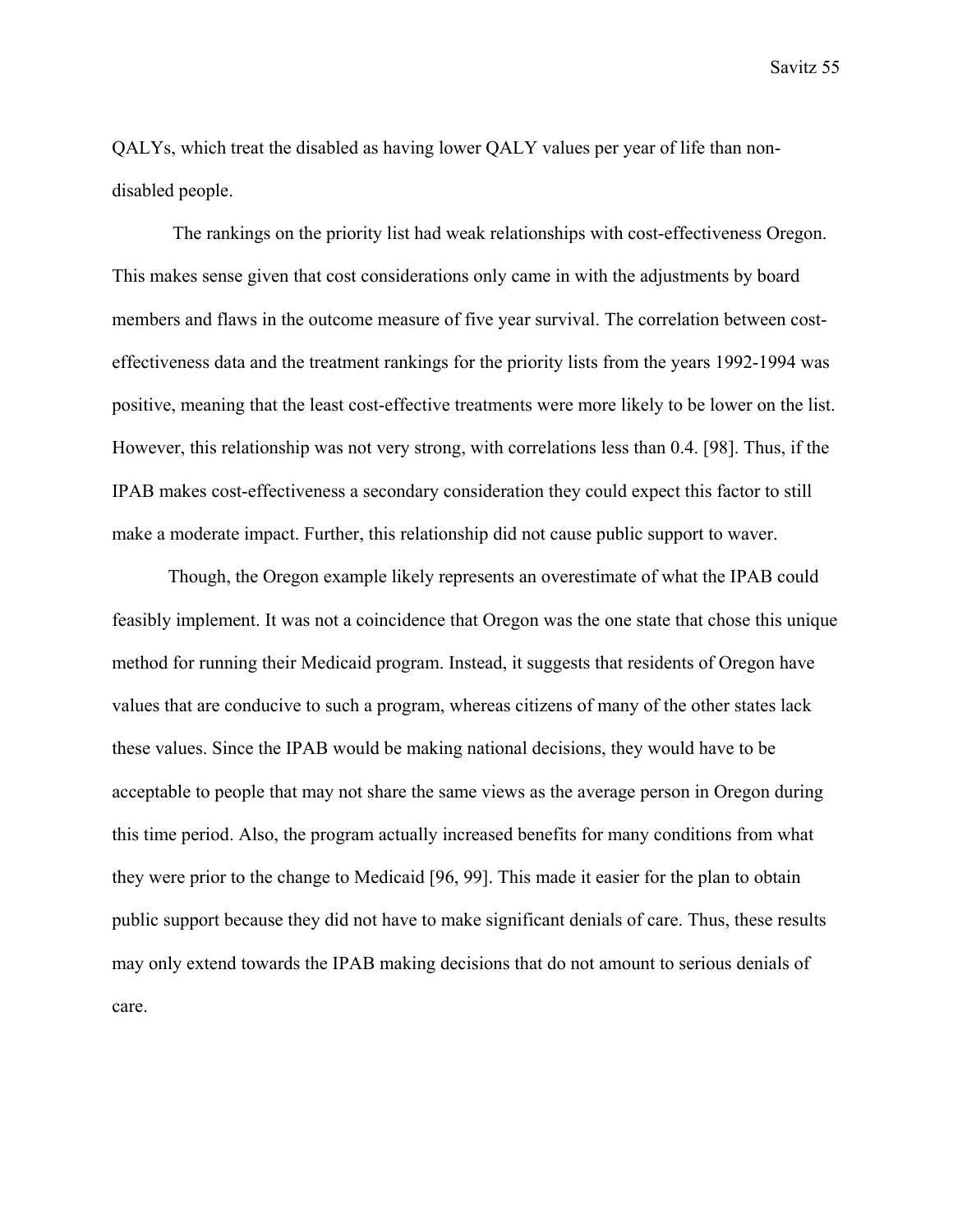# **Section XI. Health Polling Results**

Health polling data provides additional information on how the public would likely react to potential policy changes related to IPAB and CER. These findings build upon the feasibility considerations I ascertained from the case studies.

My search for polling information relevant to the topic on the Kaiser Family Foundation database yielded only twelve polls. These polls did not directly mention CER, though they indirectly approached the subject. Thus, the results from these polls relate to general views the public has on CER and the government's role in promoting it.

 While these polls suggest that people want there to be better ways of determining the best treatment, they appear wary of the government using this data for policy purposes. In a poll about how much people would trust a federally appointed panel of independent experts that make recommendations on which treatments not to cover, 10% of people would trust this organization greatly, 31% a fair amount, 32% not at all [100]. It would be difficult for such an organization to operate if so many people did not trust its recommendations at all. Another question from the same poll asks the same question without the federal government appointing these experts, and in this case 11% trust the organization a great deal, 44% a fair amount, and 22% not at all. Further, people asked about whether they would support creation of such an organization reported 66% strongly or somewhat in favor and only 31% strongly or somewhat opposed. [100]. So the extent of government involvement decreases the level of trust people have in such an organization. With the new health care legislation in particular, people have had suspicions about the government's motives. For example, more people believe that the new health care legislation would allow a government panel to make decisions for Medicare beneficiaries' end of life care, which the law does not permit [101].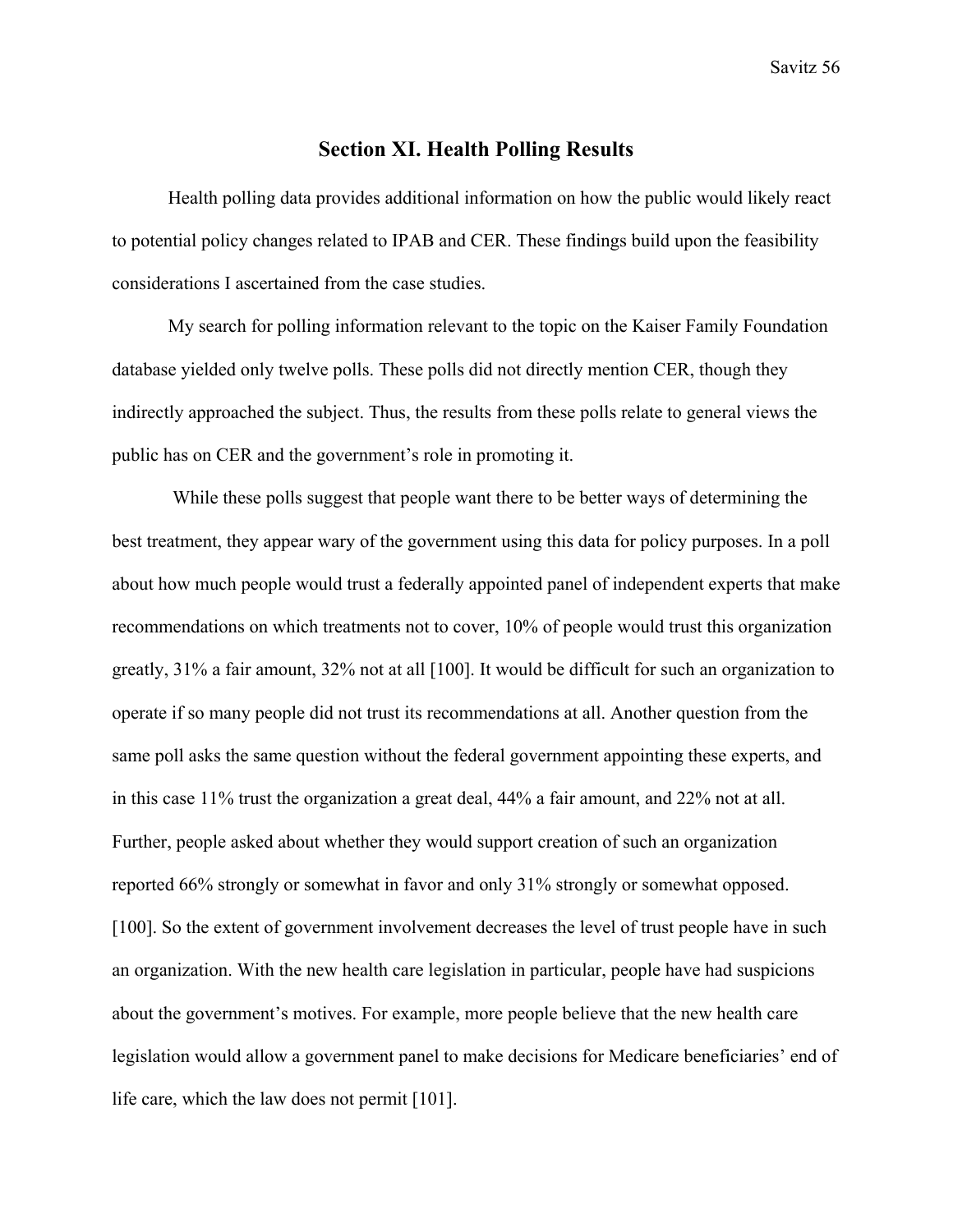While respondents may consider an independent body making coverage decisions acceptable, people still question the role of science. In a poll on whether there is usually clear scientific evidence on the best treatment for a given situation, only 23% of people answered affirmatively compared with 72% believing that the scientific evidence is not always clear [100]. The wording of this poll does appear misleading since the negative response claims that the scientific evidence *is not always clear*, which does not mean that the evidence does not provide clarity most of the time. Though, the overwhelming support for the latter option suggests that people believe that the current research does not yield sufficient evidence to determine the best treatment in most cases. This result does not necessarily indicate that research will never deliver sufficient evidence to make these determinations. Perhaps there needs to be more comprehensive studies of treatment options before people would believe that the scientific evidence is clear. The literature search on CER did imply that many holes still exist owing to a lack of studies in particular areas. Also, another poll finds that 54% of respondents report that their physicians point to research evidence when justifying their decisions [100]. This implies that evidence matters to both physicians and to the patients they treat.

In summary, relevant, identified health polls suggest public values relating to CER and the IPAB. People also seem open to an independent organization not associated with the government making coverage decisions, while they would have misgivings about the government making these decisions. They also have uncertainty on how much CER can tell us about the advantages of certain treatments.

#### **Limitations:**

The strength of these conclusions depends greatly on how these polls were conducted. There are several potential limitations that could limit these conclusions. While they all use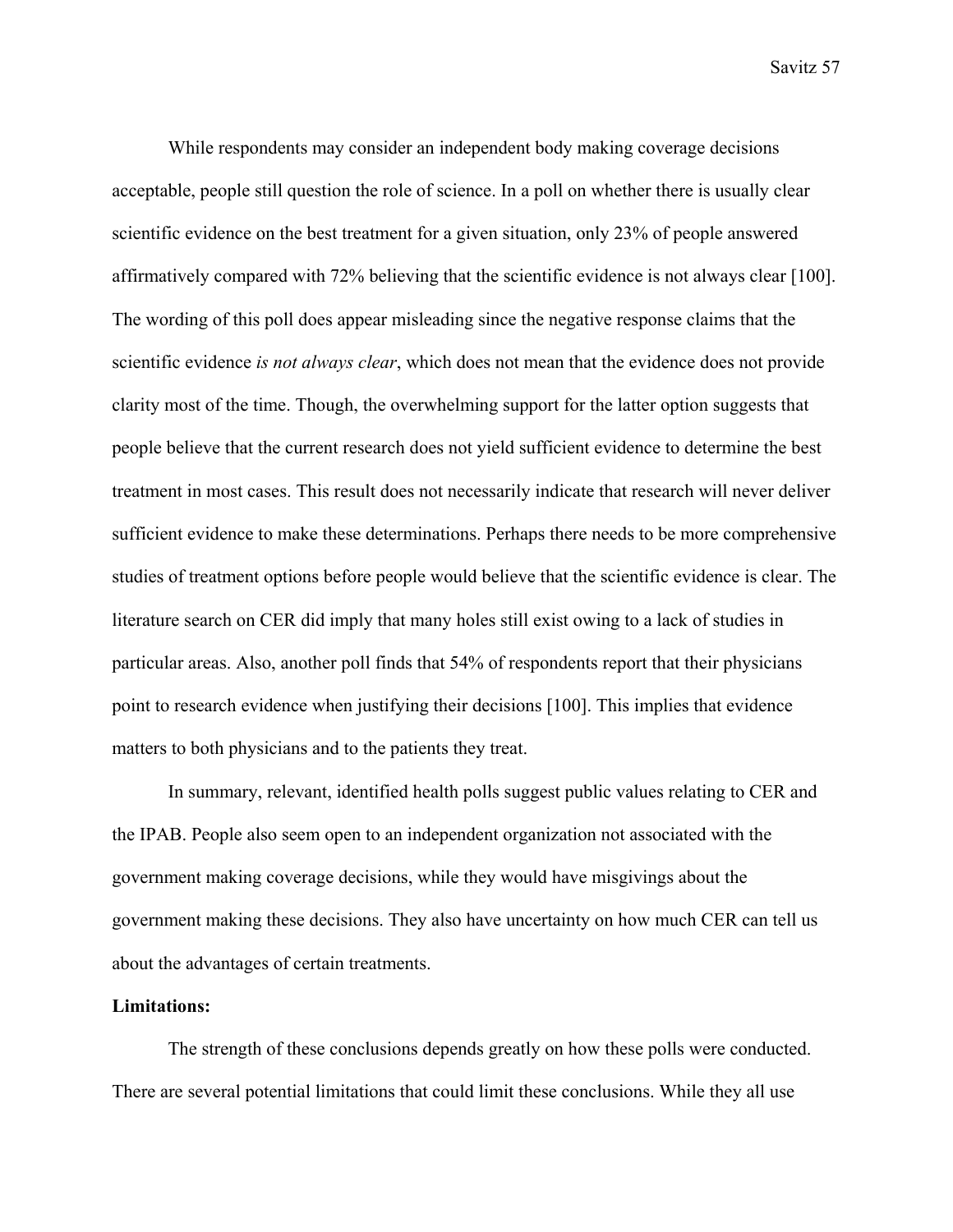random sampling, the wording of the questions may bias respondents towards certain answers. Also, not everyone has a phone and timing of the calls may eliminate important subpopulations (i.e., day vs. evening or weekday vs. weekend). Confirmation of these results with different wordings would help their credibility. Further, these polls do not directly ask questions about IPAB and its potential use of CER. I had to assume that the sentiments would also apply in that case.

## **Section XII: Conclusion and Policy Recommendations**

In this section, I synthesize my findings to answer my original research question on how the IPAB can promote CER within the Medicare system. First, I explain the primary conclusions I reached from my threefold research. My conclusions address how treatment practices relate to the CER literature and what the case studies and health polling data tells us about political feasibility. Next, I discuss the implications of these conclusions on policy. Specifically, I address requirements for how the IPAB will need to operate so that it can maintain public acceptance and policymaker support. Third, I detail three potential roles for the IPAB in the promotion of CER for Medicare and what the advantages and disadvantages are for each option.

Conclusions from Empirical Section

I reach the following conclusions from my empirical section: 1) variables other than patient preferences and clinical need have associations with treatment decisions, 2) the exact effects of even well-researched treatments are uncertain, 3) Intermountain results do not indicate that watchful waiting results have significantly worse outcomes for prostate cancer treatment, 4) Americans would likely resist government attempts to limit Medicare benefits, and 5) Medicare payments often do not incentivize treatments in accordance with comparative- and cost-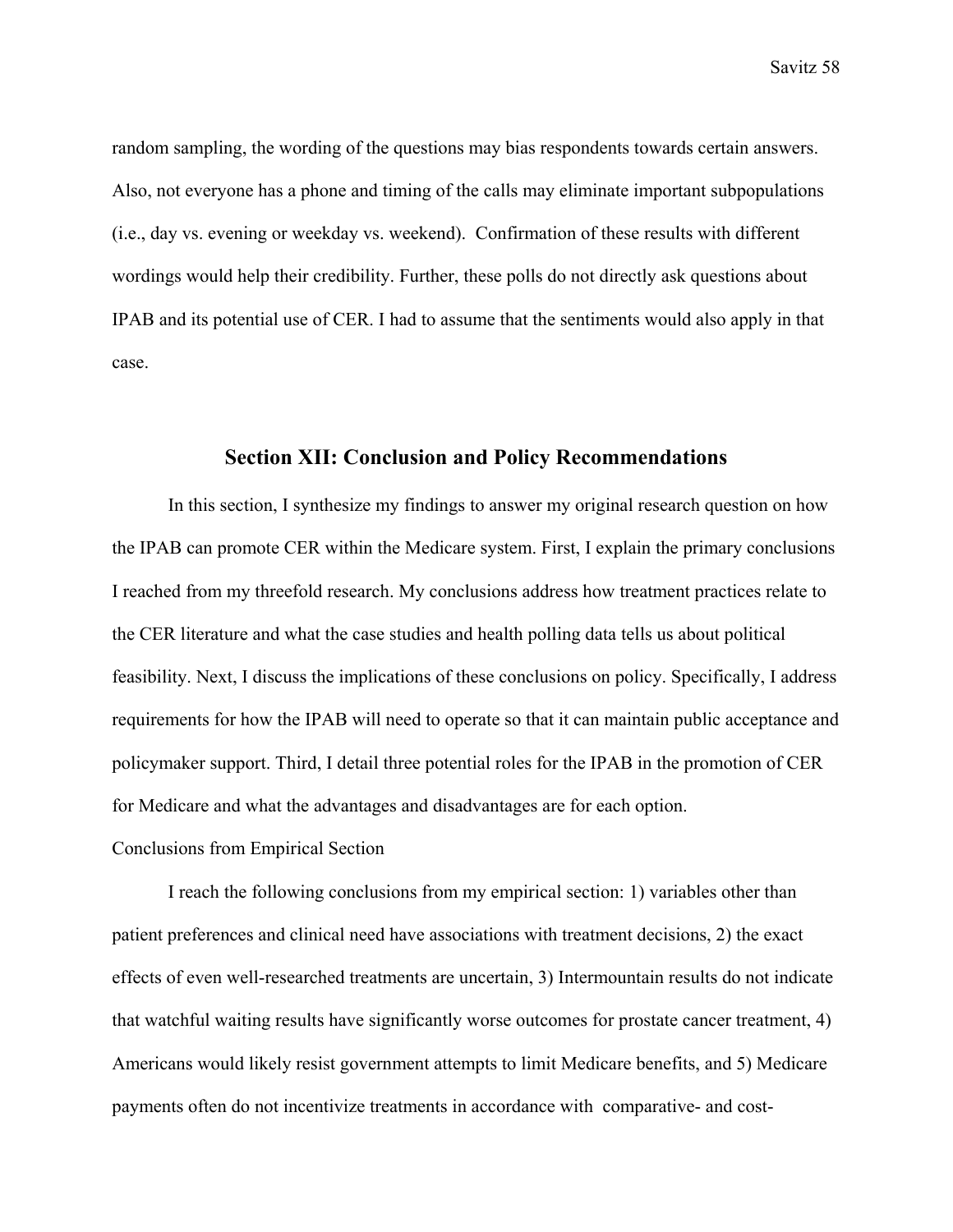effectiveness data for coverage decisions. I explain each of these conclusions in greater detail and provide justification for each of them below.

## **Conclusion One:**

The first conclusion is that there are indirect decision-making factors affecting selection of treatment. To make this conclusion, I purport that the ideal way for determining treatments involves patients and physicians deciding the best course of treatment given the patient's clinical need, social circumstances, and personal preferences. If physicians' practice systematically differs from the CER literature for particular conditions and there is no reason that patient preferences would drive this change, then this suggests that an indirect or factor external to the patient-provider decision making interaction influences treatment decisions.

I found that factors other than clinical need and patient preferences play a role in the treatment decision. One such example is off-label use of DES, which accounts for a greater proportion of stents than on-label stents. In such cases, there is insufficient evidence showing a clinical advantage for DES [52]. Most likely, patients and physicians extrapolate from the findings for on-label use. In such cases, physicians are probably either misinterpreting the evidence by applying it to off-label use. Such treatment would improve if physicians consider the appropriate CER for the treatment in question. Physicians can provide patients with more accurate pros and cons of the procedures which they are choosing in a shared decision making model.

I also determine that non-evidence based factors affect physician treatment of kneearthroscopy. The higher rate of TKA suggests that Medicare payments or physician bias may be important factors for treatment choice [61]. The studies in my CER article review suggest that UKA is preferable in many ways to TKA and some studies report UKA as having a greater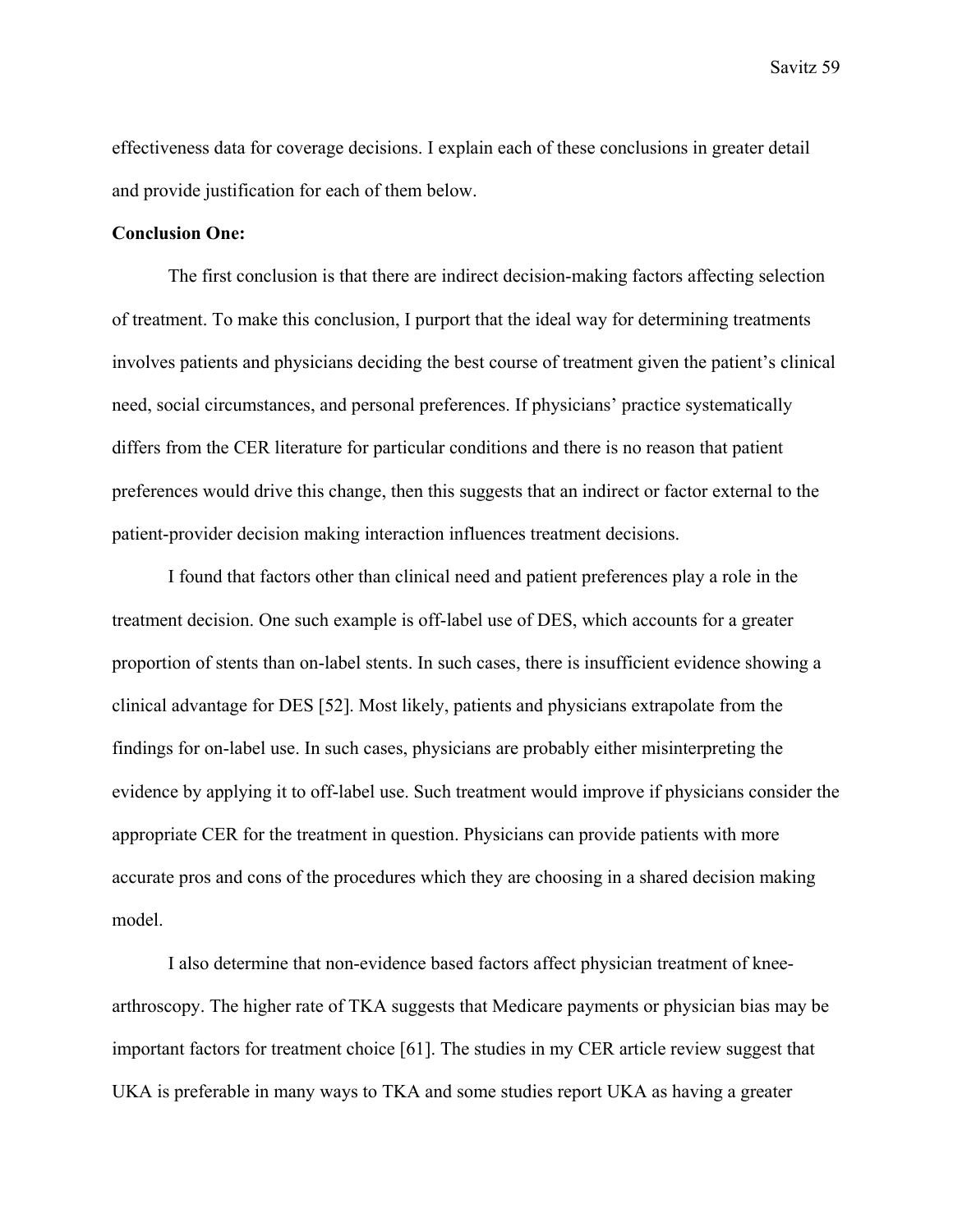improvement in QALYs [57-60]. One potential explanation is that the increased Medicare payment rate for TKAs bias doctors towards this treatment. Physicians may also be unwilling to change their treatment practice because they have done TKAs in the past and are resistant to change. Several studies suggest that physicians resist altering their behavior even in light of new evidence [102, 103]. If either of these accounts is true, then there are extraneous issues that clearly influence treatment decisions.

I also conclude that the review of CER for prostate cancer also indicates indirect variables affecting treatment The data from my prostate cancer analysis shows the most extreme variation in treatment patterns [64]. However, variation is not a problem if patient preferences or clinical need differs greatly across hospitals and has a high correlation with these treatment differences. However, the distribution of patients with such extremely different needs and preferences does not suggest such a relationship. No explanation can account for why patients in some hospitals do not consider watchful waiting as an option and perceive it as a viable option at another facility without reference to a factor besides preferences and clinical need. It is likely that physicians at different hospitals have a culture that favors certain treatments over others. For instance, physicians at a particular hospital may not believe that watchful waiting is a suitable option for treatment. In such cases, patients make their choices based on their physicians' recommendations and the information they present, which may also have been censored and, therefore, be biased.

 I determine that the nationwide dataset on prostatectomies further suggests that seemingly unrelated hospital characteristics affect treatment. The specific variables that had a statistically significant relationship with the rate of prostatectomies include total inpatient days, the ratio of non-teaching to teaching hospitals in a region, the Medicare reimbursement payment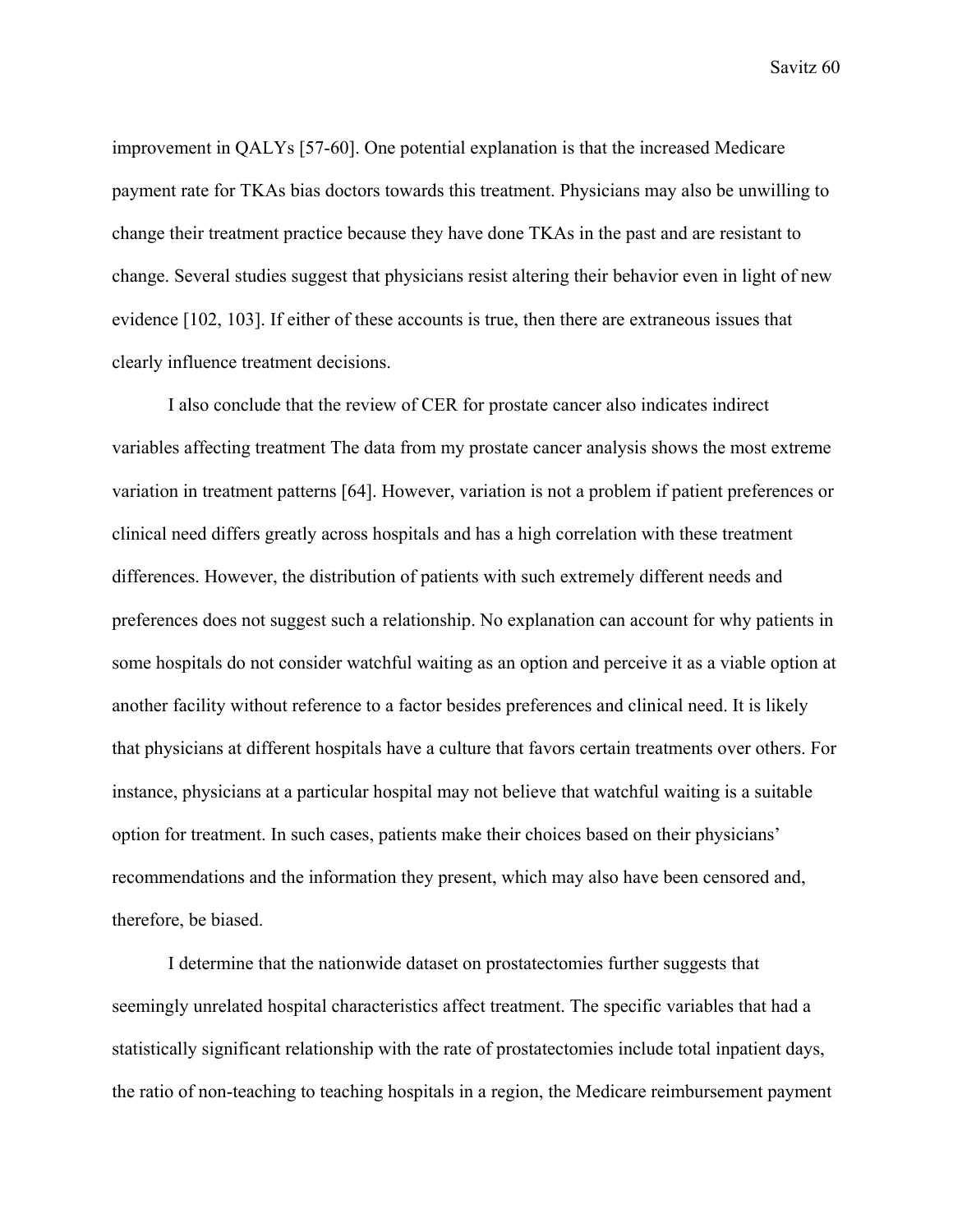for the last two years of life, the ratio of non-metropolitan to metropolitan hospitals, and the proportion of hospitals with a large number of beds. The significance of these variables suggests that patient preferences and clinical need are not the sole drivers of treatments with external factors to the doctor-patient relationship having an influence on treatment course. That is, the hospital culture may promote prostatectomies depending on whether or not it has the characteristics noted above even without differences in patient attitudes and clinical need.

## **Conclusion Two:**

I find that much uncertainty exists in the CER literature for all the conditions reviewed. After each systematic search, I noted key areas for further study. For example, the long-term impact of the different types of stents on late-thrombosis is not fully understood [51]. Most studies ended too early to obtain accurate, long-term results. Also, some ambiguity remains on the extent of the relative advantages of UKA as compared to TKA when both are viable treatment options [57-60]. The ultimate decision may rest on the patients' preferences, but more clarity would help patients determine which treatment they actually prefer. The most uncertainty I noted was for prostate cancer treatment, as I mention in the first conclusion. The best practice guidelines also expressed the lack of clarity in picking among several options without any one being superior [79, 80]. And the extreme variation in treatment practice implies an arbitrary nature of choice among treatments [64]. Better results on the long-term effects of watchful waiting, in particular, could decrease the large gap in treatment variation if all hospitals recognized watchful waiting as a legitimate treatment option in low-risk cases.

The need for organizations investigating CER to produce or encourage additional research suggests the current literature does not cover all treatments well enough for certainty. NICE conducts many of its own studies because of gaps in the literature where comprehensive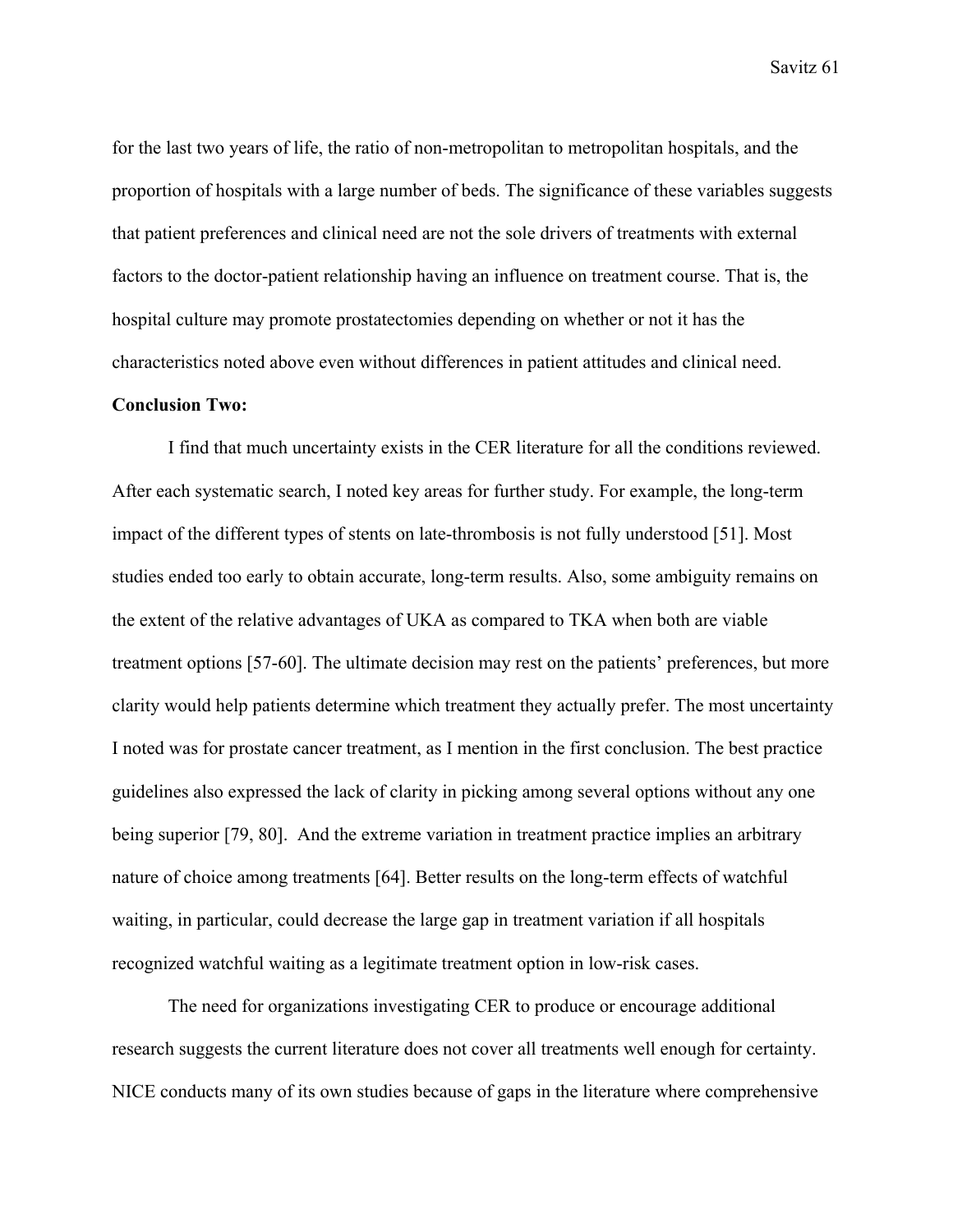findings are unavailable [104]. Also, the Institute of Medicine (IOM) created a report highlighting the top 100 areas where further CER would help inform treatment decisions. Though, half of this list details aspects of the delivery system. Nevertheless, the IOM could have listed many more conditions that could benefit from CER [105].

## **Conclusion Three:**

 I find that watchful waiting does not appear to be significantly detrimental to patients' health in the Intermountain sample. These results serve as a basic CER study. Therefore, the findings do have contributory value for adding to my results from the literature search on prostate cancer. Further, they show the limitations that CER has.

Watchful waiting did not have a statistically significant odds ratio for developing sideeffects or a statistically significant odds ratio for requiring active treatment compared to recurrence for other treatments. These results suggest that for the period that this data set covers in a single integrated delivery system, watchful waiting does not lead to either increased odds of developing side-effects or odds of requiring additional treatment. However, the coefficient for the adjusted difference in PSA value was statistically significant, which implies that watchful waiting leads to a significant increase in PSA values. The importance of this measure depends on the how well PSA value predicts the progression of the cancer and whether the adjustment is appropriate. While these conclusions need confirmation with more expansive and long-term studies to address validity concerns, they still present meaningful suggestions of how further studies may contribute to our knowledge base.

Additionally, this study demonstrates common concerns and weaknesses with CER research. One of the limitations was that the study did not cover a sufficiently long time period. While the treatment for prostatectomy may be more effective in the short-term, the long-term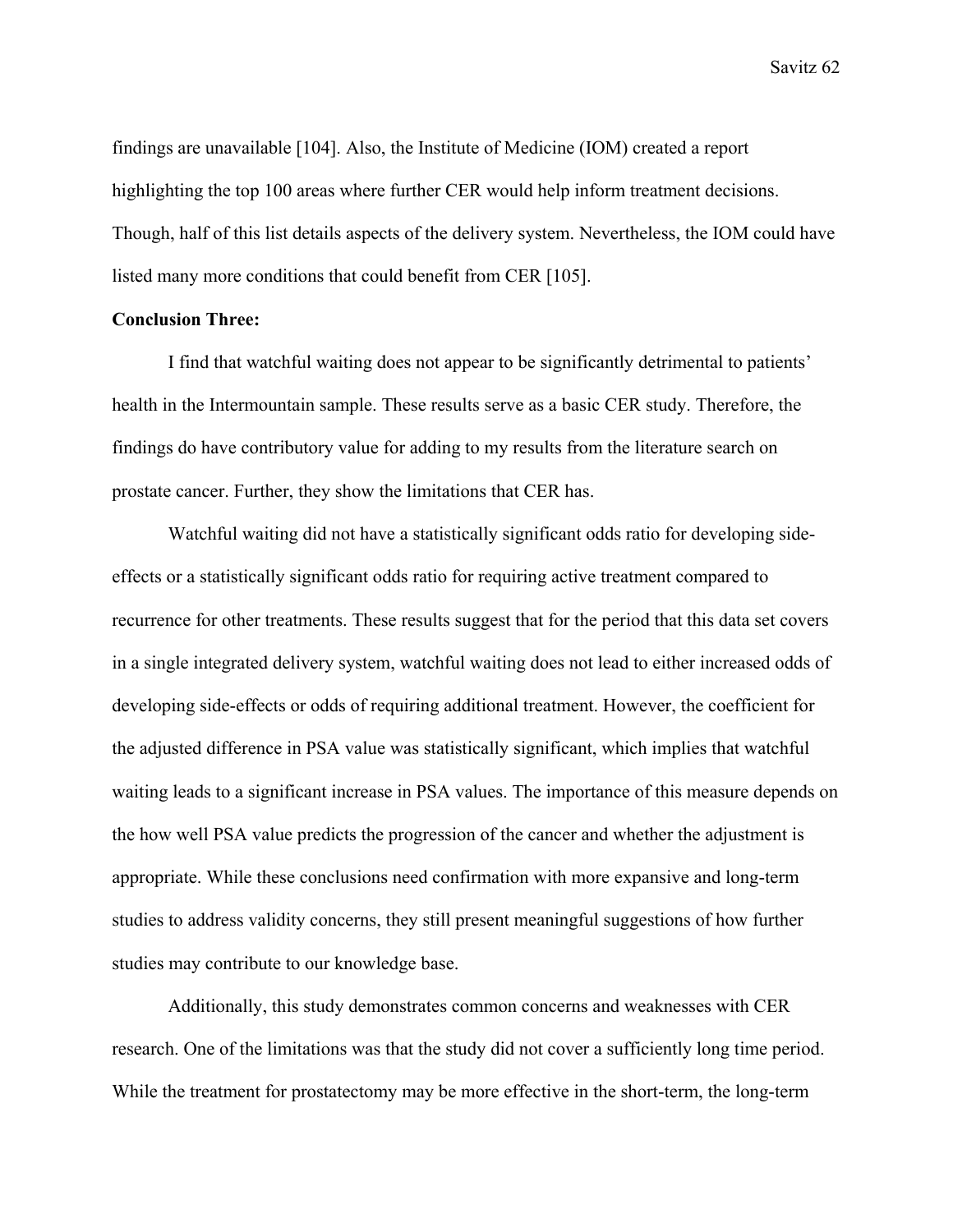results may not support this finding. I also observed this problem in my review of the literature. For example, the issue with late-thrombosis for heart stents [51]. More long-term studies need to be conducted/funded to overcome this observed limitation in CER studies.

#### **Conclusion Four:**

 I determine using CER with cost-effectiveness would probably generate resistance against the IPAB. In both the case study on NICE and, to a lesser extent, the Oregon Medicaid experiment, opposition against these programs occurred because of policies that restricted service solely on the basis of CER or similar measurements [85, 89, 90, 95-98]. In particular, the longstanding resistance to the use of cost-effectiveness in making coverage decisions in Medicare may be difficult to overcome, which the introduction details [19, 91]. Oregon had to weaken their attempts at using cost-effectiveness information and instead moved towards using five year survival rates with costs only coming in at the last stage of ranking the treatments [98]. The rankings did have weak to moderate relationships with cost-effectiveness, suggesting that cost-effectiveness could still inform decisions that IPAB makes. Given that public attitudes towards cost-effectiveness in medicine appear low in across the U.S. [19, 91], cost-effectiveness would probably have a limited role similar to the latter years of the Oregon Medicaid system. Using cost-effectiveness in this way would contrast with the key function that economic evaluations have in NICE's decision-making process [85, 87]. However, this difference reflects greater societal acceptance of rationing through CER with cost-effectiveness in the U.K. [91].

# **Conclusion Five:**

I find that that Medicare payment incentives are often inconsistent with the CER evidence. The main problem is that Medicare reimbursement sometimes incentivizes physicians to choose certain treatments that may not provide better outcomes [78]. These situations are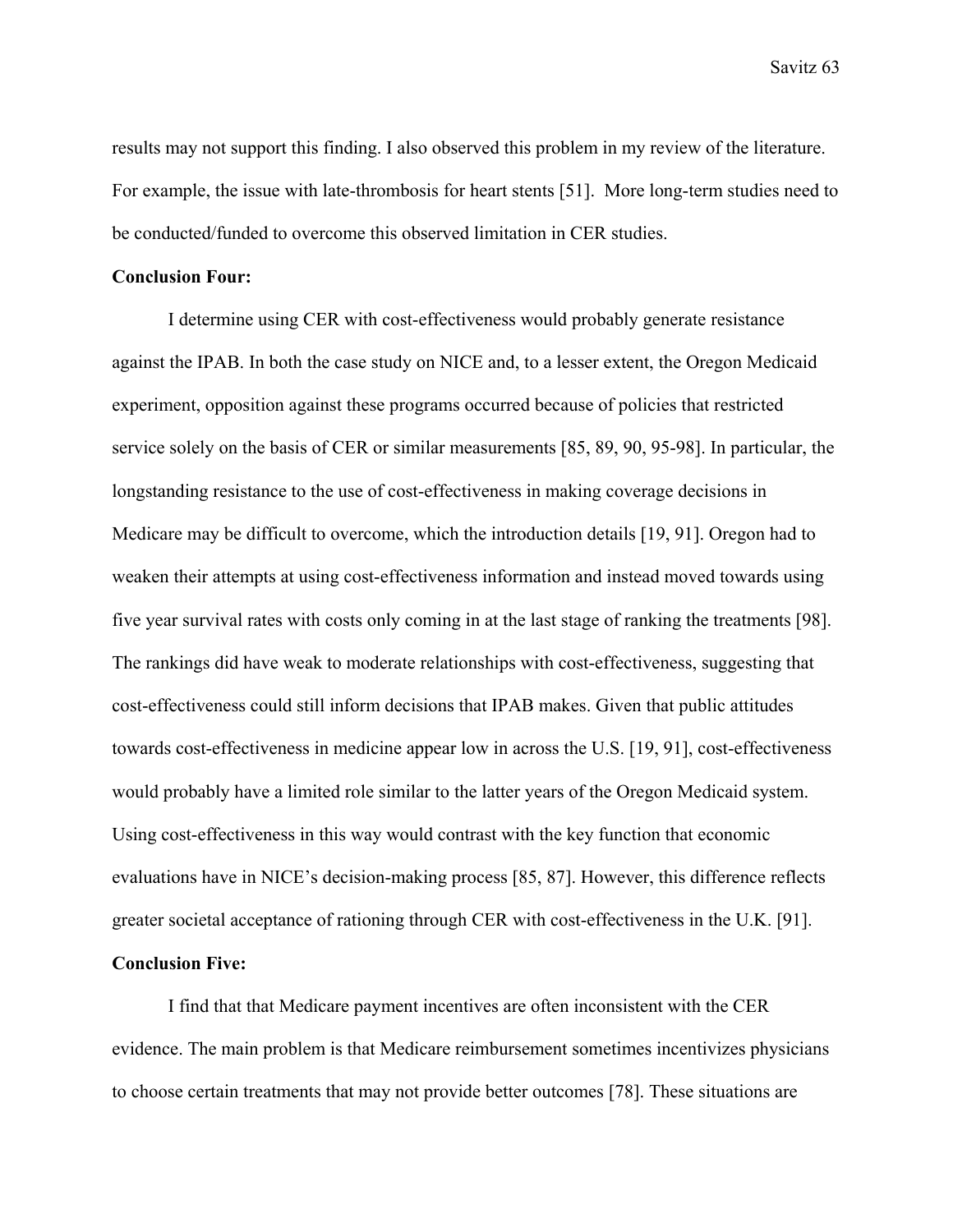especially problematic when treatments that the payment rates incentivize are actually more expensive than the alternatives. If cheaper treatments could lead to the same health outcomes, less expensive treatment alternatives with similar or better outcomes would be preferable because of the savings in costs to the covered population.

All three conditions had evidence where the literature base did not conclusively prove that a more expensive treatment would significantly improve health outcomes. For heart stents, DES for off-label use did not necessarily result in better health outcomes even though it costs more than BMS [52]. Further, in cases where UKA and TKA both would work, no conclusive evidence shows that one is significantly better across all health measures [57-60]. The reimbursement rate is higher for TKA, which likely induces physicians to do more TKAs than they would if the rates were similar [58]. Finally, doctors receive larger reimbursements for treatments like robotic prostatectomy and IMRT radiation, despite lack of evidence demonstrating improved health outcomes over cheaper alternatives [70, 78]. Also, once physicians purchase a new technology, they have pressure to over utilize it to recover for the initial investment costs [70, 71, 106]. In all these cases, physicians likely face financial incentives to choose one treatment over another despite lack of convincing CER showing improved outcomes from the more expensive treatments.

#### **Policy Recommendations:**

 In this section, I present policy recommendations based on the conclusions I presented in the previous section. These proposals consist of actions that IPAB could take given the current state of CER in the U.S. That is, with these recommendations, I answer the part of the research question relating to how the IPAB can promote CER given the state of CER and available, relevant examples. The first set of recommendations detail steps the IPAB would need to take no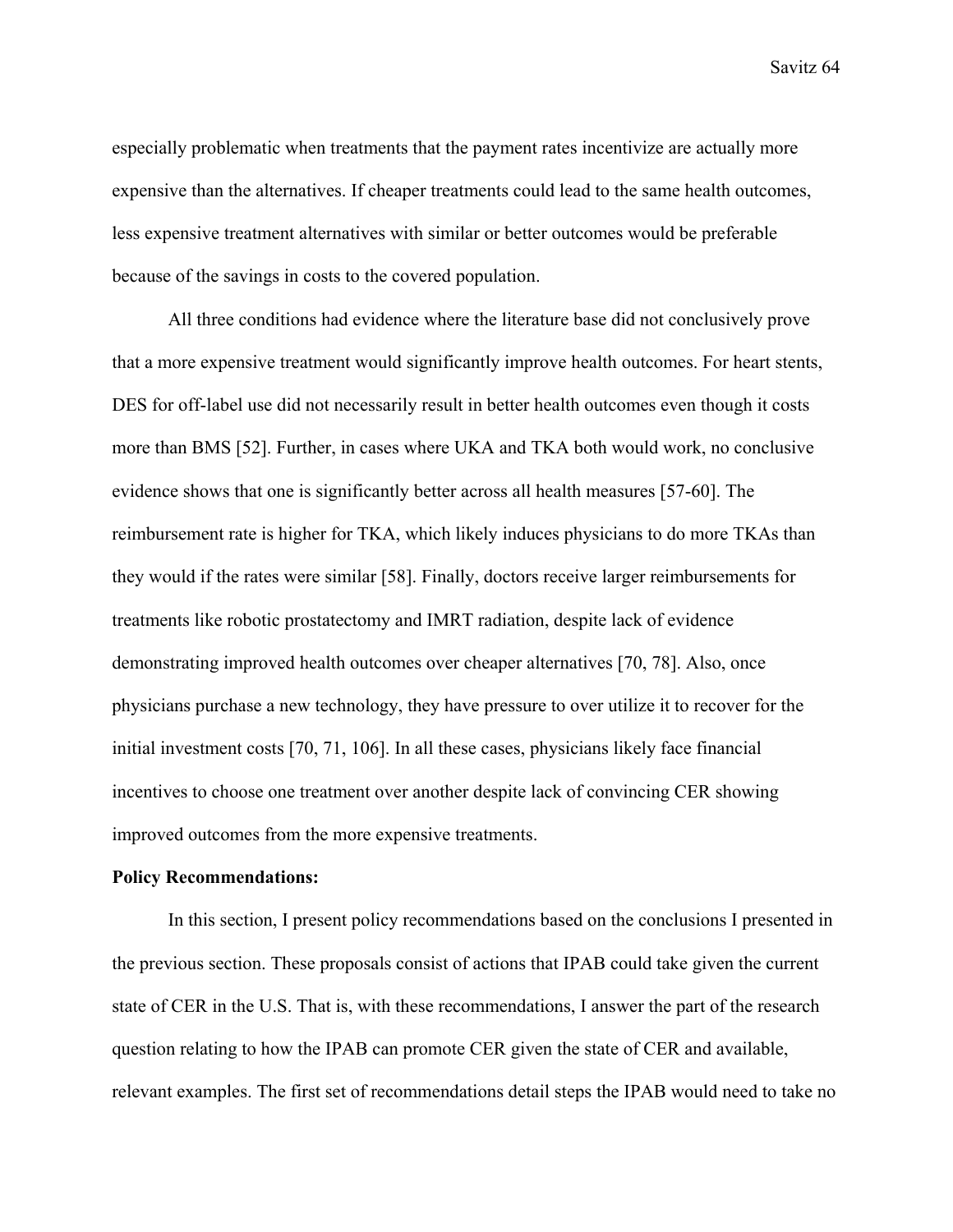matter what roles it plans; I refer to these as requirements since failing to fulfill them would undermine the IPAB's ability to encourage the adoption of CER evidence in policy and practice. **Requirement One:** 

I determine that the IPAB would need to have balanced criteria, monitoring data, and a process for incorporating CER evidence that are open to the public and faultless. Not doing so would lead to even greater controversy. As mentioned as part of the fourth conclusion, the IPAB will likely encounter resistance if it starts having a notable influence on policy. Although some resistance to overt rationing of care (as dictated by application of CER results) will occur no matter what, the critics will have a much better argument if they can point out flaws in the process or approaches to synthesizing the information. If they use a study they did not perform, they need to make sure it is representative of the population they are examining and that the study does not have serious validity concerns. Further, the IPAB need to make sure their approach to gathering and interpreting evidence is sound. Oregon faced much of their initial difficulty because their first methods for calculating the measures for each treatment relied on poor/inadequate data and an inappropriate methodological approach for evaluating the different treatment-condition pairs [98]. Also, NICE has its own detractors, but it has maintained adequate support for their role by focusing on having a well-designed methodology for synthesizing and interpreting results and only using thoroughly investigated studies. NICE also makes its recommendations publicly, so that anyone has access to this information [85, 86, 104, 107]. Thus, NICE's openness and their sound methodological approach to data synthesis and drawing conclusions checks public resistance and provides a rationale for its decisions.

#### **Requirement Two:**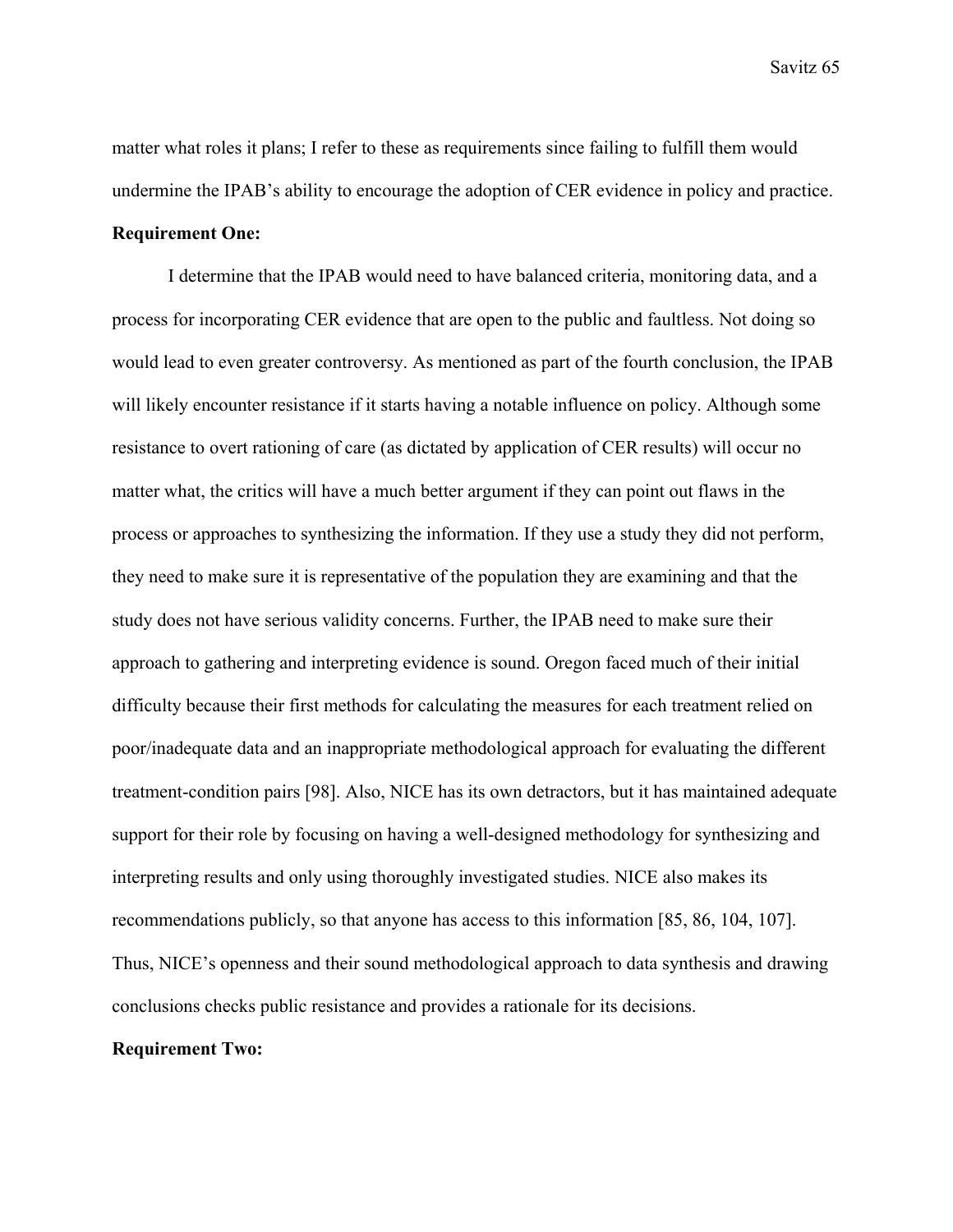I conclude that the policy applications of CER need to primarily focus on the clinical benefit with only a secondary consideration of cost-effectiveness. This relates to the second conclusion in that emphasis on cost-effectiveness would likely lead to protest and would lack political feasibility. Further, talk of CER in the US in the policy context traditionally leaves out the cost-effectiveness criterion [108]. While the U.S. may develop more positive attitudes towards cost-effectiveness in the future, the current atmosphere is not conducive in the public sector. However, cost-effectiveness could have a minor, yet influential, role in the IPAB. For instance, IPAB could encourage the inclusion of cost-effectiveness in the discussions of CER without using it in actual coverage decisions. Such recognition would likely make the information more available to patients and physicians as they make treatment decisions. This availability would influence some patients and physicians to include cost-effectiveness as part of their individual decision-making process. Such information may also be used by health care delivery systems incentivized to improve efficiency and add value in the face of increasing health care costs.

### **Requirement Three:**

I also find that the IPAB should encourage CER to address limitations in literature. This requirement addresses the second, third, and fifth conclusions. Specifically, more CER would help reduce the uncertainty detailed in the second conclusion for the benefits and costs of each treatment. CER evidence will improve the ability of patients and physicians to make informed decisions. Further, such information would help policymakers if they were to actually make coverage decisions using the CER information. One specific treatment option that would benefit from more research is watchful waiting. Specifically, further research on the long-term impacts of condition-specific watchful waiting and in settings other than at Intermountain would help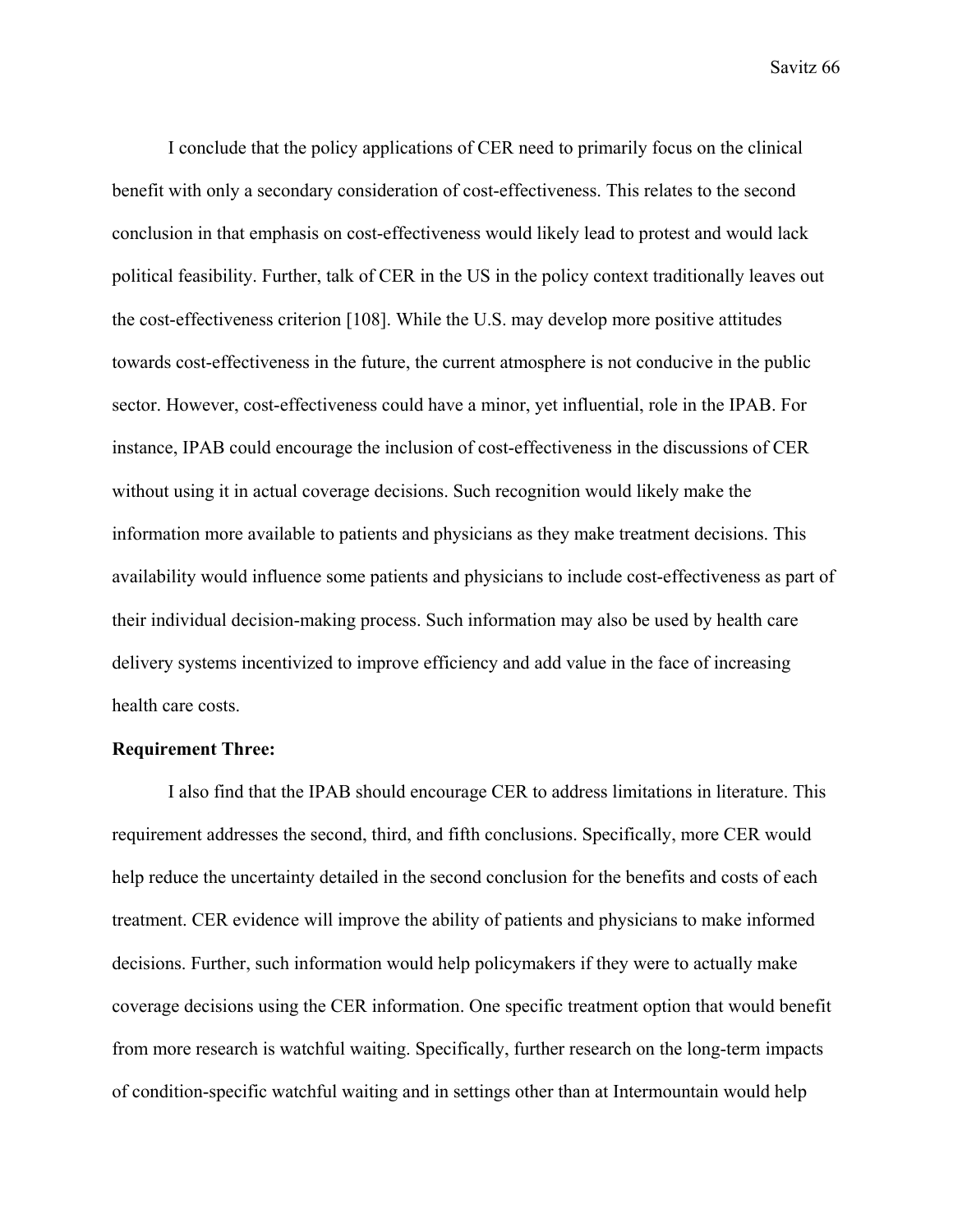patients, physicians, and policymakers make decisions about watchful waiting as an option for prostate cancer, in particular. Also, more CER would help clarify when Medicare reimbursements do not correspond well to making all treatments equally attractive for physicians. This would also help policymakers that would want to correct these problematic incentives.

One concern that IPAB should consider when satisfying this requirement is that the studies do cost a non-trivial amount of money. From a governmental or societal-perspective, it may not make sense to research certain conditions if the benefits from increased certainty do not outweigh the costs to perform the study. For this reason the ARRA required the IOM to establish national priorities for CER so that such research investments can be targeted to meet gaps in our knowledge [2].

#### **Roles for the IPAB:**

I consider the three most probable roles that the IPAB could take. Each of these roles accord with the conclusions and requirements regarding the use of CER that I determined earlier. The reason for discussing these roles is that they further answer the question of how the IPAB can incorporate CER into the Medicare system. Specifically, this explanation provides the roles that the IPAB may use to promote CER. I will outline these different roles and briefly discuss the advantages and disadvantages of each.

### **First Role: Alters Payment Rates and Influences Coverage Decisions**

In this role, the IPAB could influence Medicare payment rates and the treatments Medicare covers to promote the use of CER rather than enacting across the board payment cuts that would ultimate limit access of beneficiaries, IPAB could use CER evidence to better allocate resources—not paying for treatments that comparatively do not improve quality or those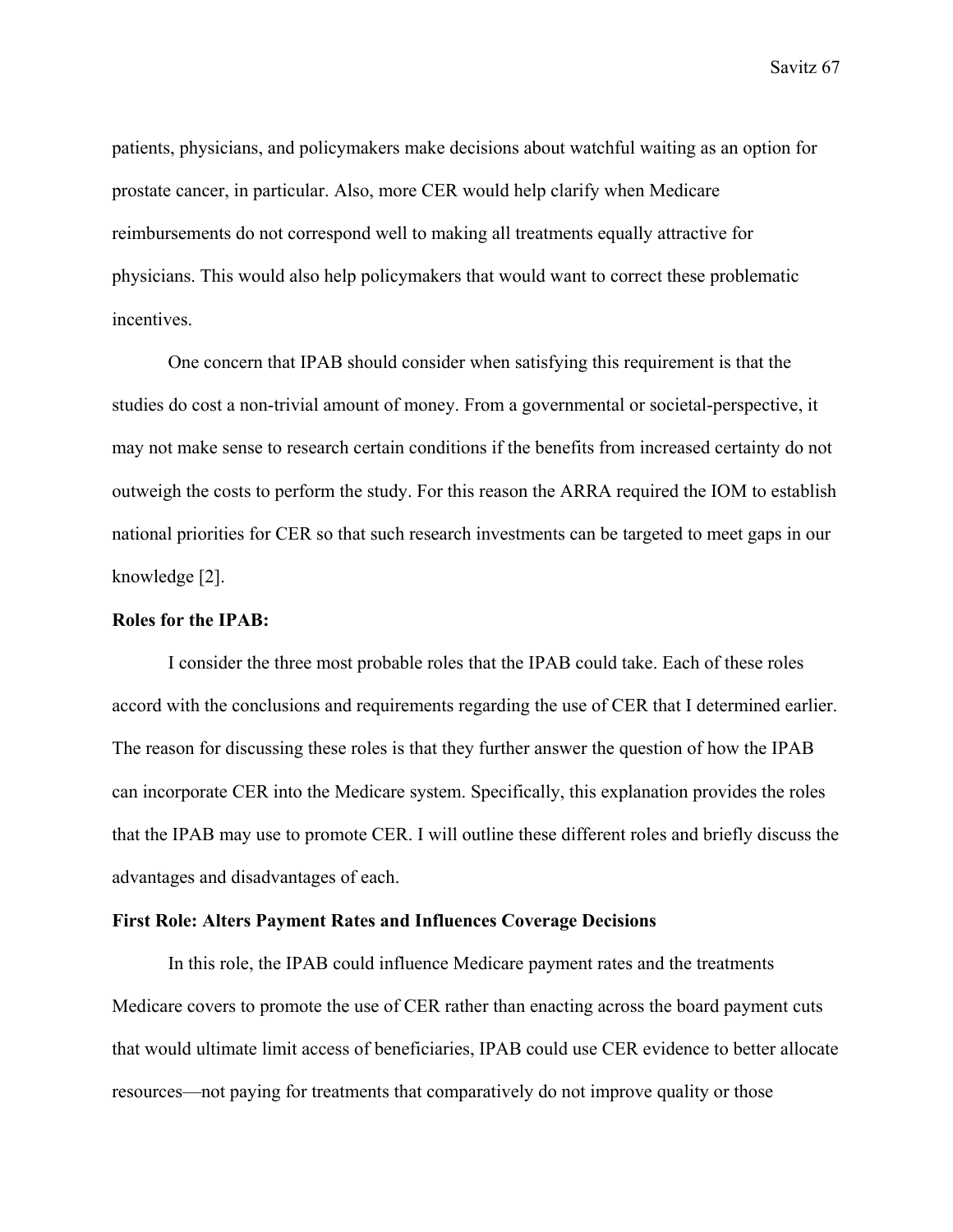currently covered that actually cause harm and/or have no effect on patient outcomes. IPAB would, thus, issue recommendations in a manner similar to NICE. However, these recommendations would likely focus on the comparative clinical benefit of treatments instead of the cost-effectiveness given the observations I made around limitations based on costeffectiveness (conclusion four and requirement two).

The IPAB could recommend no longer covering treatments that CER evidence shows to have worse outcomes or change the payment rate to discourage such options. Further, the IPAB could address situations where two treatments provide the same benefit, but one treatment costs more than the other. They could recommend that Medicare not cover the more expensive treatment, they could alter the payment rate so that physicians would not have an incentive to choose the more expensive treatment, or they could require excess costs be out-of-pocket for the patients. Limiting the role that incentives have on treatment of patients would address the concern I have in the second conclusion that inappropriate factors affect treatment decisions. After IPAB makes these recommendations, Congress would then have to vote them into effect so that ultimate control still rests with elected officials similar to the way NICE operates.

 The main advantage of this role would be the extent of impact that it would have on the Medicare system. It makes sense that pricing incentives would greatly influence physicians to adopt treatments in accordance with CER and this finding has support in the literature [109]. Further, it also seems logical that patients would react to price incentives, which also has backing in the literature [110, 111]. Therefore, this option would best address the concern with lack of accordance between Medicare payment rates and the CER literature I note in conclusion five.

 The disadvantages of this role relate to political feasibility. Making significant changes to the payment rates would likely meet resistance from physicians, who stand to lose money. Also,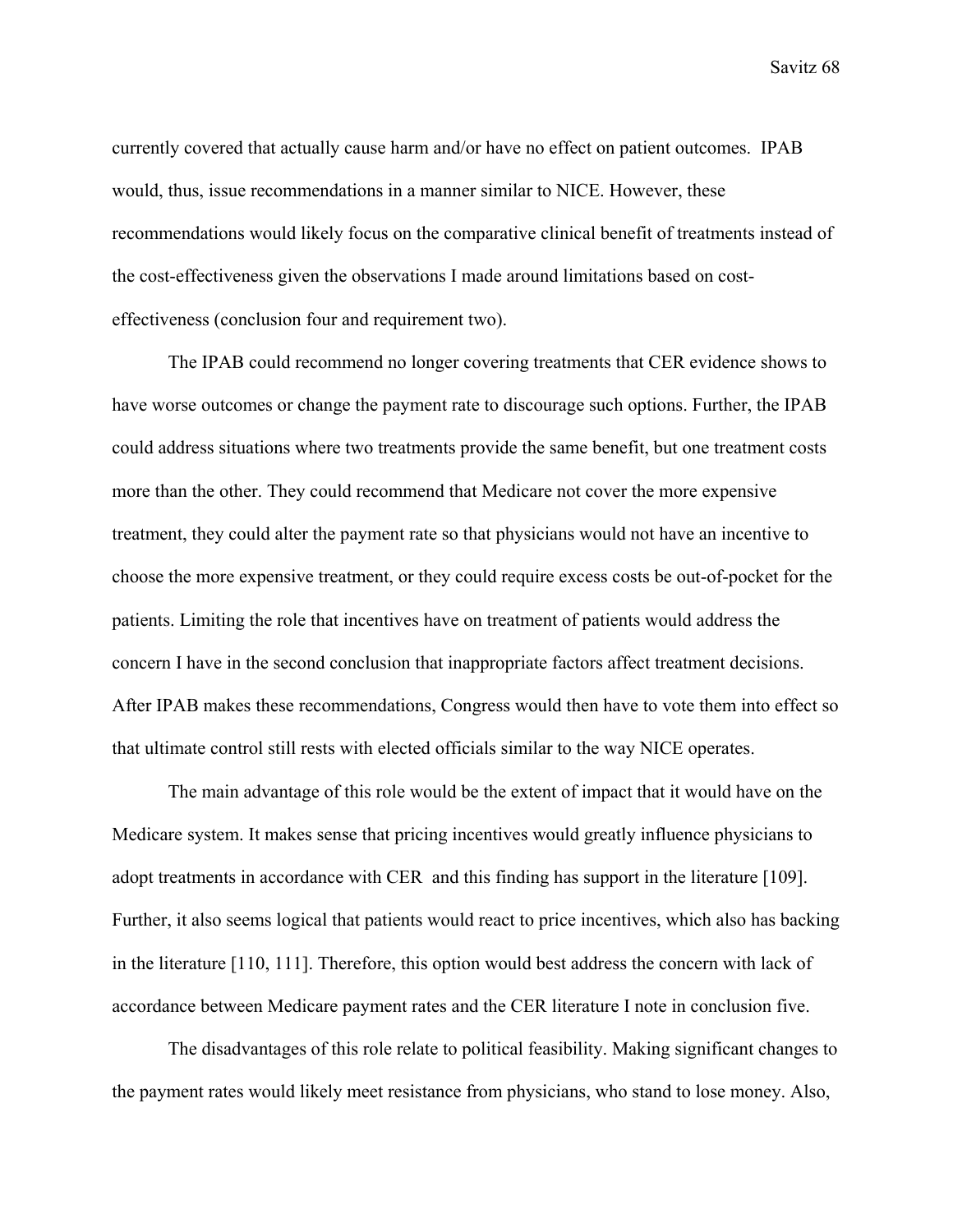patients and physicians do not want limitations on care, as mentioned in the second conclusion. People would likely resent such forceful promotion of CER and physicians would want all options available to choose from, not just the ones that CER finds acceptable.

 Given these considerations, if IPAB came to embody this role, they would have to limit how forceful their changes would be in the promotion of CER. Due to the magnitude of actually altering Medicare reimbursement, this remains the most politically infeasible of the options I consider. Such an option would likely only work under a very favorable political climate that does not currently exist.

### **Role Two: Clinical Decision Support**

 The second potential role I consider is for IPAB as a promoter of Clinical Decision Support System (CDSS), which in turn encourages CER. CDSS refers support systems that allow physicians to work with a computer system to guide the diagnostic process and suggest possible treatments given the patient's condition and clinical need [112-115]. The specific CDSS that IPAB would support could then offer an interactive system for patients determining which treatment is most appropriate. The system would offer information on the relevant treatments and vignettes that can help patients by making the information seem more personal, supporting shared decision making. Just presenting patients with information would not fully address their emotional needs. Then, given their physician's advice and their decisions that the CDSS elicits, they can settle on a course of treatment.

 The advantages of such a system would be that it preserves and, in fact, enhances the patient's ability to voice their preferences. Dr. Brent James, M.D., M. Stat., a policy expert who has testified before Congress on multiple occasions, identified such a system as one of the two most likely roles that the IPAB could feasibly achieve [116]. Physicians would still have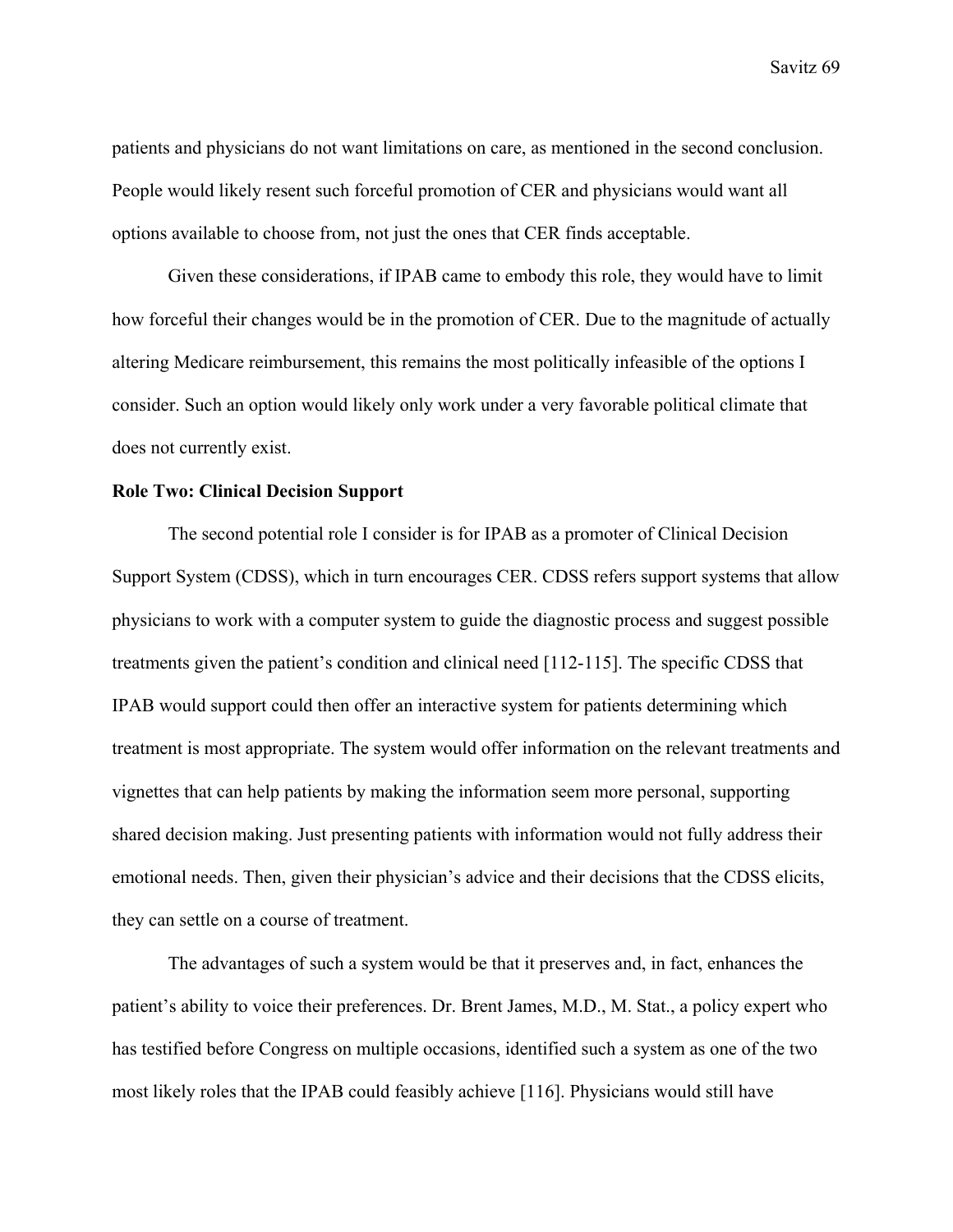significant control and would give their full input to the patients. But, the patients also have access to a system that can incorporate the most up to date treatment information and would not have biases related to financial incentives. This system would also limit the impact that extraneous factors have on treatment decisions that I mention in conclusion two. Therefore, this option would probably not incur the public disapproval that I discuss in conclusion two and requirement four. Further, the CDSS system could include information on how costs affect society and the importance of valuing this consideration. Such a reminder at the time of treatment may induce patients to forego more expensive treatments that only provide marginally better or the same outcomes.

 The disadvantages of instituting CDSS systems are costs, implementation, and lack of impact. Developing such a system and having them in every hospital would be costly. Further, physicians may not understand how to use such programs, which would make them ineffective for influencing behavior. Further costs would be necessary to ensure that physicians could use these programs. Finally, it is uncertain how much of an impact such a program would have on patient decisions. Anecdotal information for Intermountain Healthcare suggests that shared decision making related to the decision for TKA would reduce elected surgeries by 18 percent [116].

 Incentivizing CDSS for shared decision making represents a viable option for IPAB's role. However, more research on the effectiveness of these systems in influencing patient decisions and the costs of installment and implantation would help determine whether IPAB should move in this direction.

#### **Role Three: Moral Suasion**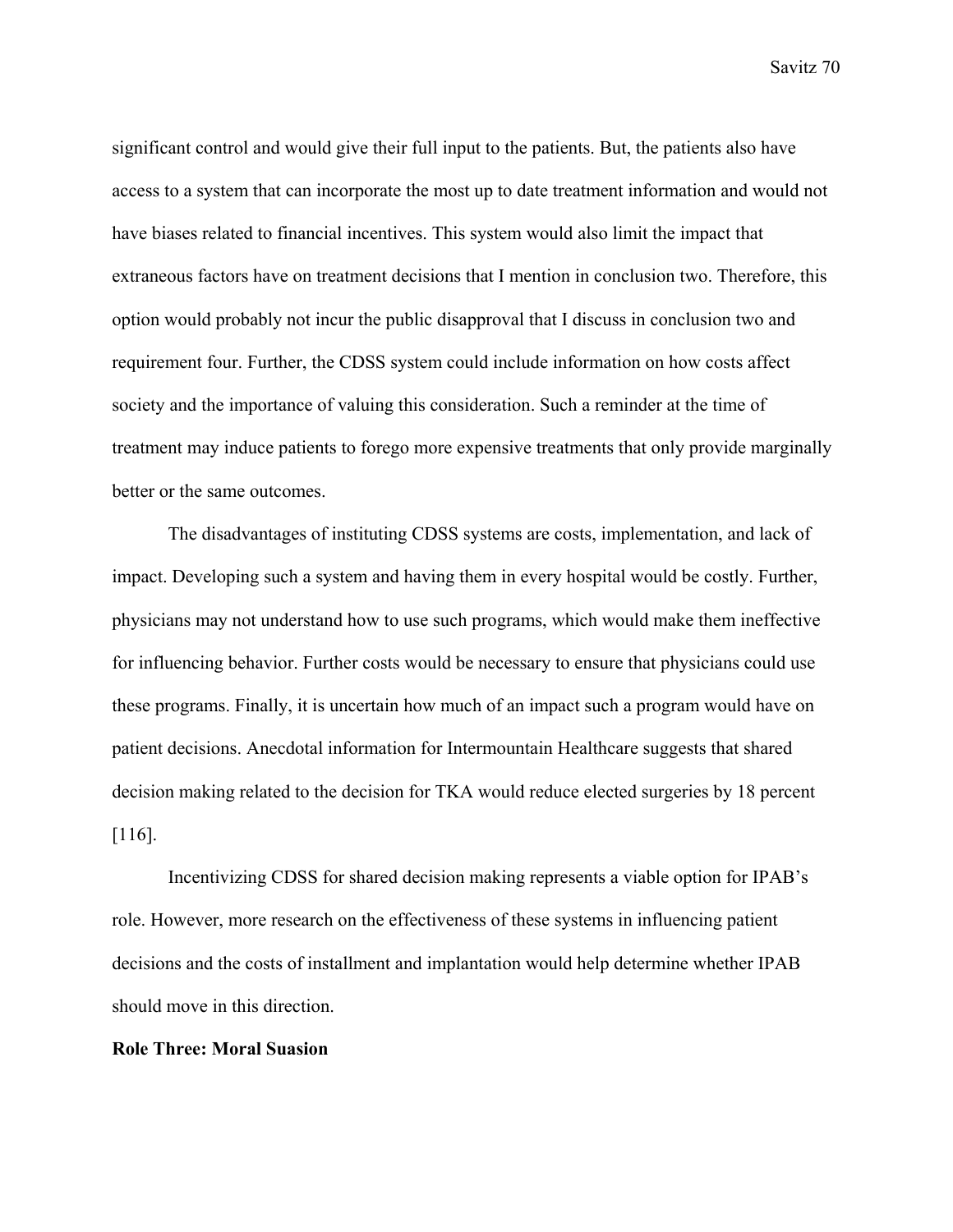The last potential role for the IPAB is the use of moral suasion to promote CER. IPAB could work with physicians and hospitals to encourage them to consider the CER evidence for treatments and to provide them up-to-date information on new research. Such encouragement could take the form of direct communication, issuing reports, or public announcements that alert hospitals and physicians to what the CER indicates and how they should incorporate it into their practice. The IPAB could also determine the hospitals with practices that do not correspond well to the CER literature and directly target those hospitals and their physicians. Further, the IPAB could include information on cost-effectiveness as part of their moral suasion since they do not actually impose these changes.

 The main advantage of such a role for IPAB is political feasibility. This type of system does not directly limit care or the ability for patients and physicians to make decisions, so little objection would exist to its policies of the kind I discuss in conclusion four and requirement two. Also, this is the other type of role that Dr. James considers foreseeable given the political limitations [116]. Another advantage is that the IPAB would require relatively little funding to perform these functions. With this information, physicians would be less likely to make treatment decisions without evidence of how they compare in terms of benefits, regardless of whether they would be reimbursed for more for their services among treatment alternatives. Therefore, this option would address the concern that extraneous factors influence treatment decisions (conclusion two).

 The primary disadvantage is that this program would fail to have a large impact on treatment patterns. Hospitals and physicians could ignore the moral suasion from the IPAB. However, most hospital administrators and physicians would likely want to know more about how they could improve the health outcomes of their patients. As for cost-effectiveness, mixed-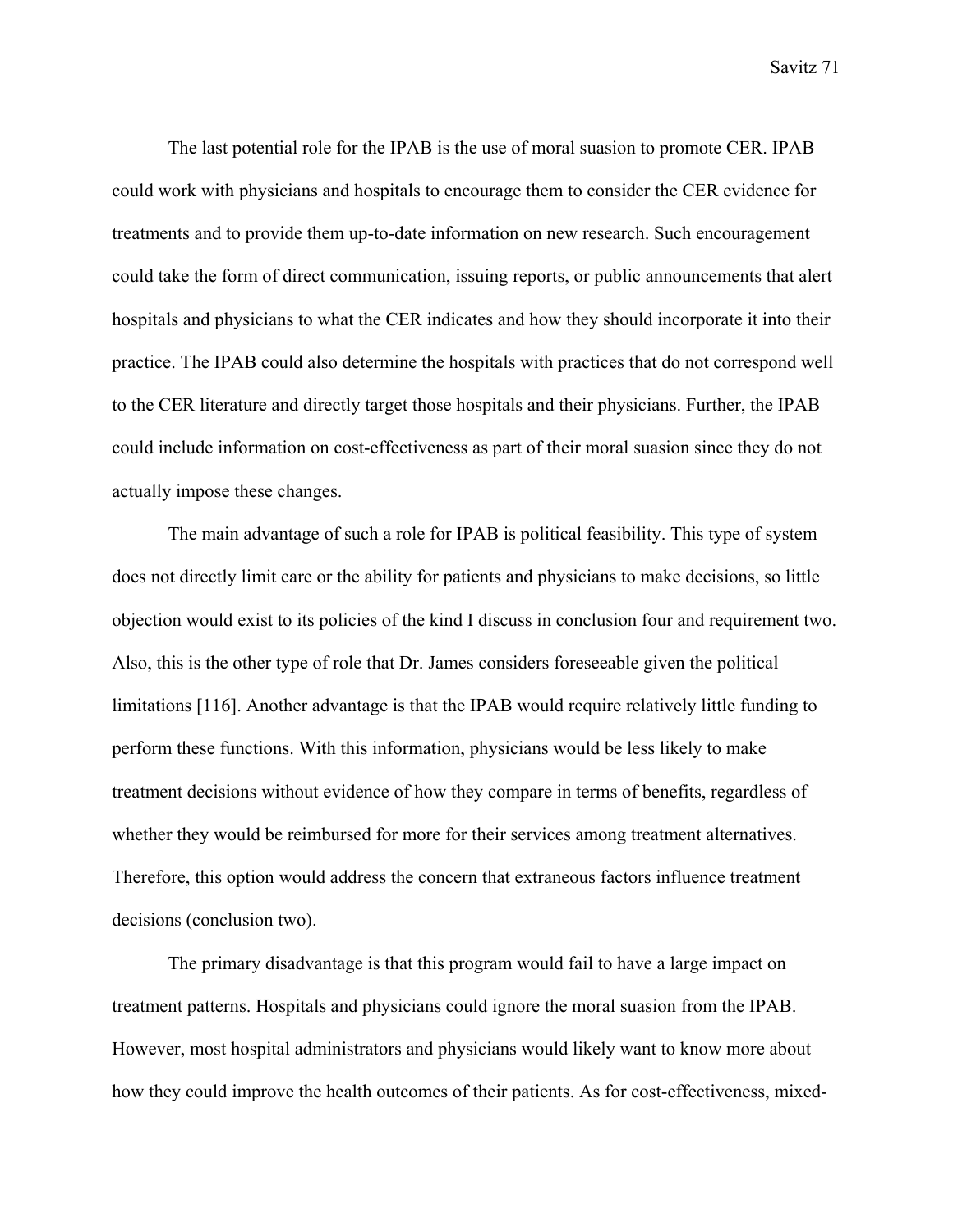evidence exists about whether physicians already consider such information in their treatment decisions despite the incentives to disregard it. One study suggests cost-effectiveness has a small, but measurable impact on treatment practice [117], while another implies that physicians incorporate cost-effectiveness into their analysis and already discuss it somewhat to their patients [118]. Therefore, the IPAB may succeed in getting physicians to consider cost-effectiveness to a greater extent.

 Moral suasion remains a practical role for IPAB to take. Further research should look at the kind of impact such an organization could have on treatment decisions and what methods work best before implementing such a program.

 In conclusion, these policy recommendations answer how the IPAB can successfully encourage CER within the Medicare system. I made these proposals given the evidence I collected about the current status of the CER literature for the three considered conditions, the two data sets on prostate cancer, the political feasibility of restrictions on care from the two case studies, and the information from the health polls. From these findings, I developed five conclusions. From these conclusions and other sources, I presented three requirements that the IPAB would have to incorporate to operate. Finally, in consideration of these conclusions and the operational necessities, I explained the three most likely roles that the IPAB could assume in order to promote CER in the Medicare system.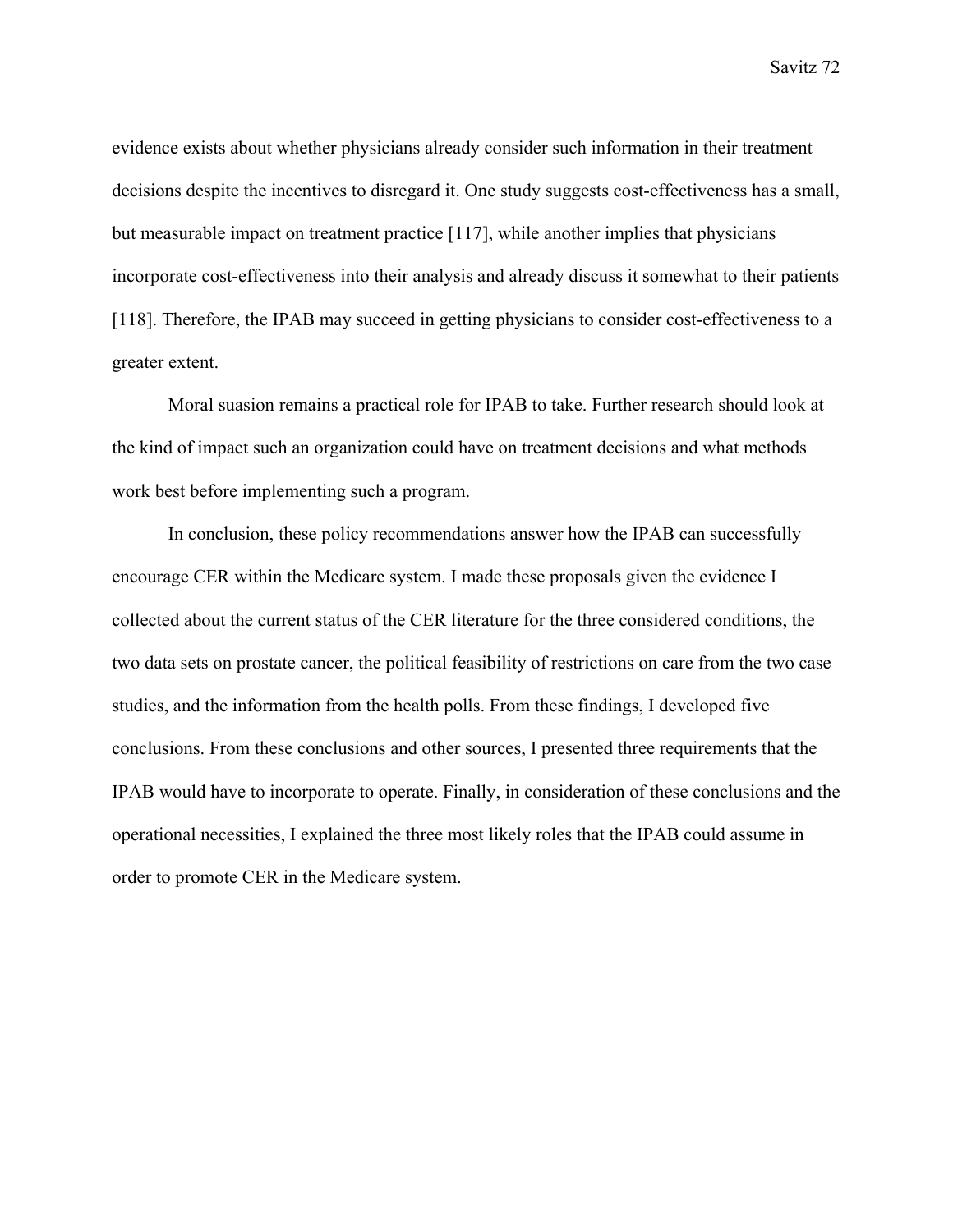## **Appendix A: Bedsize Categories**

|               |                                                        | <b>Hospital Bedsize</b> |         |        |
|---------------|--------------------------------------------------------|-------------------------|---------|--------|
| <b>Region</b> | <b>Location and Teaching Status Small Medium Large</b> |                         |         |        |
| Northeast     | Rural                                                  | $1-49$                  | 50-99   | $100+$ |
|               | Urban, nonteaching                                     | $1 - 124$               | 125-199 | $200+$ |
|               | Urban, teaching                                        | $1 - 249$               | 250-424 | $425+$ |
| Midwest       | Rural                                                  | $1-29$                  | 30-49   | $50+$  |
|               | Urban, nonteaching                                     | $1 - 74$                | 75-174  | $175+$ |
|               | Urban, teaching                                        | $1 - 249$               | 250-374 | $375+$ |
| South         | Rural                                                  | $1-39$                  | 40-74   | $75+$  |
|               | Urban, nonteaching                                     | 1-99                    | 100-199 | $200+$ |
|               | Urban, teaching                                        | $1 - 249$               | 250-449 | $450+$ |
| West          | Rural                                                  | $1 - 24$                | 25-44   | $45+$  |
|               | Urban, nonteaching                                     | 1-99                    | 100-174 | $175+$ |
|               | Urban, teaching                                        | 1-199                   | 200-324 | $325+$ |

 $\boxed{119}$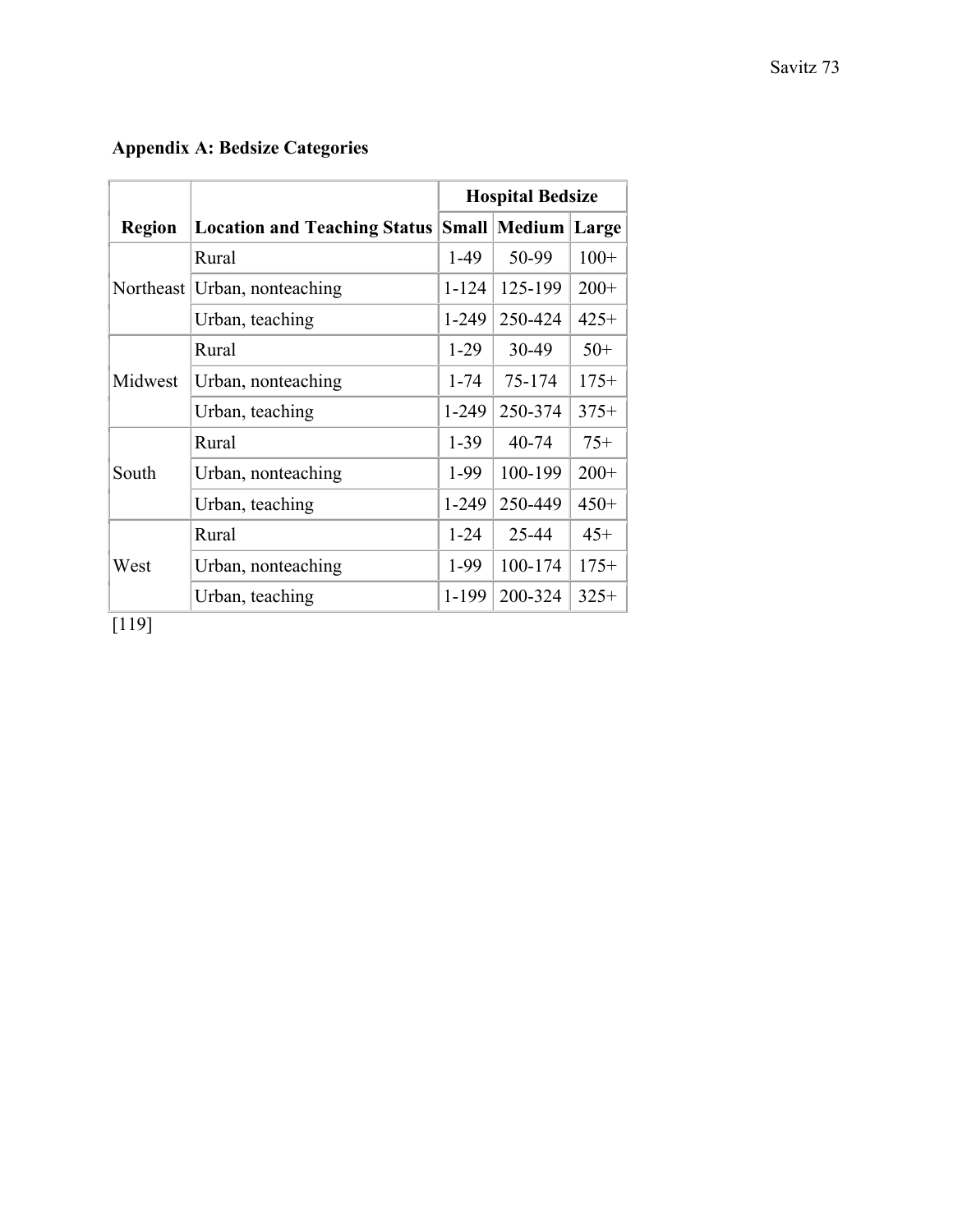**Appendix B: Leverage Points** 

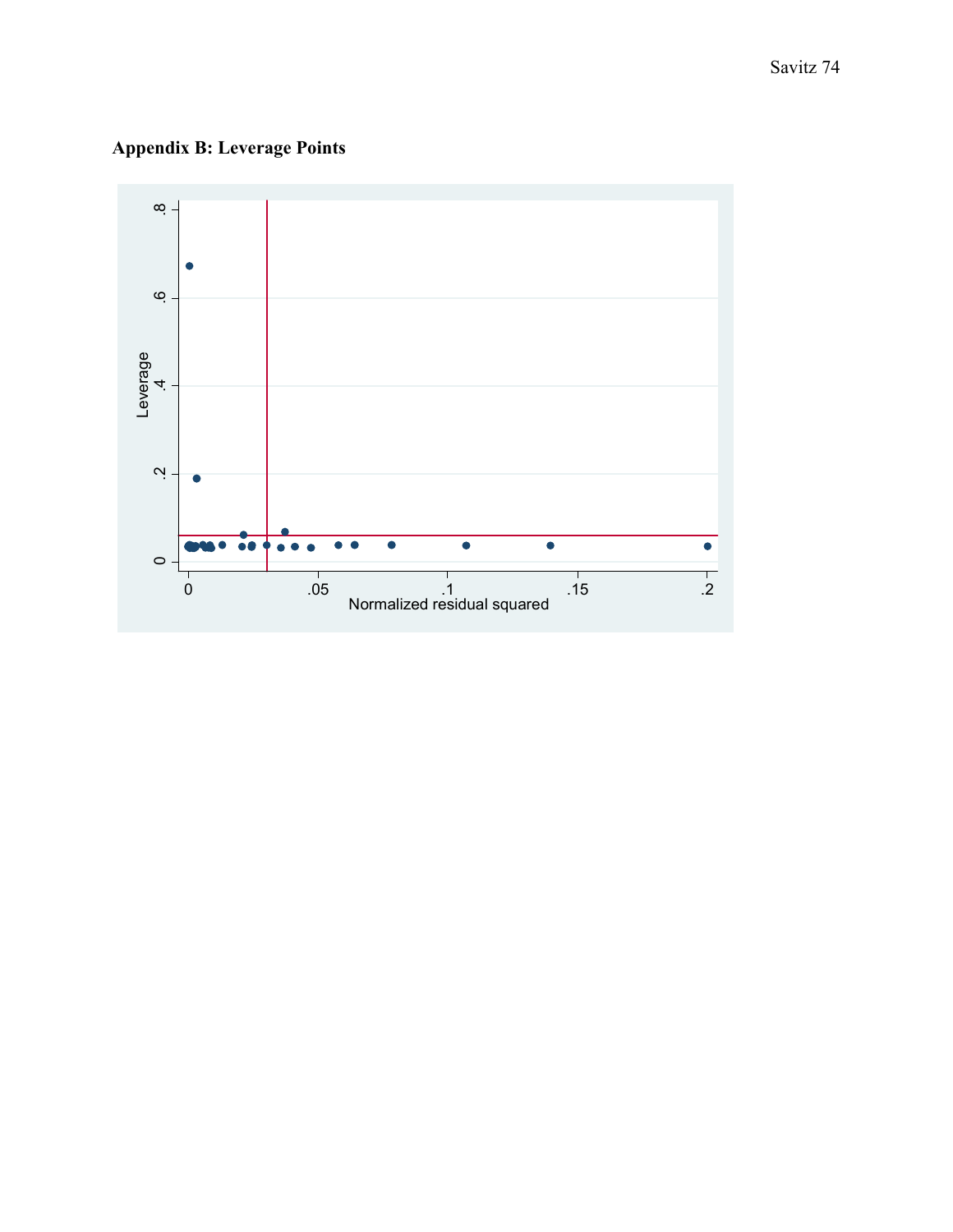## **References**

- 1. Garber, A.M., *Cost-effectiveness and evidence evaluation as criteria for coverage policy.* HEALTH AFFAIRS-MILLWOOD VA THEN BETHESDA MA-, 2004. **23**(4): p. 290- 290.
- 2. Wechsler, J., *Comparative Effectiveness Research May Shape Treatment, Coverage Decisions.* Formulary, 2009. **44**(5): p. 2.
- 3. Jordan M. VanLare, A.B., Patrick H. Conway, M.D., and Harold C. Sox, M.D., *Five Next Steps for a New National Program for Comparative-Effectiveness Research.* New England Journal of Medicine, 2010. **362**(11): p. 4.
- 4. Weinstein, M.C. and J.A. Skinner, *Comparative Effectiveness and Health Care Spending- -Implications for Reform.* New England Journal of Medicine, 2010.
- 5. Jacobson, G.A., *Comparative Clinical Effectiveness and Cost-Effectiveness Research: Background, History, and Overview*, C.R. Service, Editor. 2007, Congress: Washington,  $D C$
- 6. Reid, T.R., *The Healing of America. A global quest for better, cheaper and fairer health care.* Journal of Medicine and the Person: p. 1-2.
- 7. Mushlin, A.I., M.D., and H. Ghomrawi, Ph.D., M.P.H.,, *Health Care Reform and the Need for Comparative-Effectiveness Research.* the New England Journal of Medicine, 2010: p. 4.
- 8. Stuart Guterman, Karen Davis, and K. Stremikis, *How Health Reform Legislation Will Affect Medicare Beneficiaries*. 2010, Commonwealth Fund.
- 9. *Patient Protection and Affordable Care Act* 2009.
- 10. Kaiser Family Foundation, *Summary of New Health Care Reform Law*, in *Focus on Health Reform*. 2010, Kaiser Family Foundation: Menlo Park, CA.
- 11. Lowes, R., *Drastic Doc Fix Proposed by Federal Debt Commission.*
- 12. Pearson, S.D. and M.D. Rawlins, *Quality, innovation, and value for money: NICE and the British National Health Service.* JAMA, 2005. **294**(20): p. 2618.
- 13. Thorpe, K.E., *The rise in health care spending and what to do about it.* Health Affairs, 2005. **24**(6): p. 1436.
- 14. Cutler, D.M., A.B. Rosen, and S. Vijan, *The value of medical spending in the United States, 1960-2000.* the New England Journal of Medicine, 2006. **355**(9): p. 920.
- 15. Greenberg, D., et al., *When is Cancer Care Cost-Effective? A Systematic Overview of Cost-Utility Analyses in Oncology.* JNCI Journal of the National Cancer Institute, 2009.
- 16. Eichler, H.G., et al., *Use of cost-effectiveness analysis in health-care resource allocation decision-making: how are cost-effectiveness thresholds expected to emerge?* Value in Health, 2004. **7**(5): p. 518-528.
- 17. Rawlins, M.D. and A.J. Culyer, *National Institute for Clinical Excellence and its value judgments.* British Medical Journal, 2004. **329**(7459): p. 224.
- 18. Neumann, P.J., *Using cost-effectiveness analysis to improve health care: opportunities and barriers*. 2005, New York Oxford University Press.
- 19. Neumann, P.J., *Why don't Americans use cost-effectiveness analysis.* Am J Manag Care, 2004. **10**(5): p. 308-312.
- 20. Woolf, S.H., *Potential health and economic consequences of misplaced priorities.* JAMA, 2007. **297**(5): p. 523.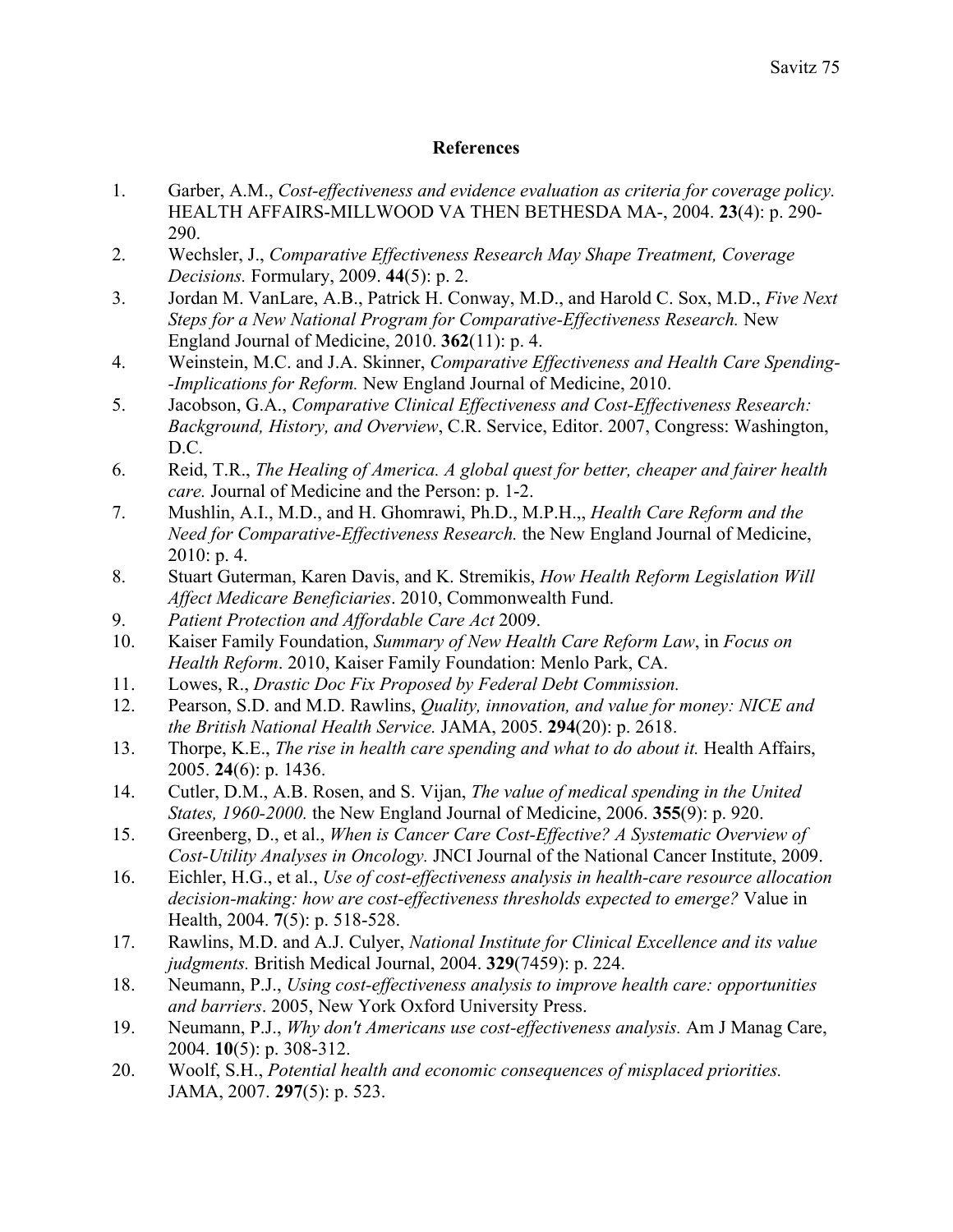- 21. Green, L.W., et al., *Diffusion Theory and Knowledge Dissemination, Utilization, and Integration in Public Health.* Annu. Rev. Public Health, 2009. **30**: p. 24.
- 22. *Reducing the Costs of Poor-Quality Health Care Through Responsible Purchasing Leadership*. 2003, Midwest Business Group on Health.
- 23. Aaron, H.J. and P.B. Ginsburg, *Is Health Spending Excessive? If so, what can we do About it?* Health Affairs, 2009. **28**(3): p. 16.
- 24. Davis, K., et al., *Slowing the Growth of US Health Care Expenditures: What Are the Options.* The Commonwealth Fund, 2007.
- 25. Langreth, R., *Useless Medicine.* Forbes, 2009. **184**(10).
- 26. Skinner, J.S., D.O. Staiger, and E.S. Fisher, *Is technological change in medicine always worth it? The case of acute myocardial infarction.* Health Affairs, 2006. **25**(2): p. w34.
- 27. Orszag, P.R. and P. Ellis, *Addressing rising health care costs--a view from the Congressional Budget Office.* the New England Journal of Medicine, 2007. **357**(19): p. 1885.
- 28. Hobson, K., *Critics Take Aim at High-Tech Care; Many Expensive Medical Tools are Valuable but Arguably Overused.* U.S. News & World Report, 2009. **146**(7).
- 29. Saha, S., M.D., M.P.H.,, D.D. Coffman, M.S.,, and A.K. Smits, M.D., M.P.H., (2010) *Giving Teeth to Comparative-Effectivenss Research--The Oregon Experience*. The New England Journal of Medicine **Volume**,
- 30. Reinhardt, U.E., P.S. Hussey, and G.F. Anderson, *US health care spending in an international context.* Health Affairs, 2004. **23**(3): p. 10.
- 31. Sherman, K.L., et al., *Heparin-Coated Stents Do Not Protect Cancer Patients from Cardiac Complications after Noncardiac Surgery.* The American Surgeon, 2009. **75**(1): p. 5.
- 32. Bill-Axelson, A., et al., *Radical prostatectomy versus watchful waiting in early prostate cancer.* New England journal of medicine, 2005. **352**(19): p. 1977-1984.
- 33. Wilson, N.A., et al., *Hip and knee implants: current trends and policy considerations.* Health Affairs, 2008. **27**(6): p. 1587.
- 34. Zhang, W., et al., *OARSI recommendations for the management of hip and knee osteoarthritis, part I: critical appraisal of existing treatment guidelines and systematic review of current research evidence.* Osteoarthritis and Cartilage, 2007. **15**(9): p. 981- 1000.
- 35. Klein, L.W., *Are drug-eluting stents the preferred treatment for multivessel coronary artery disease?* Journal of the American College of Cardiology, 2006. **47**(1): p. 22.
- 36. Dawkins, K.D., et al., *Clinical efficacy of polymer-based paclitaxel-eluting stents in the treatment of complex, long coronary artery lesions from a multicenter, randomized trial: support for the use of drug-eluting stents in contemporary clinical practice.* Circulation, 2005. **112**(21): p. 3306.
- 37. Applegate, R.J., et al., *Comparison of drug-eluting versus bare metal stents on later frequency of acute myocardial infarction and death.* The American journal of cardiology, 2007. **99**(3): p. 333-338.
- 38. Guinn, B. and S. Keene, *Drug eluting stents vs. bare metal stents: an analysis of stent restenosis and mortality rates. Report.* The Internet Journal of Cardiology, 2008: p. NA.
- 39. Sigwart, U., *Drug-Eluting Stents Are Safe and Effective: Right or Wrong?* Journal of the American College of Cardiology, 2006. **47**(7): p. 1361.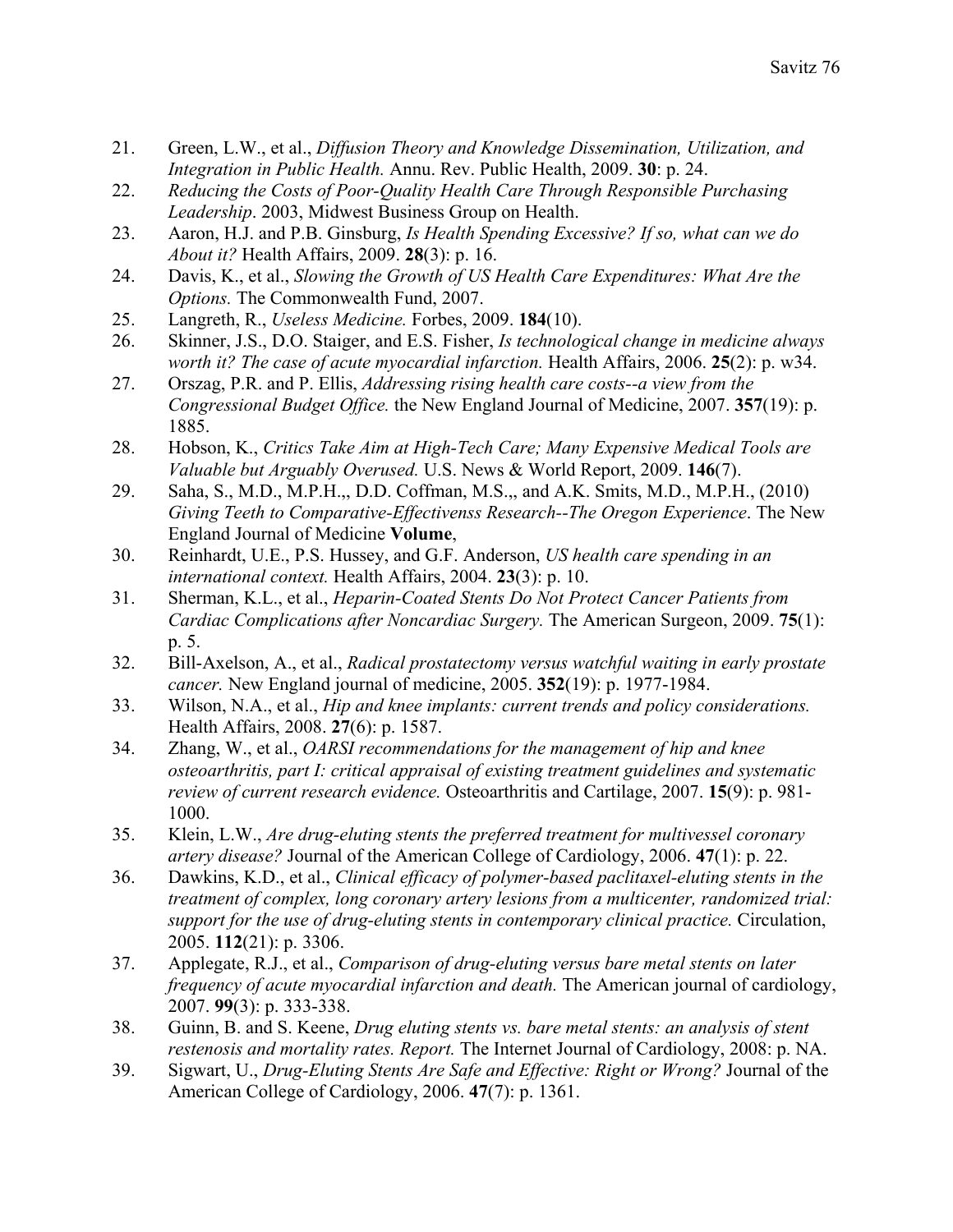- 40. Laarman, G.J., et al., *Paclitaxel-Eluting versus Uncoated Stents in Primary Percutaneous Coronary Intervention.* New England Journal of Medicine, 2006. **355**(11): p. 1105-1113.
- 41. Spaulding, C., et al., *Sirolimus-eluting versus uncoated stents in acute myocardial infarction.* The New England journal of medicine, 2006. **355**(11): p. 1093.
- 42. Stone, G.W., et al., *Comparison of a polymer-based paclitaxel-eluting stent with a bare metal stent in patients with complex coronary artery disease: a randomized controlled trial.* JAMA, 2005. **294**(10): p. 1215.
- 43. Cohen, D.J., et al., *Cost-effectiveness of sirolimus-eluting stents for treatment of complex coronary stenoses: results from the Sirolimus-Eluting Balloon Expandable Stent in the Treatment of Patients With De Novo Native Coronary Artery Lesions (SIRIUS) trial.* Circulation, 2004. **110**(5): p. 508.
- 44. Shrive, F.M., et al., *Economic evaluation of sirolimus-eluting stents.* Canadian Medical Association Journal, 2005. **172**(3): p. 345.
- 45. Kaiser, C., et al., *Incremental cost-effectiveness of drug-eluting stents compared with a third-generation bare-metal stent in a real-world setting: randomised Basel Stent Kosten Effektivitäts Trial (BASKET).* The Lancet, 2005. **366**(9489): p. 921-929.
- 46. Hofma, S.H., et al., *One year clinical follow up of paclitaxel eluting stents for acute myocardial infarction compared with sirolimus eluting stents.* Heart, 2005. **91**(9): p. 1176.
- 47. Van Hout, B.A., et al., *One year cost effectiveness of sirolimus eluting stents compared with bare metal stents in the treatment of single native de novo coronary lesions: an analysis from the RAVEL trial.* Heart, 2005. **91**(4): p. 507.
- 48. Lemos, P.A., et al., *Short-and long-term clinical benefit of sirolimus-eluting stents compared to conventional bare stents for patients with acute myocardial infarction.* Journal of the American College of Cardiology, 2004. **43**(4): p. 704.
- 49. Lemos, P.A., et al., *Unrestricted utilization of sirolimus-eluting stents compared with conventional bare stent implantation in the" real world": the Rapamycin-Eluting Stent Evaluated At Rotterdam Cardiology Hospital (RESEARCH) registry.* Circulation, 2004. **109**(2): p. 190.
- 50. Grube, E., et al., *TAXUS I: six-and twelve-month results from a randomized, double-blind trial on a slow-release paclitaxel-eluting stent for de novo coronary lesions.* Circulation, 2002: p. 10000047r.
- 51. Bavry, A.A., et al., *Late thrombosis of drug-eluting stents: a meta-analysis of randomized clinical trials.* The American journal of medicine, 2006. **119**(12): p. 1056-1061.
- 52. Bobba, R.K., M. Bollu, and E.L. Arsura, *Off-Label Use of Drug-Eluting Stents.* JAMA, 2007. **298**(8): p. 859.
- 53. Bavry, A.A., et al., *Development of coronary aneurysm after drug-eluting stent implantation.* Annals of internal medicine, 2007. **146**(3): p. 230.
- 54. Colombo, A. and S.J. Corbett, *Drug-eluting stent thrombosis: increasingly recognized but too frequently overemphasized.* Journal of the American College of Cardiology, 2006.
- 55. Kushner, F.G., et al., *FOCUSED UPDATE 2009 Focused Updates: ACC/AHA Guidelines for the Management of Patients With ST-Elevation Myocardial Infarction (Updating the 2004 Guideline and 2007 Focused Update) and ACC/AHA/SCAI Guidelines on Percutaneous Coronary Intervention (Updating the 2005 Guideline and 2007 Focused Update.* Journal of the American College of Cardiology, 2009. **54**(23).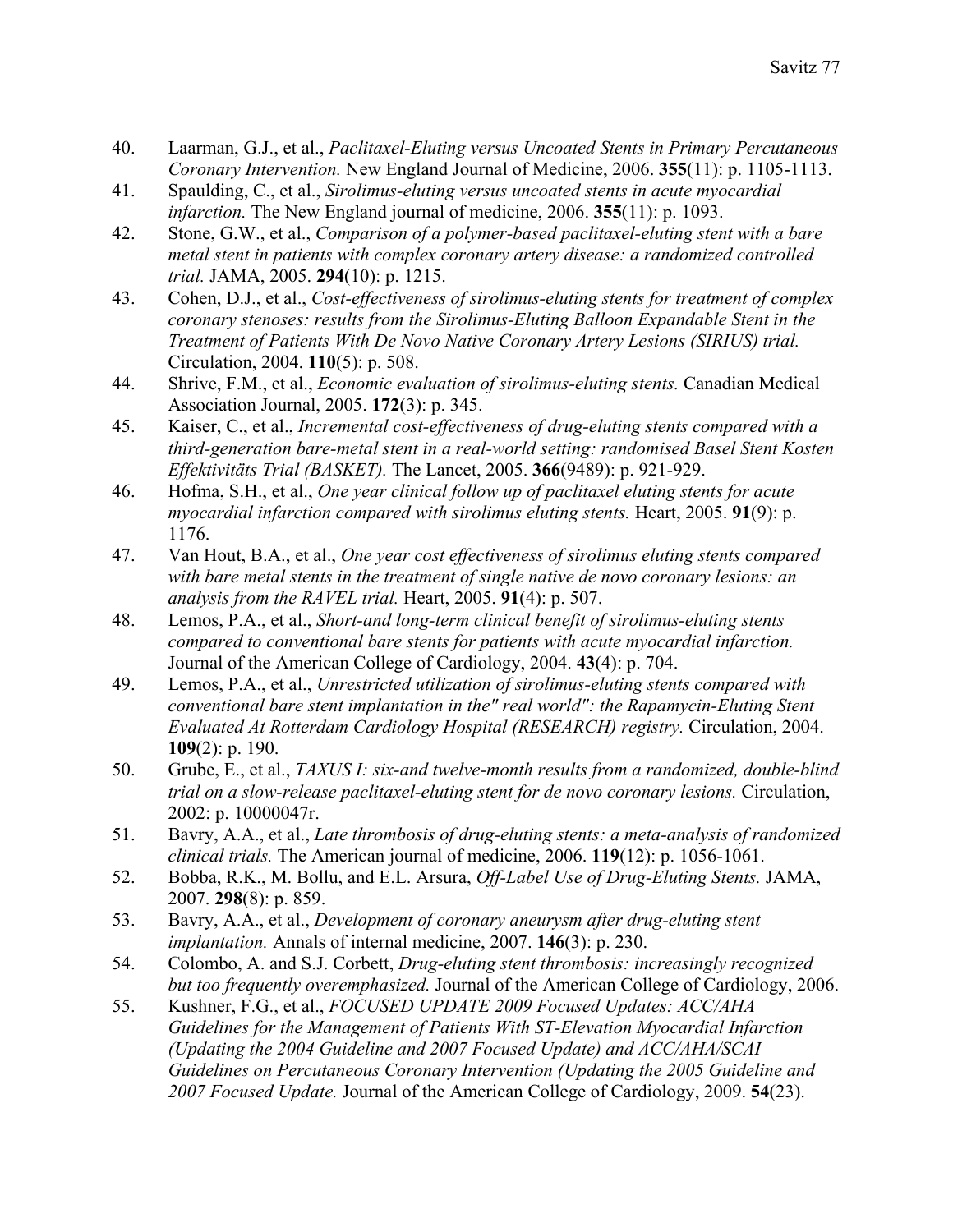- 56. National Institue for Health and Clinical Excellence, *Drug Eluting Stents for the Treatment of Coronary Artery Disease*. 2008: London.
- 57. Losina, E., et al., *Cost-effectiveness of Total Knee Arthroplasty in the United States.* Archives of Internal Medicine, 2009. **169**(12): p. 1113-1121.
- 58. Slover, J., et al., *Cost-effectiveness of unicompartmental and total knee arthroplasty in elderly low-demand patients. A Markov decision analysis.* The Journal of Bone and Joint Surgery, 2006. **88**(11): p. 2348.
- 59. Lombardi, A.V., et al., *Is Recovery Faster for Mobile-bearing Unicompartmental than Total Knee Arthroplasty?* Clinical Orthopaedics and Related Research®, 2009. **467**(6): p. 1450-1457.
- 60. Xie, F., et al., *Total or partial knee replacement? Cost-utility analysis in patients with knee osteoarthritis based on a 2-year observational study.* EUROPEAN JOURNAL OF HEALTH ECONOMICS. **11**(1): p. 27-34.
- 61. Mahomed, N.N., et al., *Epidemiology of total knee replacement in the United States Medicare population.* The Journal of Bone and Joint Surgery, 2005. **87**(6): p. 1222.
- 62. Zhang, W., et al., *OARSI recommendations for the management of hip and knee osteoarthritis, Part II: OARSI evidence-based, expert consensus guidelines.* Osteoarthritis and Cartilage, 2008. **16**(2): p. 137-162.
- 63. The National Collaborating Centre for Chronic Conditions, *Osteoarthritis: National clinical guideline for care*
- *and management in adults*. 2008, Royal College of Physicians.
- 64. Cooperberg, M.R., J.M. Broering, and P.R. Carroll, *Time Trends and Local Variation in Primary Treatment of Localized Prostate Cancer.* JOURNAL OF CLINICAL ONCOLOGY. **28**(7): p. 1117-1123.
- 65. London, S., *Adoption of new, costlier therapies for prostate cancer precedes evidence. NEWS.* Internal Medicine News. **43**(7): p. 4.
- 66. Roddy, E., et al., *Evidence-based recommendations for the role of exercise in the management of osteoarthritis of the hip or knee--the MOVE consensus.* Rheumatology, 2005. **44**(1): p. 67.
- 67. *Study results from Sidney Kimmel Center for Prostate and Urologic Cancers provide new insights into prostate cancer therapy. Report.* Cancer Weekly, 2010: p. 1032.
- 68. Lowrance, W.T., et al., *Comparative Effectiveness of Prostate Cancer Surgical Treatments: A Population Based Analysis of Postoperative Outcomes.* JOURNAL OF UROLOGY. **183**(4): p. 1366-1372.
- 69. Hu, J.C., et al., *Comparative Effectiveness of Minimally Invasive vs Open Radical Prostatectomy.* JAMA: Journal of the American Medical Association, 2009. **302**(14): p. 1557-1564.
- 70. Lotan, Y., J. Cadeddu, and M.T. Gettman, *The new economics of radical prostatectomy: cost comparison of open, laparoscopic and robot assisted techniques.* The Journal of urology, 2004. **172**(4 Pt 1).
- 71. Ficarra, V., et al., *Retropubic, laparoscopic, and robot-assisted radical prostatectomy: a systematic review and cumulative analysis of comparative studies.* European urology, 2009. **55**(5): p. 1037-1063.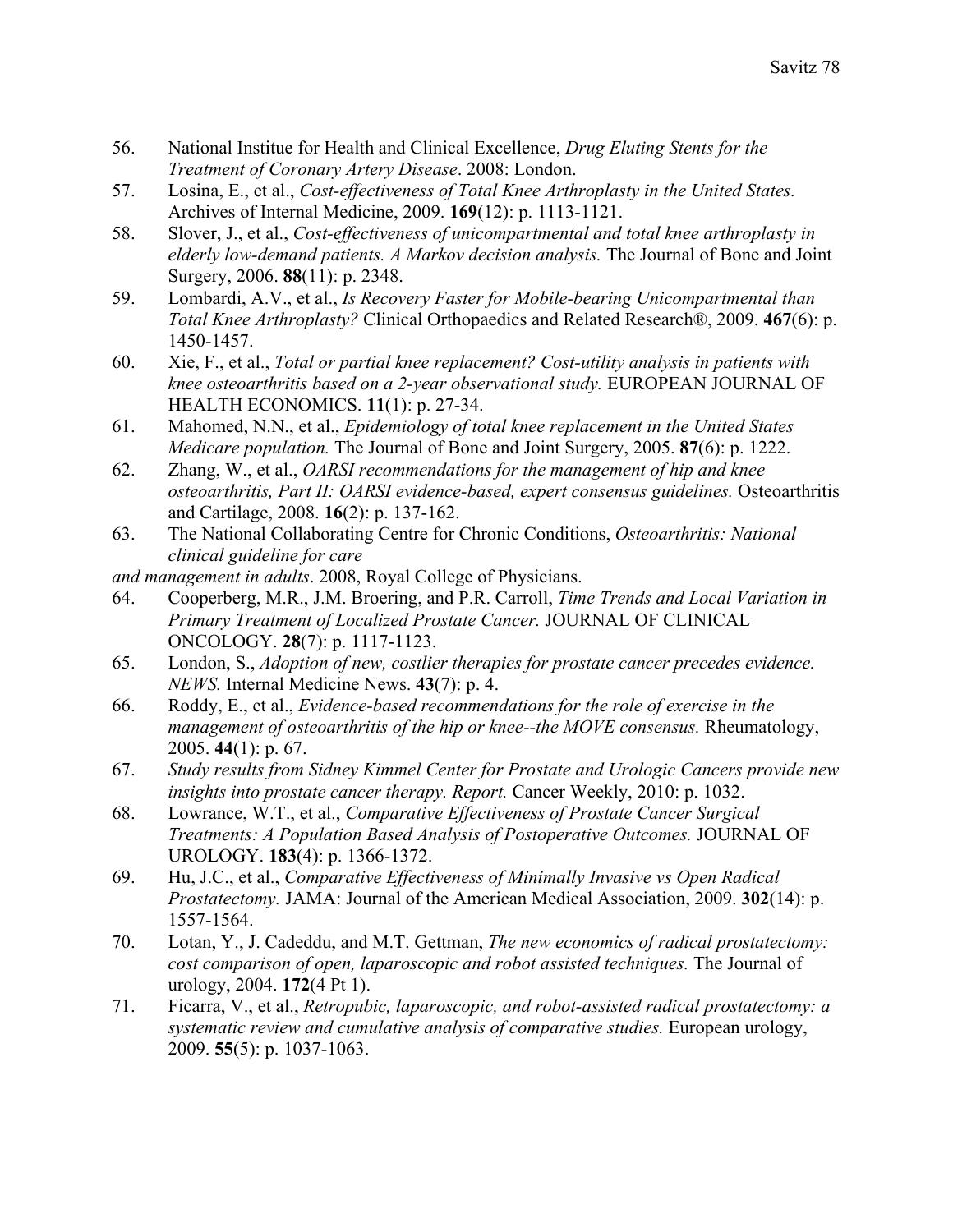- 72. Wei, J.T., et al., *Comprehensive comparison of health-related quality of life after contemporary therapies for localized prostate cancer.* JOURNAL OF CLINICAL ONCOLOGY, 2002. **20**(2): p. 557.
- 73. Potosky, A.L., et al., *Five-year outcomes after prostatectomy or radiotherapy for prostate cancer: the prostate cancer outcomes study.* JNCI Journal of the National Cancer Institute, 2004. **96**(18): p. 1358.
- 74. Lim, A.J., et al., *Quality of life: radical prostatectomy versus radiation therapy for prostate cancer.* The Journal of urology, 1995. **154**(4): p. 1420-1425.
- 75. Potters, L., et al., *Monotherapy for stage T1-T2 prostate cancer: radical prostatectomy, external beam radiotherapy, or permanent seed implantation\* 1.* Radiotherapy and Oncology, 2004. **71**(1): p. 29-33.
- 76. Potosky, A.L., et al., *Quality of life following localized prostate cancer treated initially with androgen deprivation therapy or no therapy.* JNCI Journal of the National Cancer Institute, 2002. **94**(6): p. 430.
- 77. Bill-Axelson, A., et al., *Radical prostatectomy versus watchful waiting in localized prostate cancer: the Scandinavian prostate cancer group-4 randomized trial.* JNCI Journal of the National Cancer Institute, 2008.
- 78. Carreyrou, J. and M. Tamman, *A Device to Kill Cancer, Lift Revenue* in *The Wall Street Journal*. 2010: New York City, NY.
- 79. Thompson, I., et al., *Guideline for the management of clinically localized prostate cancer: 2007 update.* Journal of Urology, 2007. **177**(6): p. 2106-2131.
- 80. National Institute for Health and Clinical Excellence, *Prostate Cancer: Diagnosis and Treatment*. 2008: London.
- 81. Intermountain Healthcare. *Report to the Community* 2009 [cited 4 December, 2010].
- 82. Intermountain Healthcare. *Awards and Recognition*. 2010 [cited 4 December 2010].
- 83. Pound, C.R., et al., *Natural history of progression after PSA elevation following radical prostatectomy.* JAMA, 1999. **281**(17): p. 1591.
- 84. IP Programme, *National Institute for Clinical Excellence.* UK: The clinical effectiveness and cost-effectiveness of new drug treatments for rheumatoid arthritis: etanercept and infliximab, 2001.
- 85. Schlander, M., *The use of cost-effectiveness by the National Institute for Health and Clinical Excellence (NICE): no (t yet an) exemplar of a deliberative process.* British Medical Journal, 2008. **34**(7): p. 534.
- 86. Williams, I., S. Bryan, and S. McIver, *How should cost-effectiveness analysis be used in health technology coverage decisions? Evidence from the National Institute for Health and Clinical Excellence approach.* Journal of Health Services Research & Policy, 2007. **12**(2): p. 73.
- 87. McCabe, C., K. Claxton, and A.J. Culyer, *The NICE cost-effectiveness threshold: what it is and what that means.* Pharmacoeconomics, 2008. **26**(9): p. 733-744.
- 88. Hirschler, B., *UK's NICE says "no" to four kidney cancer drugs*, in *Reuters*. 2008: London.
- 89. Harris, G., *British Balance Benefit vs. Cost of Latest Drugs*, in *The New York Times*. 2008: New York City, NY.
- 90. Pfizer, *Final NICE Kidney Cancer Guidance Recommends Sutent(R) (sunitinib) Only, UK.* Medical News Today, 2009.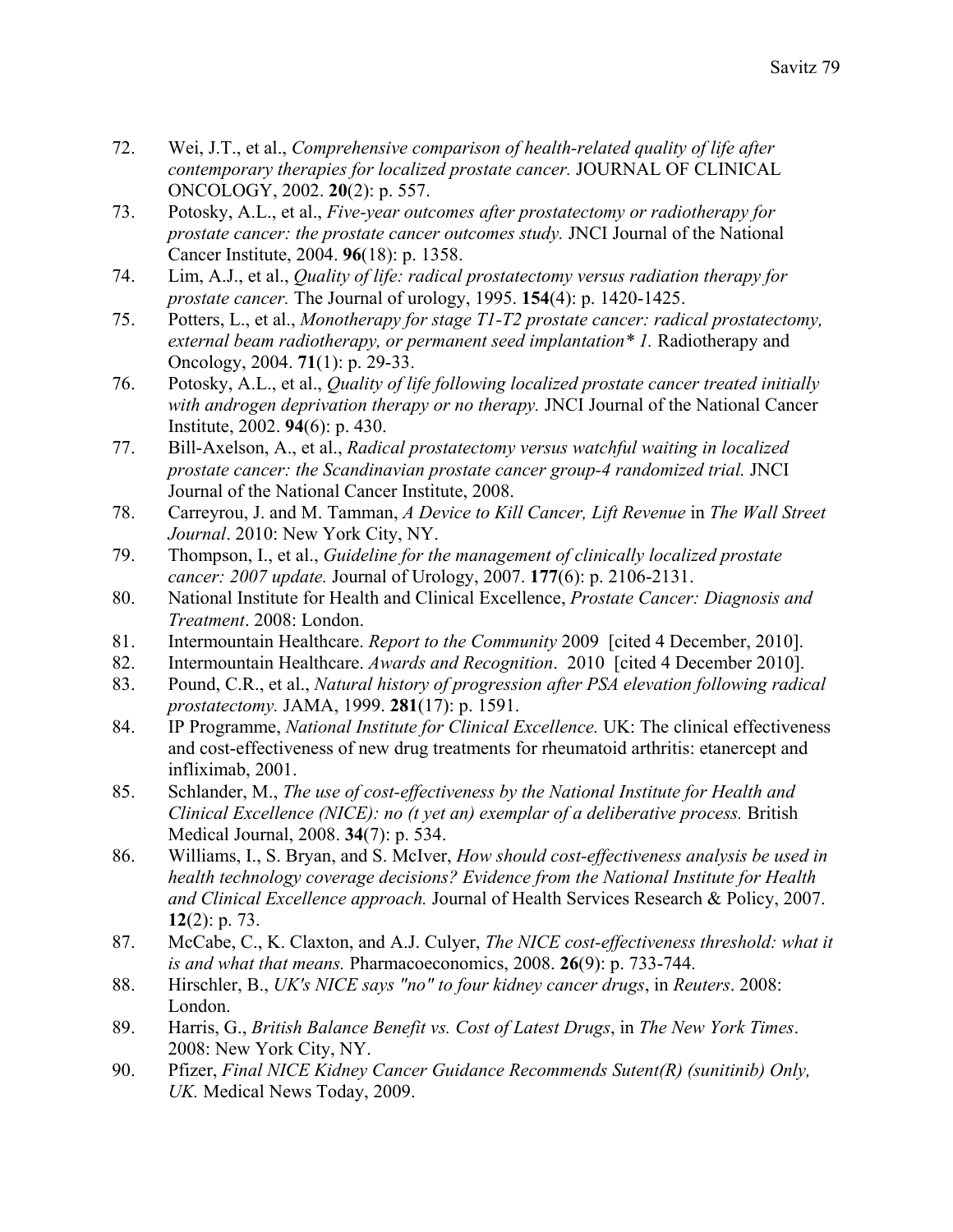- 91. Tunis, S.R., M.D.,, *Why Medicare Has Not Established Criteria for Coverage Decisions.* The New England Journal of Medicine, 2004. **350**(21): p. 3.
- 92. *Medicare at a Glance*. 2010, The Henry J. Kaiser Family Foundation.
- 93. Brekke, K.R. and L. Sørgard, *Public versus private health care in a national health service.* Health Economics, 2007. **16**(6): p. 579-601.
- 94. Schlander, M., *Is NICE infallible? A qualitative study of its assessment of treatments for attention-deficit/hyperactivity disorder (ADHD).* Current Medical Research and Opinion®, 2008. **24**(2): p. 515-535.
- 95. Dixon, J. and H.G. Welch, *Priority setting: lessons from Oregon.* The Lancet, 1991. **337**(8746): p. 891-894.
- 96. Bodenheimer, T., *The Oregon Health Plan--Lessons for the Nation-First of Two Parts.* New England Journal of Medicine, 1997. **337**(9): p. 651.
- 97. Kaplan, R.M., *Value judgment in the Oregon Medicaid experiment.* Medical care, 1994. **32**(10): p. 975-988.
- 98. Tengs, T.O., et al., *Oregon's Medicaid Ranking and cost-effectiveness: Is there any relationship?* Medical Decision Making, 1996. **16**(2): p. 99.
- 99. Oberlander, J., T. Marmor, and L. Jacobs, *Rationing medical care: rhetoric and reality in the Oregon Health Plan.* Canadian medical association journal, 2001. **164**(11): p. 1583.
- 100. Henry J. Kaiser Family Foundation, Harvard University, and NPR The Public And The Health Care Delivery System Survey, *The Public And The Health Care Delivery System Survey*. 2009.
- 101. Henry J. Kaiser Family Foundation, *Kaiser Health Tracking Poll*. 2010.
- 102. Mosca, L., et al., *National study of physician awareness and adherence to cardiovascular disease prevention guidelines.* Circulation, 2005. **111**(4): p. 499.
- 103. Davis, D.A., et al., *Changing physician performance: a systematic review of the effect of continuing medical education strategies.* JAMA, 1995. **274**(9): p. 700.
- 104. Schlander, M., *Health technology assessments by the National Institute for Health and Clinical Excellence: a qualitative study*. 2007: Springer Verlag.
- 105. Iglehart, J.K., *Prioritizing comparative-effectiveness research--IOM recommendations.* New England Journal of Medicine, 2009. **361**(4): p. 325.
- 106. Su, L.M., *Robot-assisted radical prostatectomy: advances since 2005.* CURRENT OPINION IN UROLOGY. **20**(2): p. 130-135.
- 107. Maynard, A., K. Bloor, and N. Freemantle, *Challenges for the national institute for clinical excellence.* British Medical Journal, 2004. **329**(7459): p. 227.
- 108. Weinstein, M.C., *Challenges for cost-effectiveness research.* Med Decis Making, 1986. **6**(4): p. 194-198.
- 109. Rice, T.H., *The impact of changing Medicare reimbursement rates on physician-induced demand.* Medical care, 1983. **21**(8): p. 803.
- 110. Newhouse, J.P., et al., *Some interim results from a controlled trial of cost sharing in health insurance.* Studying the organisation and delivery of health services: a reader, 2004. **305**: p. 258.
- 111. Ellis, R.P. and T.G. McGuire, *Supply-side and demand-side cost sharing in health care.* The Journal of Economic Perspectives, 1993. **7**(4): p. 135-151.